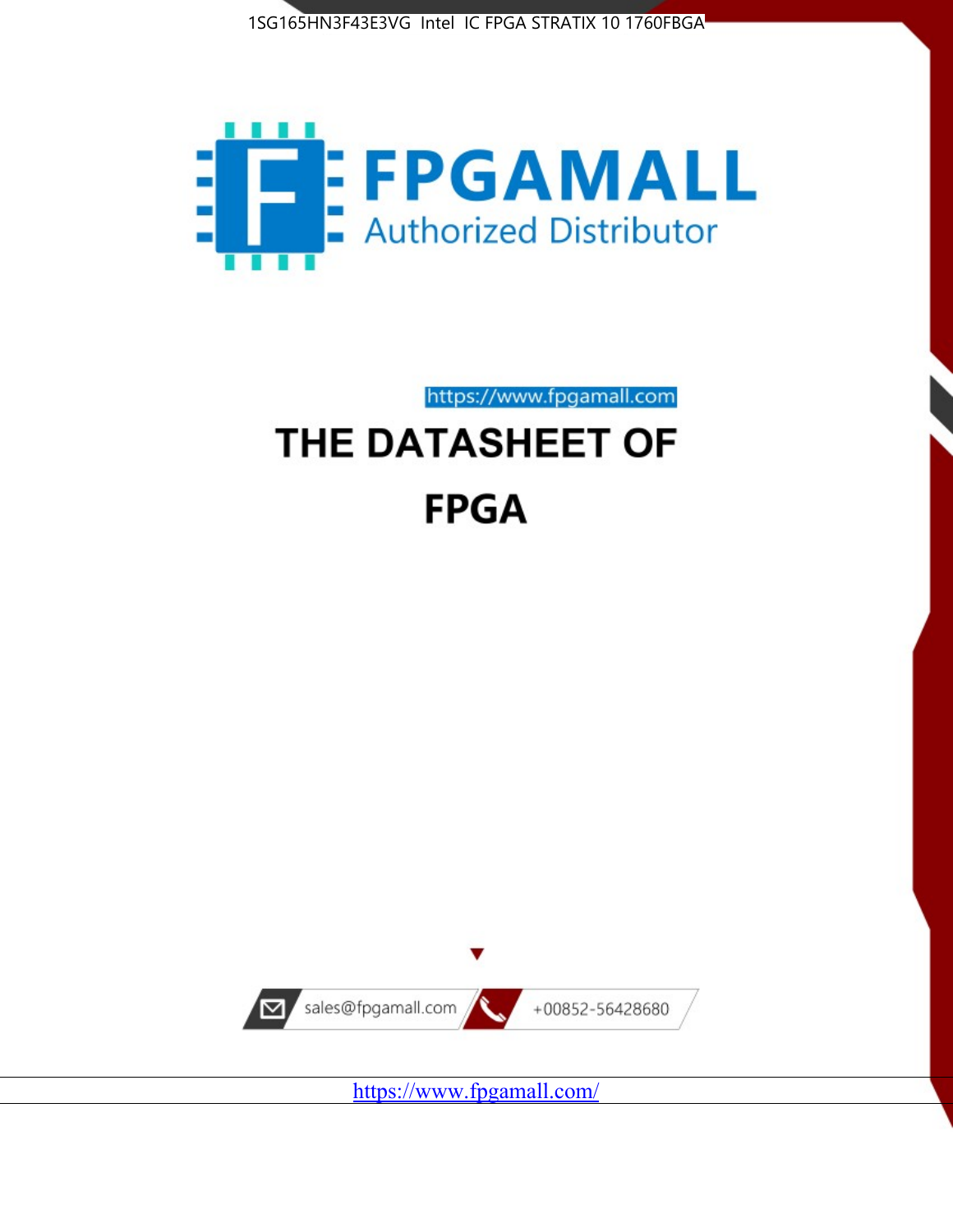

# **Intel® Stratix® 10 GX/SX Device Overview**



**S10-OVERVIEW | 2020.04.30** Latest document on the web: **[PDF](https://www.intel.com/content/dam/www/programmable/us/en/pdfs/literature/hb/stratix-10/s10-overview.pdf)** | **[HTML](https://www.intel.com/content/www/us/en/programmable/documentation/joc1442261161666.html)**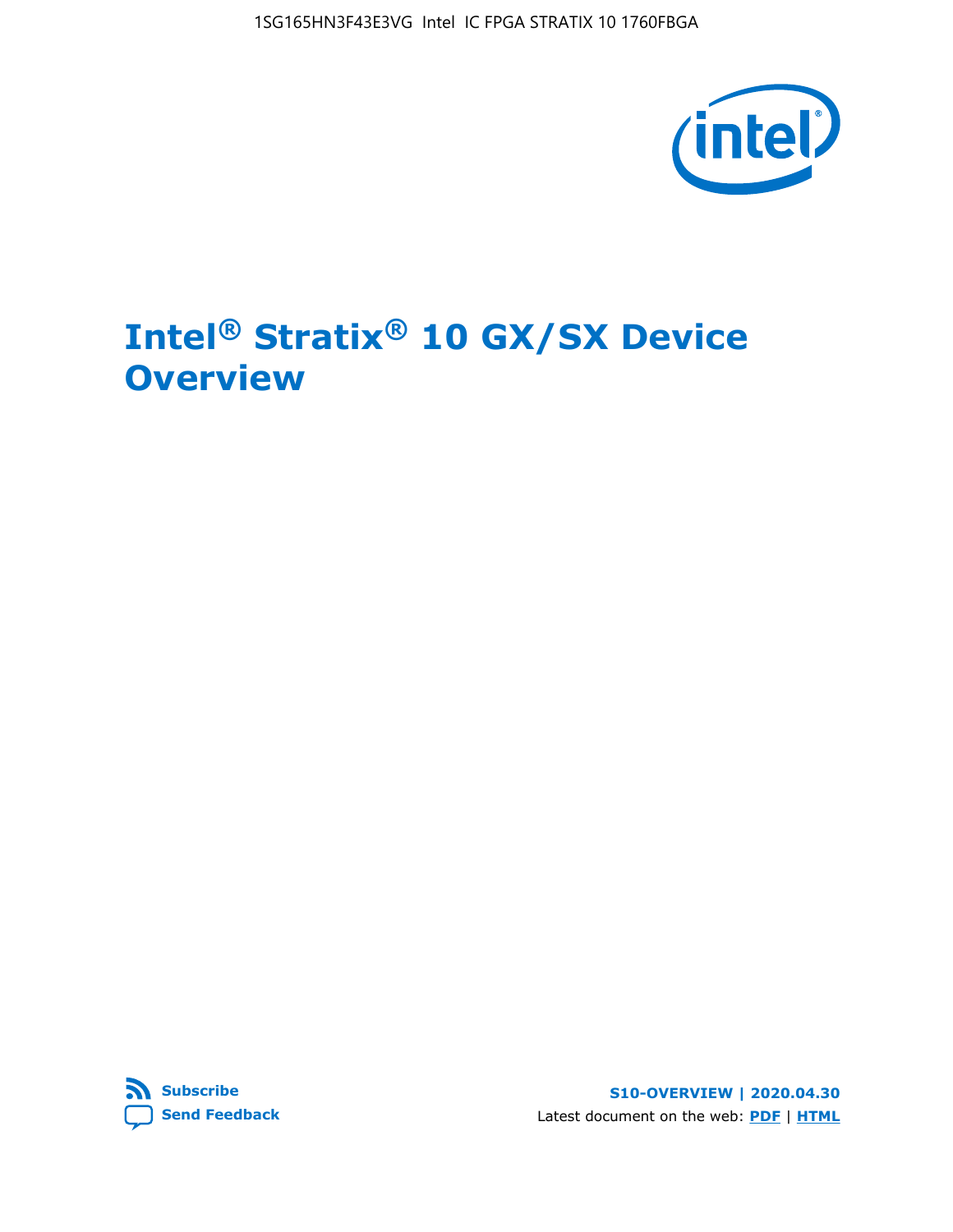

*Contents*

## **Contents**

| 1.26. Document Revision History for the Intel Stratix 10 GX/SX Device Overview36 |  |
|----------------------------------------------------------------------------------|--|

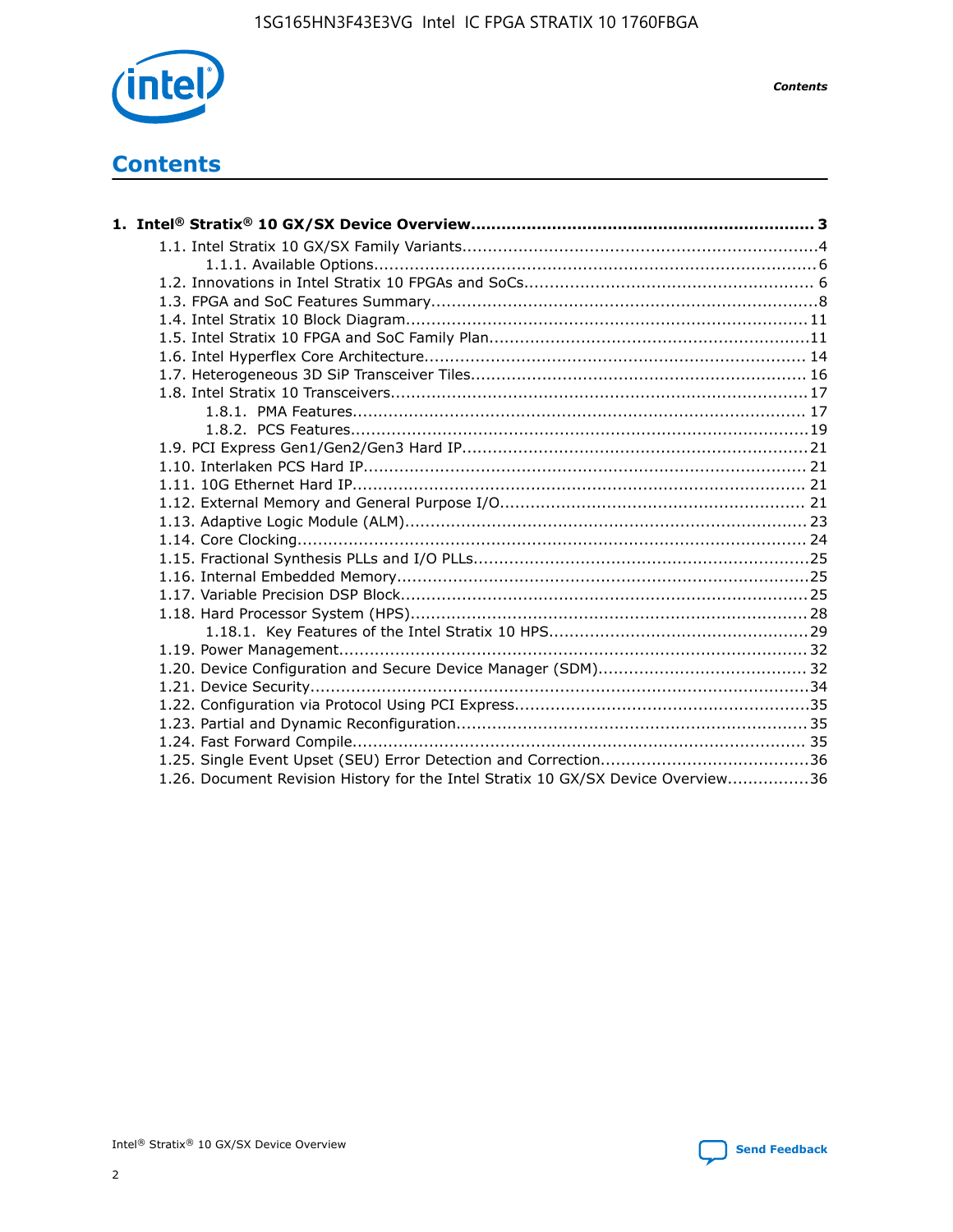**S10-OVERVIEW | 2020.04.30**

**[Send Feedback](mailto:FPGAtechdocfeedback@intel.com?subject=Feedback%20on%20Intel%20Stratix%2010%20GX/SX%20Device%20Overview%20(S10-OVERVIEW%202020.04.30)&body=We%20appreciate%20your%20feedback.%20In%20your%20comments,%20also%20specify%20the%20page%20number%20or%20paragraph.%20Thank%20you.)**



# **1. Intel® Stratix® 10 GX/SX Device Overview**

Intel's 14 nm Intel® Stratix® 10 GX FPGAs and SX SoCs deliver 2X the core performance and up to 70% lower power over previous generation high-performance FPGAs.

Featuring several groundbreaking innovations, including the all new Intel Hyperflex™ core architecture, this device family enables you to meet the demand for everincreasing bandwidth and processing performance in your most advanced applications, while meeting your power budget.

With an embedded hard processor system (HPS) based on a quad-core 64 bit Arm\* Cortex\*-A53, the Intel Stratix 10 SoC devices deliver power efficient, application-class processing and allow designers to extend hardware virtualization into the FPGA fabric. Intel Stratix 10 SoC devices demonstrate Intel's commitment to high-performance SoCs and extend Intel's leadership in programmable devices featuring an Arm-based processor system.

Important innovations in Intel Stratix 10 FPGAs and SoCs include:

- All new Intel Hyperflex core architecture delivering 2X the core performance compared to previous generation high-performance FPGAs
- Intel 14 nm tri-gate (FinFET) technology
- Heterogeneous 3D System-in-Package (SiP) technology
- Core fabric with up to 10.2 million logic elements (LEs)
- Up to 96 full duplex transceiver channels on heterogeneous 3D SiP transceiver tiles
- Transceiver data rates up to 28.3 Gbps chip-to-chip/module and backplane performance
- M20K (20 Kb) internal SRAM memory blocks
- Fractional synthesis and ultra-low jitter LC tank based transmit phase locked loops (PLLs)
- Hard PCI Express<sup>®</sup> Gen3 x16 intellectual property (IP) blocks
- Hard 10GBASE-KR/40GBASE-KR4 Forward Error Correction (FEC) in every transceiver channel
- Hard memory controllers and PHY supporting DDR4 rates up to 2666 Mbps per pin
- Hard fixed-point and IEEE 754 compliant hard floating-point variable precision digital signal processing (DSP) blocks with up to 10 TFLOP compute performance with a power efficiency of 80 GFLOP per Watt
- Quad-core 64 bit Arm Cortex-A53 embedded processor running up to 1.5 GHz in SoC family variants
- Programmable clock tree synthesis for flexible, low power, low skew clock trees

Intel Corporation. All rights reserved. Agilex, Altera, Arria, Cyclone, Enpirion, Intel, the Intel logo, MAX, Nios, Quartus and Stratix words and logos are trademarks of Intel Corporation or its subsidiaries in the U.S. and/or other countries. Intel warrants performance of its FPGA and semiconductor products to current specifications in accordance with Intel's standard warranty, but reserves the right to make changes to any products and services at any time without notice. Intel assumes no responsibility or liability arising out of the application or use of any information, product, or service described herein except as expressly agreed to in writing by Intel. Intel customers are advised to obtain the latest version of device specifications before relying on any published information and before placing orders for products or services. \*Other names and brands may be claimed as the property of others.

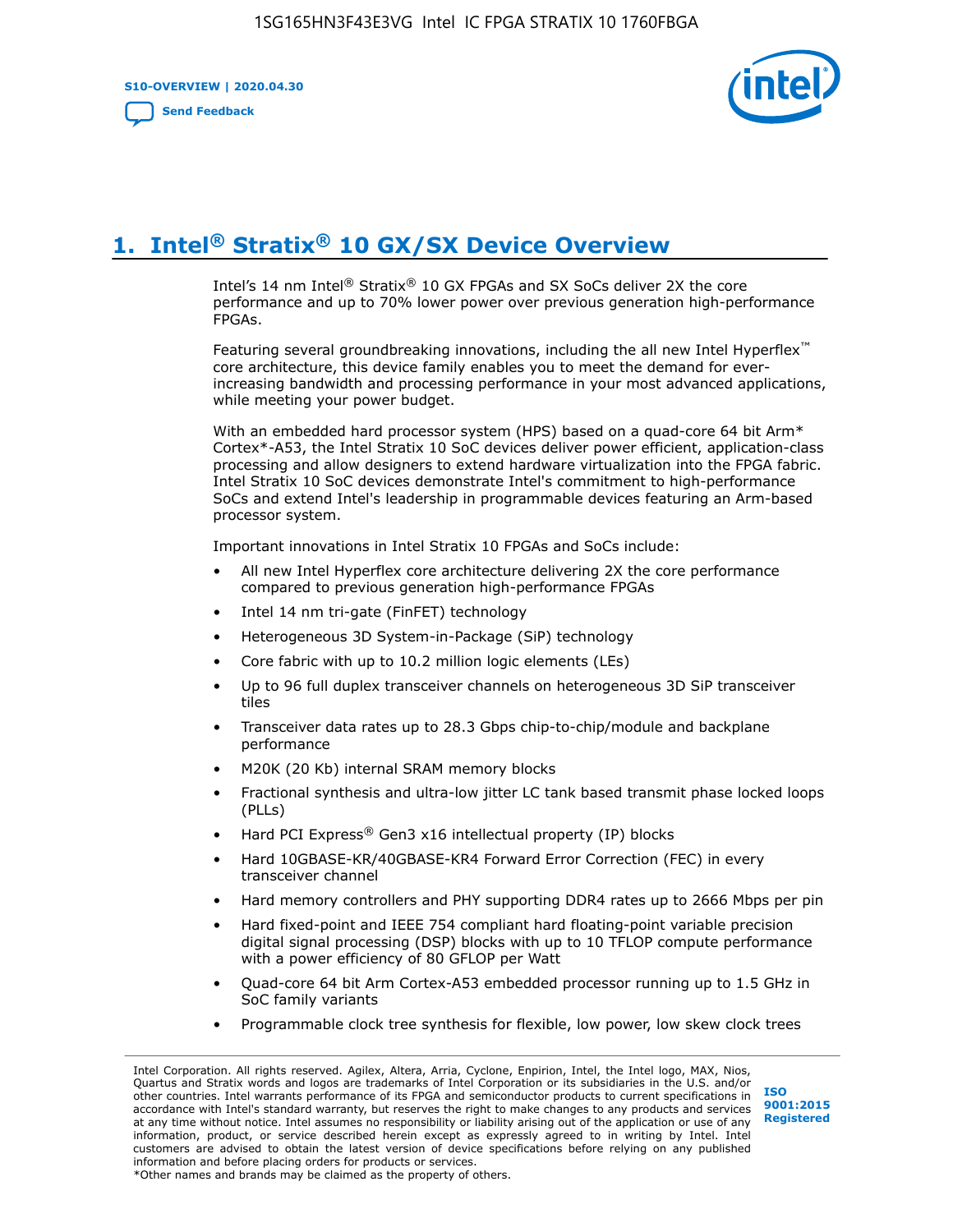

- Dedicated secure device manager (SDM) for:
	- Enhanced device configuration and security
	- AES-256, SHA-256/384 and ECDSA-256/384 encrypt/decrypt accelerators and authentication
	- Multi-factor authentication
	- Physically Unclonable Function (PUF) service and software programmable device configuration capability
- Comprehensive set of advanced power saving features delivering up to 70% lower power compared to previous generation high-performance FPGAs
- Non-destructive register state readback and writeback, to support ASIC prototyping and other applications

With these capabilities, Intel Stratix 10 FPGAs and SoCs are ideally suited for the most demanding applications in diverse markets such as:

- **Compute and Storage**—for custom servers, cloud computing and datacenter acceleration
- **Networking**—for Terabit, 400G and multi-100G bridging, aggregation, packet processing and traffic management
- **Optical Transport Networks**—for OTU4, 2xOTU4, 4xOTU4
- **Broadcast**—for high-end studio distribution, head end encoding/decoding, edge quadrature amplitude modulation (QAM)
- **Military**—for radar, electronic warfare, and secure communications
- **Medical**—for diagnostic scanners and diagnostic imaging
- **Test and Measurement**—for protocol and application testers
- **Wireless**—for next-generation 5G networks
- **ASIC Prototyping**—for designs that require the largest FPGA fabric with the highest I/O count

## **1.1. Intel Stratix 10 GX/SX Family Variants**

Intel Stratix 10 devices are available in FPGA (GX) and SoC (SX) variants.

- **Intel Stratix 10 GX** devices deliver up to 1 GHz core fabric performance and contain up to 10.2 million LEs in the fabric. They also feature up to 96 general purpose transceivers on separate transceiver tiles, and 2666 Mbps DDR4 external memory interface performance. The transceivers are capable of up to 28.3 Gbps short reach and across the backplane. These devices are optimized for FPGA applications that require the highest transceiver bandwidth and core fabric performance, with the power efficiency of Intel's 14 nm tri-gate process technology.
- **Intel Stratix 10 SX** devices have a feature set that is identical to Intel Stratix 10 GX devices, with the addition of an embedded quad-core 64 bit Arm Cortex A53 hard processor system.

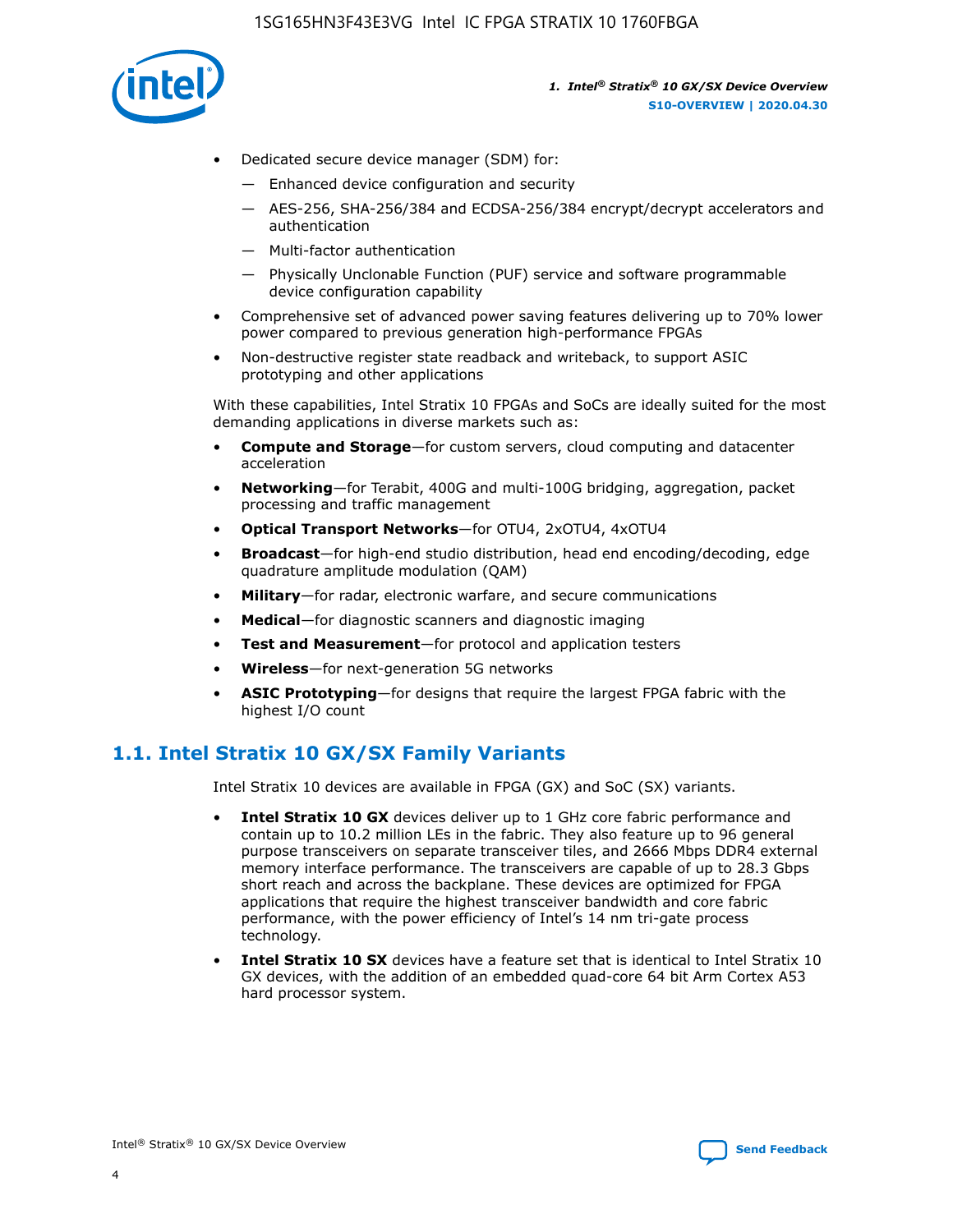

Common to all Intel Stratix 10 family variants is a high-performance fabric based on the new Intel Hyperflex core architecture that includes additional Hyper-Registers throughout the interconnect routing and at the inputs of all functional blocks. The core fabric also contains an enhanced logic array utilizing Intel's adaptive logic module (ALM) and a rich set of high performance building blocks including:

- M20K (20 Kb) embedded memory blocks
- Variable precision DSP blocks with hard IEEE 754 compliant floating-point units
- Fractional synthesis and integer PLLs
- Hard memory controllers and PHY for external memory interfaces
- General purpose IO cells

To clock these building blocks, Intel Stratix 10 devices use programmable clock tree synthesis, which uses dedicated clock tree routing to synthesize only those branches of the clock trees required for the application. All devices support in-system, finegrained partial reconfiguration of the logic array, allowing logic to be added and subtracted from the system while it is operating.

All family variants also contain high speed serial transceivers, containing both the physical medium attachment (PMA) and the physical coding sublayer (PCS), which can be used to implement a variety of industry standard and proprietary protocols. In addition to the hard PCS, Intel Stratix 10 devices contain multiple instantiations of PCI Express hard IP that supports Gen1/Gen2/Gen3 rates in x1/x2/x4/x8/x16 lane configurations, and hard 10GBASE-KR/40GBASE-KR4 FEC for every transceiver. The hard PCS, FEC, and PCI Express IP free up valuable core logic resources, save power, and increase your productivity.

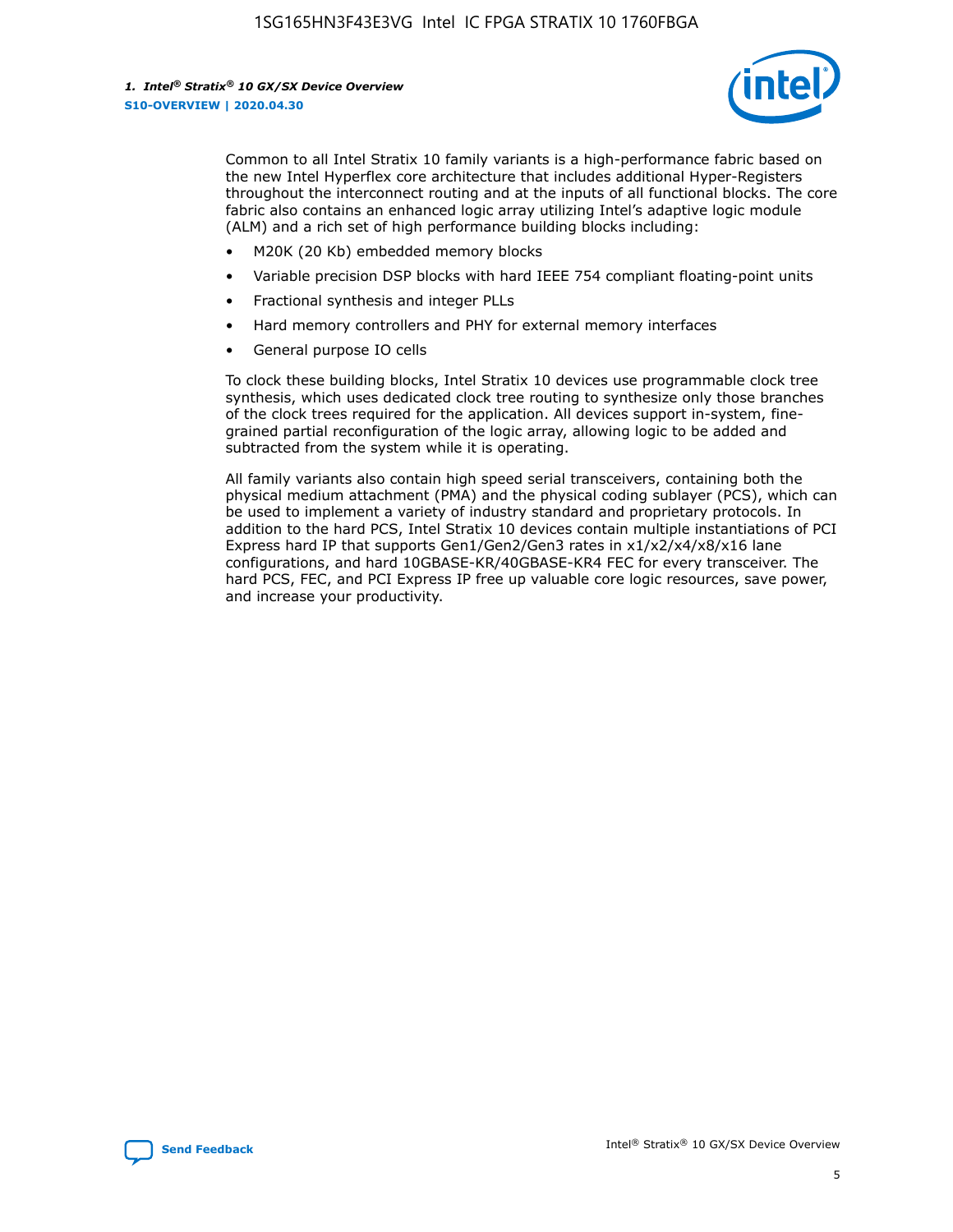

## **1.1.1. Available Options**

### **Figure 1. Sample Ordering Code and Available Options for Intel Stratix 10 Devices**



#### **Related Information**

[My Intel Support](https://www.intel.com/content/www/us/en/programmable/my-intel/mal-home.html)

## **1.2. Innovations in Intel Stratix 10 FPGAs and SoCs**

Intel Stratix 10 FPGAs and SoCs deliver many significant improvements over the previous generation high-performance Stratix V FPGAs.

#### **Table 1. Key Features of Intel Stratix 10 Devices Compared to Stratix V Devices**

| <b>Feature</b>            | <b>Stratix V FPGAs</b>                                           | <b>Intel Stratix 10 FPGAs and SoCs</b>                                        |
|---------------------------|------------------------------------------------------------------|-------------------------------------------------------------------------------|
| <b>Process technology</b> | 28 nm TSMC (planar<br>transistor)                                | 14 nm Intel tri-gate (FinFET)                                                 |
| Hard processor core       | None                                                             | Quad-core 64 bit Arm Cortex-A53<br>(SoC only)                                 |
| Core architecture         | Conventional core architecture<br>with conventional interconnect | Intel Hyperflex core architecture with<br>Hyper-Registers in the interconnect |
|                           |                                                                  | continued                                                                     |

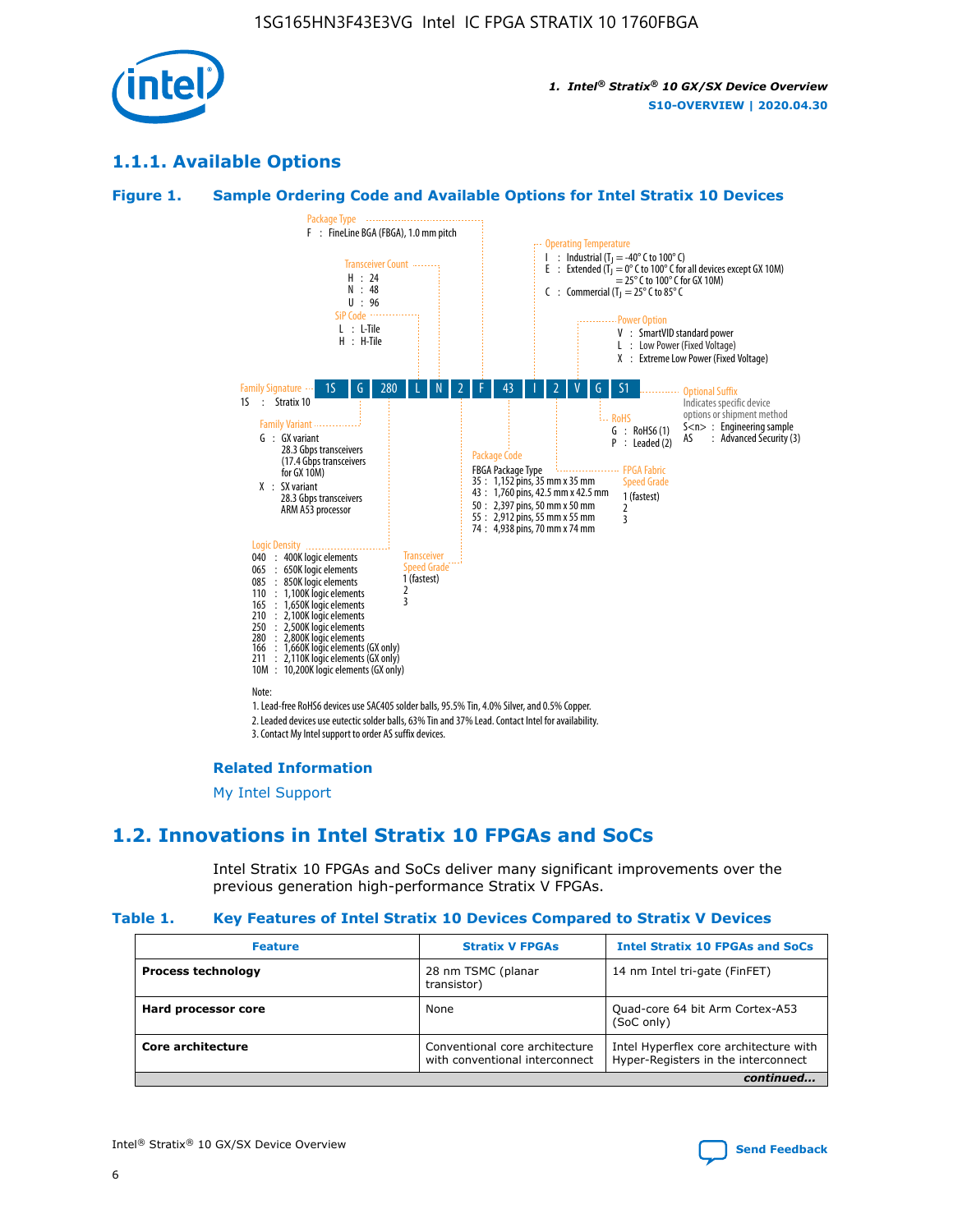

| <b>Feature</b>                                   | <b>Stratix V FPGAs</b>                                                              | <b>Intel Stratix 10 FPGAs and SoCs</b>                                                                                                       |
|--------------------------------------------------|-------------------------------------------------------------------------------------|----------------------------------------------------------------------------------------------------------------------------------------------|
| Core performance                                 | 500 MHz                                                                             | 1 GHz                                                                                                                                        |
| <b>Power dissipation</b>                         | 1x                                                                                  | As low as $0.3x$                                                                                                                             |
| Logic density                                    | 952 KLE                                                                             | 10,200 KLE                                                                                                                                   |
| <b>Embedded memory (M20K)</b>                    | 52 Mbits                                                                            | 253 Mbits                                                                                                                                    |
| 18x19 multipliers                                | 3,926                                                                               | 11,520                                                                                                                                       |
|                                                  | Note: Multiplier is 18x18 in<br>Stratix V devices.                                  | Note: Multiplier is 18x19 in Intel<br>Stratix 10 devices.                                                                                    |
| <b>Floating point DSP capability</b>             | Up to 1 TFLOP, requires soft<br>floating point adder and<br>multiplier              | Up to 10 TFLOP, hard IEEE 754<br>compliant single precision floating<br>point adder and multiplier                                           |
| <b>Maximum transceivers</b>                      | 66                                                                                  | 96                                                                                                                                           |
| Maximum transceiver data rate (chip-to-<br>chip) | 28.05 Gbps                                                                          | 26.6 Gbps L-Tile<br>28.3 Gbps H-Tile                                                                                                         |
| Maximum transceiver data rate (backplane)        | 12.5 Gbps                                                                           | 12.5 Gbps L-Tile<br>28.3 Gbps H-Tile                                                                                                         |
| Hard memory controller                           | None                                                                                | DDR4 @ 1333 MHz/2666 Mbps<br>DDR3 @ 1067 MHz/2133 Mbps                                                                                       |
| <b>Hard protocol IP</b>                          | PCIe* Gen3 x8 (up to 4<br>instances)                                                | PCIe Gen3 x16 (up to 4 instances)<br>SR-IOV (4 physical functions / 2k<br>virtual functions) on H-Tile devices<br>10GBASE-KR/40GBASE-KR4 FEC |
| <b>Core clocking and PLLs</b>                    | Global, quadrant and regional<br>clocks supported by fractional-<br>synthesis fPLLs | Programmable clock tree synthesis<br>supported by fractional synthesis<br>fPLLs and integer IO PLLs                                          |
| Register state readback and writeback            | Not available                                                                       | Non-destructive register state<br>readback and writeback for ASIC<br>prototyping and other applications                                      |

These innovations result in the following improvements:

- **Improved Core Logic Performance**: The Intel Hyperflex core architecture combined with 14 nm Intel tri-gate technology allows Intel Stratix 10 devices to achieve 2X the core performance compared to the previous generation
- **Lower Power**: Intel Stratix 10 devices use up to 70% lower power compared to the previous generation, enabled by 14 nm Intel tri-gate technology, the Intel Hyperflex core architecture, and optional power saving features built into the architecture
- **Higher Density**: Intel Stratix 10 devices offer three times the level of integration, with up to 10.2 million logic elements (LEs), over 253 Mbits of embedded memory blocks (M20K), and 11,520 18x19 multipliers
- **Embedded Processing**: Intel Stratix 10 SoCs feature a Quad-Core 64 bit Arm Cortex-A53 processor optimized for power efficiency and software compatible with previous generation Arria® and Cyclone® SoC devices
- **Improved Transceiver Performance**: With up to 96 transceiver channels implemented in heterogeneous 3D SiP transceiver tiles, Intel Stratix 10 GX and SX devices support data rates up to 28.3 Gbps chip-to-chip and 28.3 Gbps across the backplane with signal conditioning circuits capable of equalizing over 30 dB of system loss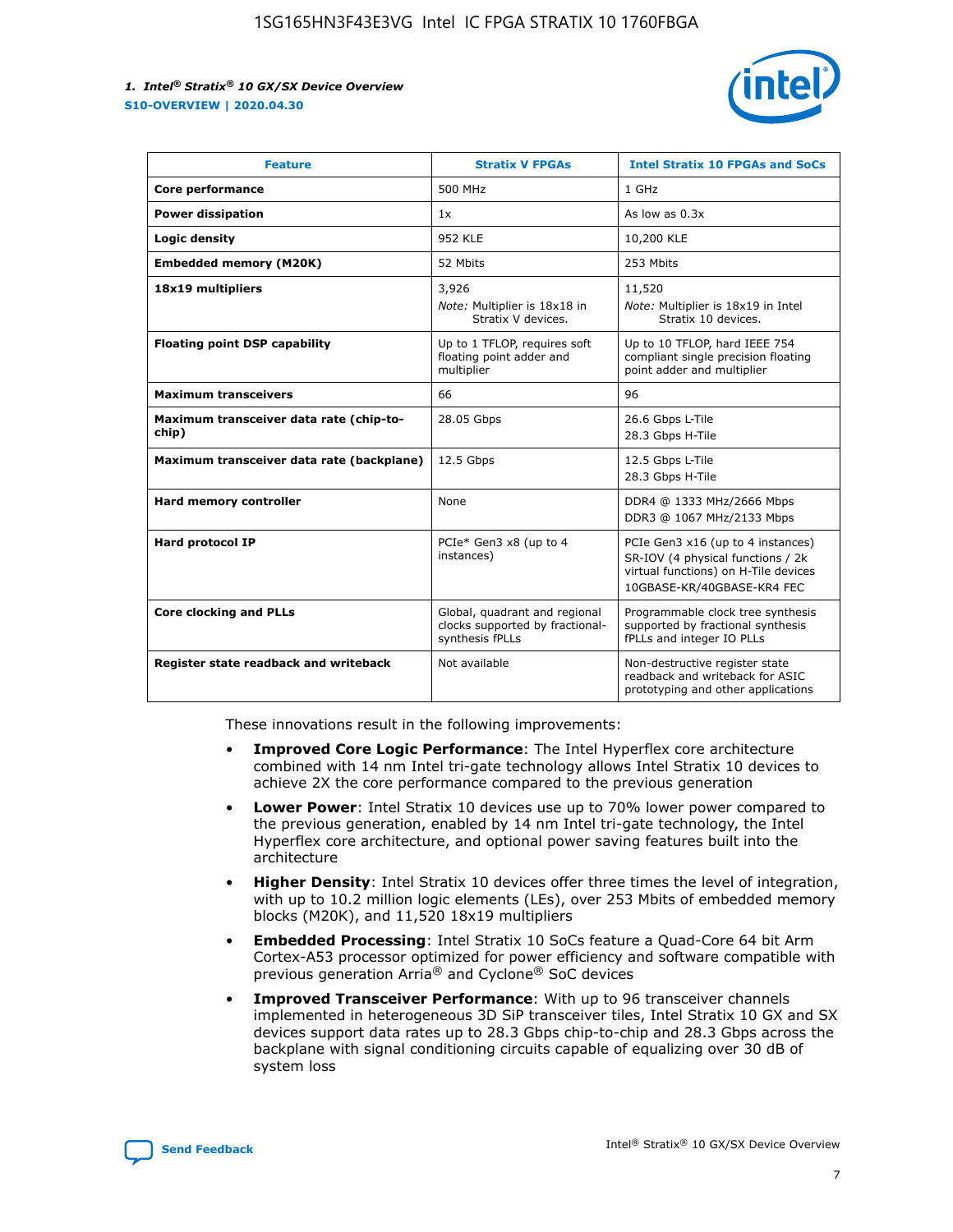

- **Improved DSP Performance**: The variable precision DSP block in Intel Stratix 10 devices features hard fixed and floating point capability, with up to 10 TFLOP IEEE754 single-precision floating point performance
- **Additional Hard IP**: Intel Stratix 10 devices include many more hard IP blocks than previous generation devices, with a hard memory controller included in each bank of 48 general purpose IOs, a hard PCIe Gen3 x16 full protocol stack in each transceiver tile, and a hard 10GBASE-KR/40GBASE-KR4 FEC in every transceiver channel
- **Enhanced Core Clocking**: Intel Stratix 10 devices feature programmable clock tree synthesis; clock trees are only synthesized where needed, increasing the flexibility and reducing the power dissipation of the clocking solution
- **Additional Core PLLs**: The core fabric in Intel Stratix 10 devices is supported by both integer IO PLLs and fractional synthesis fPLLs, resulting in a greater total number of PLLs available than the previous generation

## **1.3. FPGA and SoC Features Summary**

## **Table 2. Intel Stratix 10 FPGA and SoC Common Device Features**

| <b>Feature</b>                   | <b>Description</b>                                                                                                                                                                                                                                                                                                                                                                                                                                                                                                                                                                                                                                                                                                                    |
|----------------------------------|---------------------------------------------------------------------------------------------------------------------------------------------------------------------------------------------------------------------------------------------------------------------------------------------------------------------------------------------------------------------------------------------------------------------------------------------------------------------------------------------------------------------------------------------------------------------------------------------------------------------------------------------------------------------------------------------------------------------------------------|
| Technology                       | 14 nm Intel tri-gate (FinFET) process technology<br>$\bullet$<br>SmartVID controlled core voltage, standard power devices<br>$\bullet$<br>0.85-V fixed core voltage, low static power devices available<br>$\bullet$                                                                                                                                                                                                                                                                                                                                                                                                                                                                                                                  |
| Low power serial<br>transceivers | Up to 96 total transceivers available<br>$\bullet$<br>Continuous operating range of 1 Gbps to 28.3 Gbps for Intel Stratix 10 GX/SX devices<br>$\bullet$<br>Backplane support up to 28.3 Gbps for Intel Stratix 10 GX/SX devices<br>$\bullet$<br>Extended range down to 125 Mbps with oversampling<br>ATX transmit PLLs with user-configurable fractional synthesis capability<br>$\bullet$<br>• XFP, SFP+, QSFP/QSFP28, CFP/CFP2/CFP4 optical module support<br>Adaptive linear and decision feedback equalization<br>$\bullet$<br>Transmit pre-emphasis and de-emphasis<br>Dynamic partial reconfiguration of individual transceiver channels<br>$\bullet$<br>On-chip instrumentation (Eye Viewer non-intrusive data eye monitoring) |
| General purpose I/Os             | Up to 2,304 total GPIO available<br>٠<br>1.6 Gbps LVDS-every pair can be configured as an input or output<br>1333 MHz/2666 Mbps DDR4 external memory interface<br>$\bullet$<br>1067 MHz/2133 Mbps DDR3 external memory interface<br>1.2 V to 3.3 $V^{(1)}$ single-ended LVCMOS/LVTTL interfacing<br>$\bullet$<br>On-chip termination (OCT)<br>$\bullet$                                                                                                                                                                                                                                                                                                                                                                               |
| Embedded hard IP                 | PCIe Gen1/Gen2/Gen3 complete protocol stack, x1/x2/x4/x8/x16 end point and root<br>$\bullet$<br>port<br>DDR4/DDR3 hard memory controller (RLDRAM3/QDR II+/QDR IV using soft memory<br>controller)<br>• Multiple hard IP instantiations in each device<br>• Single Root I/O Virtualization (SR-IOV)                                                                                                                                                                                                                                                                                                                                                                                                                                    |
| Transceiver hard IP              | 10GBASE-KR/40GBASE-KR4 Forward Error Correction (FEC)<br>٠<br>10G Ethernet PCS<br>٠<br>• PCI Express PIPE interface<br>continued                                                                                                                                                                                                                                                                                                                                                                                                                                                                                                                                                                                                      |

<sup>(1)</sup> Available in some configurations only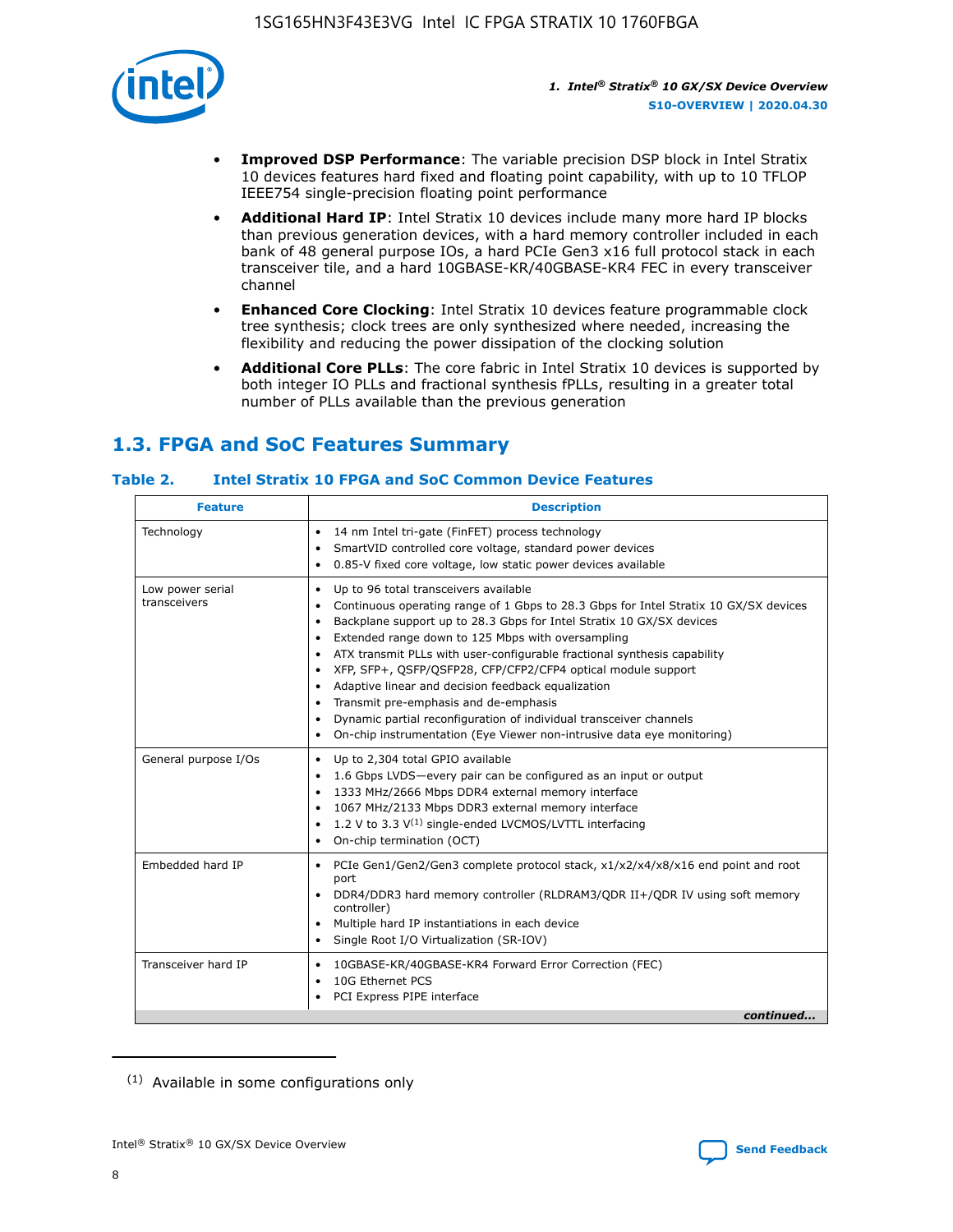

| <b>Feature</b>                   | <b>Description</b>                                                                                                                                                                                                                                                                                                                                                                                                                                            |
|----------------------------------|---------------------------------------------------------------------------------------------------------------------------------------------------------------------------------------------------------------------------------------------------------------------------------------------------------------------------------------------------------------------------------------------------------------------------------------------------------------|
|                                  | Interlaken PCS<br>$\bullet$<br>Gigabit Ethernet PCS<br>$\bullet$<br>Deterministic latency support for Common Public Radio Interface (CPRI) PCS<br>$\bullet$<br>Fast lock-time support for Gigabit Passive Optical Networking (GPON) PCS<br>٠<br>8B/10B, 64B/66B, 64B/67B encoders and decoders<br>Custom mode support for proprietary protocols<br>٠                                                                                                          |
| Power management                 | SmartVID controlled core voltage, standard power devices<br>$\bullet$<br>0.85-V fixed core voltage, low static power devices available<br>$\bullet$<br>Intel Quartus <sup>®</sup> Prime Pro Edition integrated power analysis<br>٠                                                                                                                                                                                                                            |
| High performance core fabric     | Intel Hyperflex core architecture with Hyper-Registers throughout the interconnect<br>routing and at the inputs of all functional blocks<br>Enhanced adaptive logic module (ALM)<br>Improved multi-track routing architecture reduces congestion and improves compile<br>times<br>Hierarchical core clocking architecture with programmable clock tree synthesis<br>$\bullet$<br>Fine-grained partial reconfiguration                                         |
| Internal memory blocks           | M20K-20 Kb with hard ECC support<br>٠<br>MLAB-640 bit distributed LUTRAM<br>$\bullet$                                                                                                                                                                                                                                                                                                                                                                         |
| Variable precision DSP<br>blocks | IEEE 754-compliant hard single-precision floating point capability<br>$\bullet$<br>Supports signal processing with precision ranging from 18x19 up to 54x54<br>$\bullet$<br>Native 27x27 and 18x19 multiply modes<br>٠<br>64 bit accumulator and cascade for systolic FIRs<br>Internal coefficient memory banks<br>Pre-adder/subtractor improves efficiency<br>$\bullet$<br>Additional pipeline register increases performance and reduces power<br>$\bullet$ |
| Phase locked loops (PLL)         | Fractional synthesis PLLs (fPLL) support both fractional and integer modes<br>$\bullet$<br>Fractional mode with third-order delta-sigma modulation<br>Precision frequency synthesis<br>$\bullet$<br>Integer PLLs adjacent to general purpose I/Os, support external memory, and LVDS<br>$\bullet$<br>interfaces, clock delay compensation, zero delay buffering                                                                                               |
| Core clock networks              | 1 GHz fabric clocking<br>٠<br>667 MHz external memory interface clocking, supports 2666 Mbps DDR4 interface<br>$\bullet$<br>800 MHz LVDS interface clocking, supports 1600 Mbps LVDS interface<br>$\bullet$<br>Programmable clock tree synthesis, backwards compatible with global, regional and<br>$\bullet$<br>peripheral clock networks<br>Clocks only synthesized where needed, to minimize dynamic power<br>continued                                    |

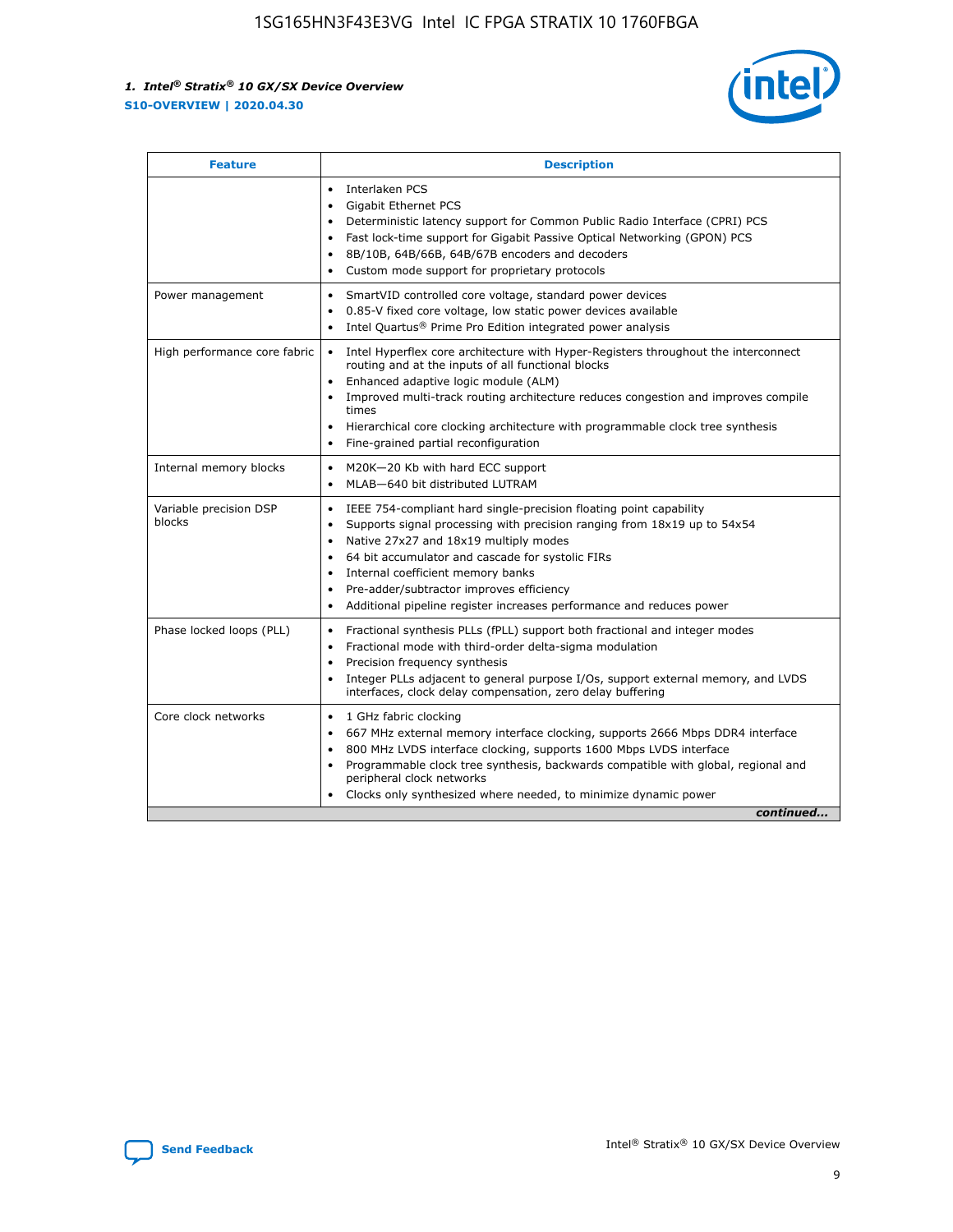

| <b>Feature</b>     | <b>Description</b>                                                                                                                                                                                                                                                                                                                                                                                                                                                                                                    |
|--------------------|-----------------------------------------------------------------------------------------------------------------------------------------------------------------------------------------------------------------------------------------------------------------------------------------------------------------------------------------------------------------------------------------------------------------------------------------------------------------------------------------------------------------------|
| Configuration      | Dedicated Secure Device Manager<br>٠<br>Software programmable device configuration<br>٠<br>Serial and parallel flash interface<br>٠<br>Configuration via protocol (CvP) using PCI Express Gen1/Gen2/Gen3<br>Fine-grained partial reconfiguration of core fabric<br>Dynamic reconfiguration of transceivers and PLLs<br>٠<br>Comprehensive set of security features including AES-256, SHA-256/384, and<br>ECDSA-256/384 accelerators, and multi-factor authentication<br>Physically Unclonable Function (PUF) service |
| Packaging          | Intel Embedded Multi-die Interconnect Bridge (EMIB) packaging technology<br>٠<br>Multiple devices with identical package footprints allows seamless migration across<br>٠<br>different device densities<br>1.0 mm ball-pitch FBGA packaging<br>٠<br>Lead and lead-free package options                                                                                                                                                                                                                                |
| Software and tools | Intel Quartus Prime Pro Edition design suite with new compiler and Hyper-Aware design<br>flow<br>Fast Forward compiler to allow Intel Hyperflex architecture performance exploration<br>٠<br>Transceiver toolkit<br>Platform designer integration tool<br>DSP Builder advanced blockset<br>OpenCL <sup>™</sup> support<br>SoC Embedded Design Suite (EDS)                                                                                                                                                             |

## **Table 3. Intel Stratix 10 SoC Specific Device Features**

| <b>SoC Subsystem</b>            | <b>Feature</b>                                  | <b>Description</b>                                                                                                                                                                                                                                                 |
|---------------------------------|-------------------------------------------------|--------------------------------------------------------------------------------------------------------------------------------------------------------------------------------------------------------------------------------------------------------------------|
| <b>Hard Processor</b><br>System | Multi-processor unit (MPU) core                 | Quad-core Arm Cortex-A53 MPCore processor with Arm<br>$\bullet$<br>CoreSight* debug and trace technology<br>Scalar floating-point unit supporting single and double<br>$\bullet$<br>precision<br>Arm Neon* media processing engine for each processor<br>$\bullet$ |
|                                 | <b>System Controllers</b>                       | System Memory Management Unit (SMMU)<br>$\bullet$<br>Cache Coherency Unit (CCU)<br>$\bullet$                                                                                                                                                                       |
|                                 | Layer 1 Cache                                   | 32 KB L1 instruction cache with parity<br>$\bullet$<br>32 KB L1 data cache with ECC<br>$\bullet$                                                                                                                                                                   |
|                                 | Layer 2 Cache                                   | 1 MB Shared L2 Cache with ECC<br>$\bullet$                                                                                                                                                                                                                         |
|                                 | On-Chip Memory                                  | 256 KB On-Chip RAM<br>٠                                                                                                                                                                                                                                            |
|                                 | Direct memory access (DMA) controller           | 8-Channel DMA<br>$\bullet$                                                                                                                                                                                                                                         |
|                                 | Ethernet media access controller<br>(EMAC)      | Three 10/100/1000 EMAC with integrated DMA<br>$\bullet$                                                                                                                                                                                                            |
|                                 | USB On-The-Go controller (OTG)                  | 2 USB OTG with integrated DMA<br>$\bullet$                                                                                                                                                                                                                         |
|                                 | <b>UART</b> controller                          | 2 UART 16550 compatible<br>$\bullet$                                                                                                                                                                                                                               |
|                                 | Serial Peripheral Interface (SPI)<br>controller | 4 SPI<br>$\bullet$                                                                                                                                                                                                                                                 |
|                                 | $I2C$ controller                                | 5 I <sup>2</sup> C controllers<br>$\bullet$                                                                                                                                                                                                                        |
|                                 | SD/SDIO/MMC controller                          | 1 eMMC version 4.5 with DMA and CE-ATA support<br>$\bullet$<br>SD, including eSD, version 3.0<br>$\bullet$<br>SDIO, including eSDIO, version 3.0<br>$\bullet$<br>CE-ATA - version 1.1                                                                              |
|                                 |                                                 | continued                                                                                                                                                                                                                                                          |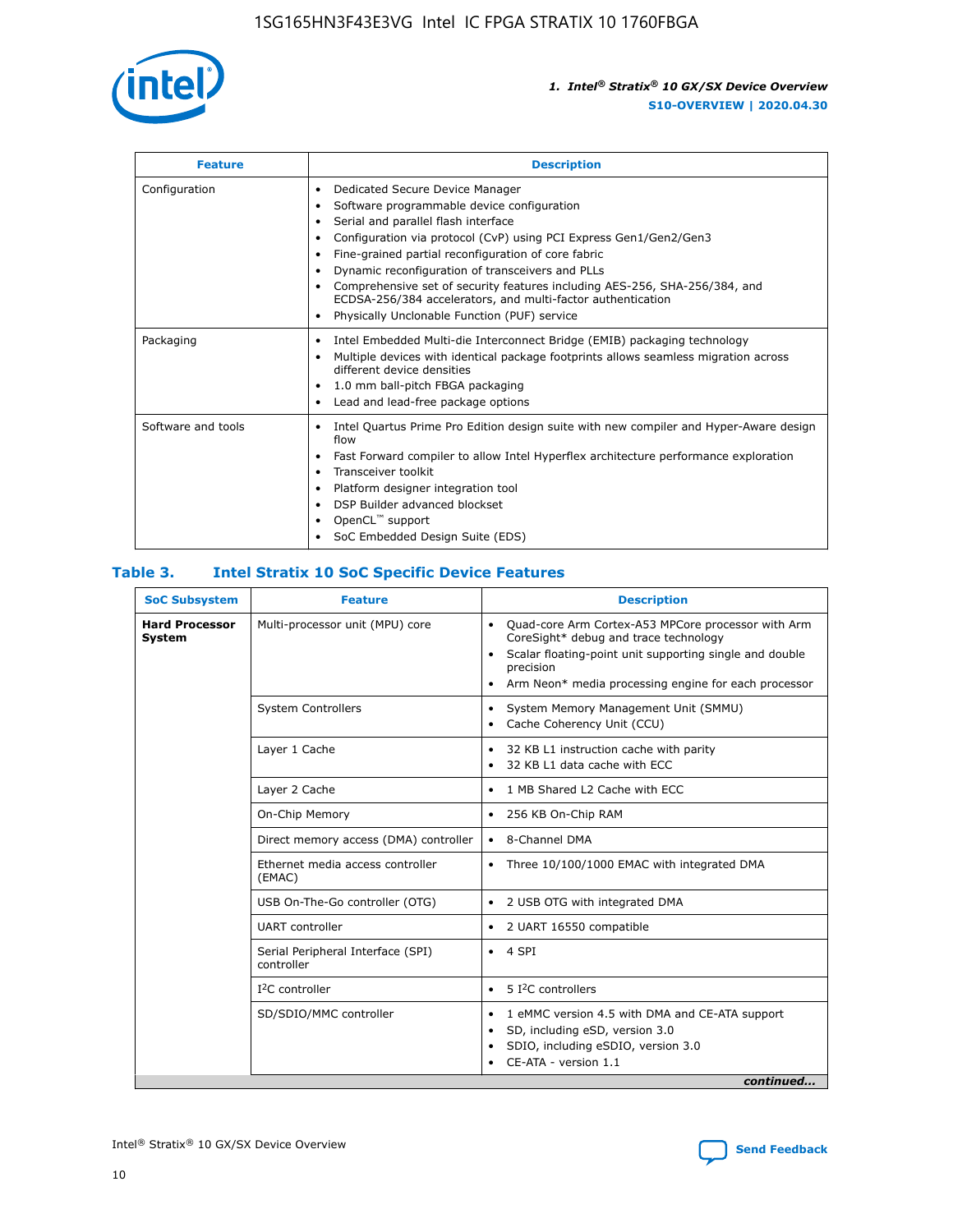

| <b>SoC Subsystem</b>                   | <b>Feature</b>             | <b>Description</b>                                                                               |  |  |
|----------------------------------------|----------------------------|--------------------------------------------------------------------------------------------------|--|--|
|                                        | NAND flash controller      | 1 ONFI 1.0, 8- and 16-bit support<br>$\bullet$                                                   |  |  |
|                                        | General-purpose I/O (GPIO) | Maximum of 48 software programmable GPIO<br>$\bullet$                                            |  |  |
|                                        | <b>Timers</b>              | 4 general-purpose timers<br>4 watchdog timers                                                    |  |  |
| <b>Secure Device</b><br>Manager        | Security                   | Secure boot<br>$\bullet$<br>Advanced Encryption Standard (AES) and authentication<br>(SHA/ECDSA) |  |  |
| External<br>Memory<br><b>Interface</b> | External Memory Interface  | Hard Memory Controller with DDR4 and DDR3<br>$\bullet$                                           |  |  |

## **1.4. Intel Stratix 10 Block Diagram**

## **Figure 2. Intel Stratix 10 FPGA and SoC Architecture Block Diagram**



HPS: Quad ARM Cortex-A53 Hard Processor System SDM: Secure Device Manager

## **1.5. Intel Stratix 10 FPGA and SoC Family Plan**

<sup>(2)</sup> The number of 27x27 multipliers is one-half the number of 18x19 multipliers.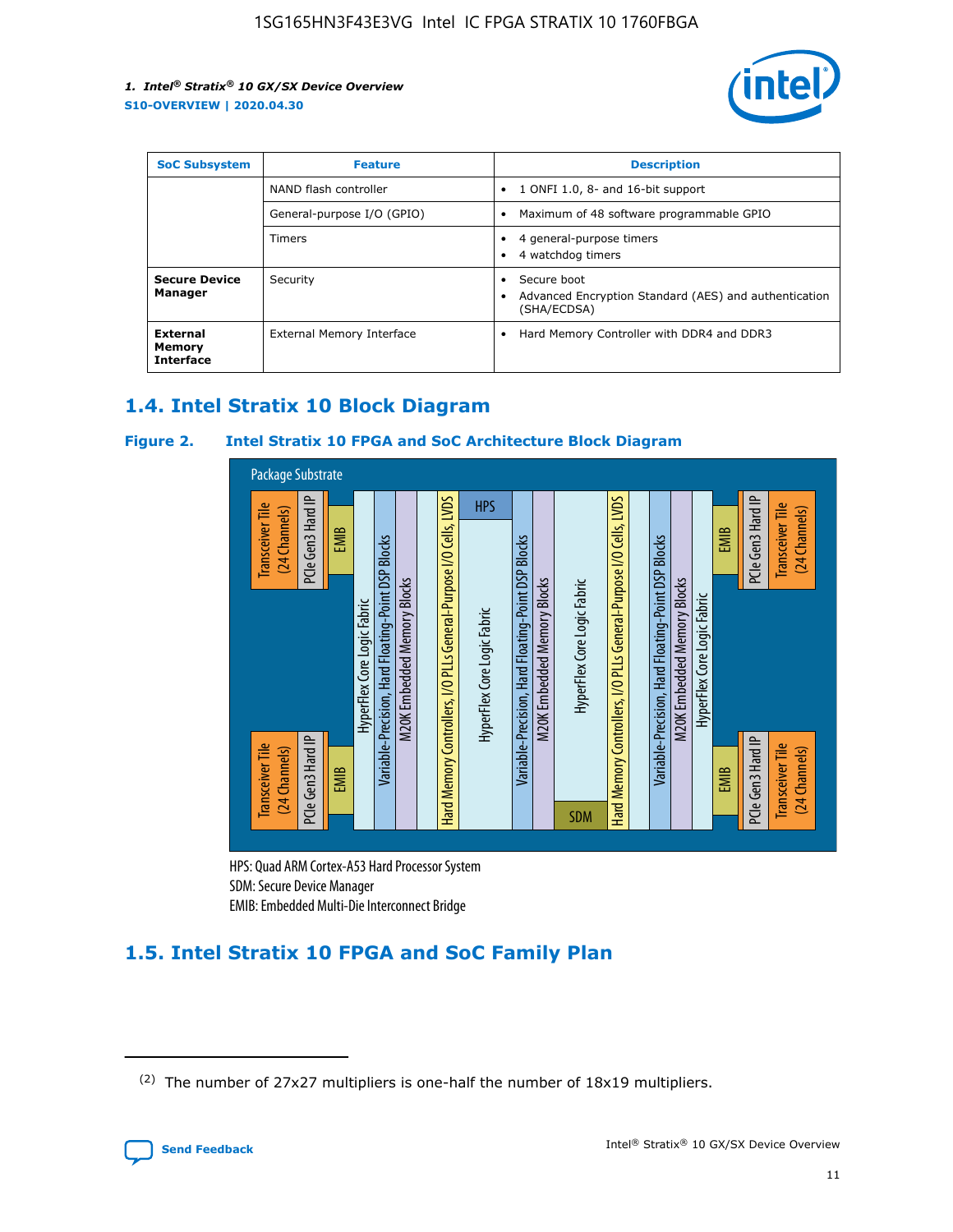

## **Table 4. Intel Stratix 10 GX/SX FPGA and SoC Family Plan—FPGA Core (part 1)**

| <b>Intel Stratix 10</b><br><b>GX/SX Device</b><br><b>Name</b> | <b>Logic Elements</b><br>(KLE) | <b>M20K Blocks</b> | <b>M20K Mbits</b> | <b>MLAB Counts</b> | <b>MLAB Mbits</b> | 18x19 Multi-<br>pliers <sup>(2)</sup> |
|---------------------------------------------------------------|--------------------------------|--------------------|-------------------|--------------------|-------------------|---------------------------------------|
| GX 400/<br>SX 400                                             | 378                            | 1,537              | 30                | 3,276              | $\overline{2}$    | 1,296                                 |
| GX 650/<br>SX 650                                             | 612                            | 2,489              | 49                | 5,364              | 3                 | 2,304                                 |
| GX 850/<br>SX 850                                             | 841                            | 3,477              | 68                | 7,124              | $\overline{4}$    | 4,032                                 |
| GX 1100/<br>SX 1100                                           | 1,325                          | 5,461              | 107               | 11,556             | $\overline{7}$    | 5,184                                 |
| GX 1650/<br>SX 1650                                           | 1,624                          | 5,851              | 114               | 13,764             | 8                 | 6,290                                 |
| GX 2100/<br>SX 2100                                           | 2,005                          | 6,501              | 127               | 17,316             | 11                | 7,488                                 |
| GX 2500/<br>SX 2500                                           | 2,422                          | 9,963              | 195               | 20,529             | 13                | 10,022                                |
| GX 2800/<br>SX 2800                                           | 2,753                          | 11,721             | 229               | 23,796             | 15                | 11,520                                |
| GX 1660                                                       | 1,679                          | 6,162              | 120               | 14,230             | 9                 | 6,652                                 |
| GX 2110                                                       | 2,073                          | 6,847              | 134               | 17,856             | 11                | 7,920                                 |
| <b>GX 10M</b>                                                 | 10,200                         | 12,950             | 253               | 87,984             | 55                | 6,912                                 |

#### **Table 5. Intel Stratix 10 GX/SX FPGA and SoC Family Plan—Interconnects, PLLs and Hard IP (part 2)**

| <b>Intel Stratix 10</b>            |                      | <b>Interconnects</b> |              | <b>PLLs</b> | <b>Hard IP</b>                       |  |
|------------------------------------|----------------------|----------------------|--------------|-------------|--------------------------------------|--|
| <b>GX/SX Device</b><br><b>Name</b> | <b>Maximum GPIOs</b> | <b>Maximum XCVR</b>  | <b>fPLLs</b> | I/O PLLs    | <b>PCIe Hard IP</b><br><b>Blocks</b> |  |
| GX 400/<br>SX 400                  | 374                  | 24                   | 8            | 8           | $\mathbf{1}$                         |  |
| GX 650/<br>SX 650                  | 392                  | 24                   | 8            | 8           | $\mathbf{1}$                         |  |
| GX 850/<br>SX 850                  | 688                  | 48                   | 16           | 16          | 2                                    |  |
| GX 1100/<br>SX 1100                | 688                  | 48                   | 16           | 16          | 2                                    |  |
| GX 1650/<br>SX 1650                | 704                  | 96                   | 32           | 24          | $\overline{4}$                       |  |
| GX 2100/<br>SX 2100                | 704                  | 96                   | 32           | 24          | $\overline{4}$                       |  |
| GX 2500/<br>SX 2500                | 1,160                | 96                   | 32           | 24          | $\overline{4}$                       |  |
| GX 2800/<br>SX 2800                | 1,160                | 96                   | 32           | 24          | $\overline{4}$                       |  |
| continued                          |                      |                      |              |             |                                      |  |

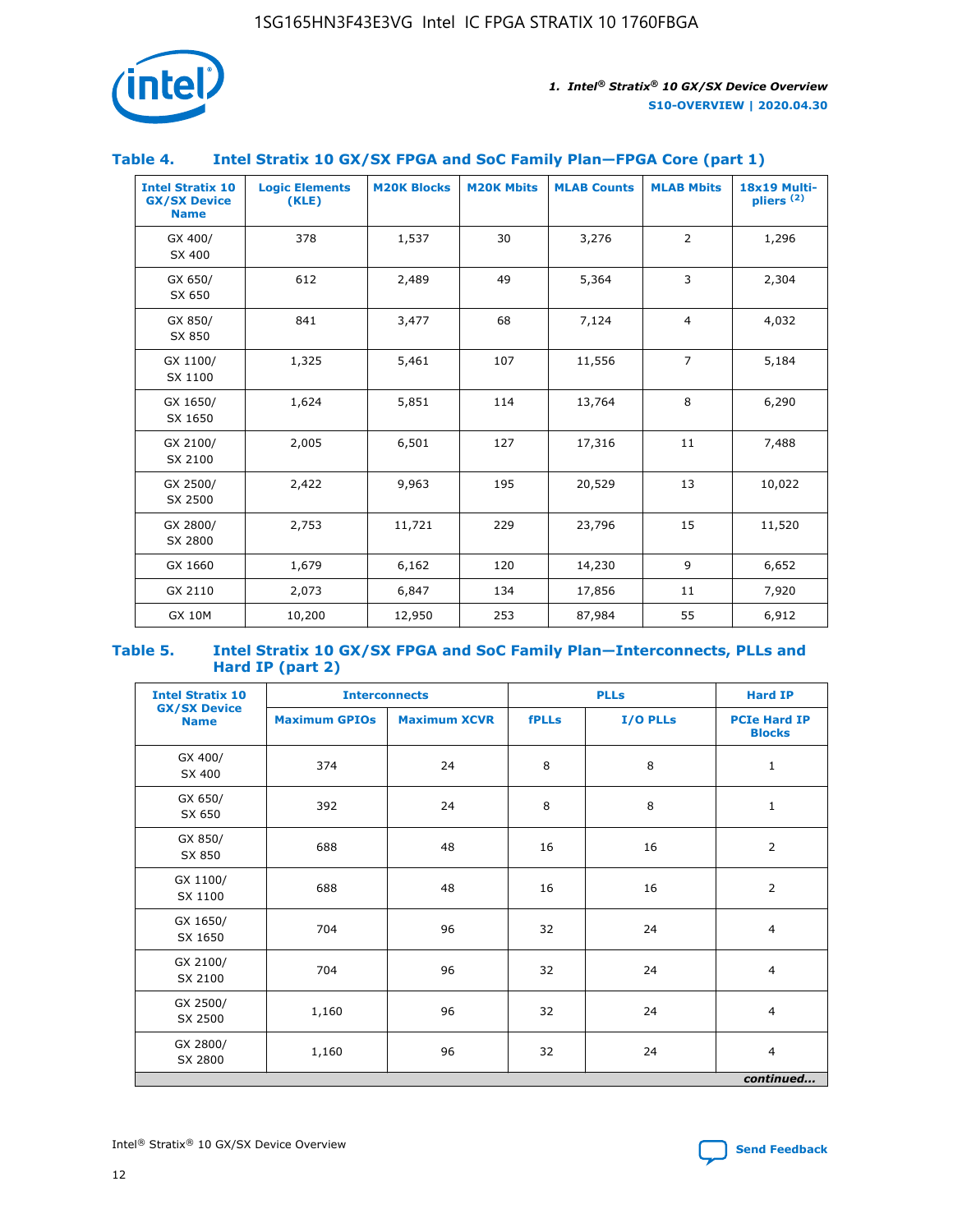

| <b>Intel Stratix 10</b>            | <b>Interconnects</b> |                     | <b>PLLs</b>  |                 | <b>Hard IP</b>                       |
|------------------------------------|----------------------|---------------------|--------------|-----------------|--------------------------------------|
| <b>GX/SX Device</b><br><b>Name</b> | <b>Maximum GPIOs</b> | <b>Maximum XCVR</b> | <b>fPLLs</b> | <b>I/O PLLs</b> | <b>PCIe Hard IP</b><br><b>Blocks</b> |
| GX 1660                            | 688                  | 48                  | 16           | 16              |                                      |
| GX 2110                            | 688                  | 48                  | 16           | 16              |                                      |
| <b>GX 10M</b>                      | 2,304                | 48                  | 24           | 48              | 4                                    |

## **Table 6. Intel Stratix 10 GX/SX FPGA and SoC Family Package Plan**

Cell legend: General Purpose I/Os, High-Voltage I/Os, LVDS Pairs, Transceivers (3) (4) (5) (6) (7) (8)

| <b>Intel Stratix 10</b><br><b>GX/SX Device</b><br><b>Name</b> | F1152<br><b>HF35</b><br>$(35x35 \text{ mm}^2)$ | <b>F1760</b><br><b>NF43</b><br>(42.5x42.5<br>$mm2$ ) | F2397<br><b>UF50</b><br>$(50x50 \text{ mm}^2)$ | F2912<br><b>HF55</b><br>$(55x55 \text{ mm}^2)$ | F4938<br><b>NF74</b><br>$(70x74)$ mm <sup>2</sup> |
|---------------------------------------------------------------|------------------------------------------------|------------------------------------------------------|------------------------------------------------|------------------------------------------------|---------------------------------------------------|
| GX 400/<br>SX 400                                             | 374, 56, 120, 24 <sup>(9)</sup>                | $\overline{\phantom{a}}$                             | $\overline{\phantom{a}}$                       |                                                |                                                   |
| GX 650/<br>SX 650                                             | 392, 8, 192, 24                                | ٠                                                    | $\qquad \qquad \blacksquare$                   |                                                |                                                   |
| GX 850/<br>SX 850                                             | $\overline{\phantom{a}}$                       | 688, 16, 336, 48                                     | $\overline{\phantom{a}}$                       |                                                |                                                   |
| GX 1100/<br>SX 1100                                           | -                                              | 688, 16, 336, 48                                     |                                                |                                                |                                                   |
| GX 1650/<br>SX 1650                                           |                                                | 688, 16, 336, 48                                     | 704, 32, 336, 96                               | $\overline{\phantom{0}}$                       | $\overline{\phantom{0}}$                          |
| GX 2100/<br>SX 2100                                           |                                                | 688, 16, 336, 48                                     | 704, 32, 336, 96                               | $\overline{\phantom{a}}$                       | ٠                                                 |
| GX 2500/<br>SX 2500                                           |                                                | 688, 16, 336, 48                                     | 704, 32, 336, 96                               | 1160, 8, 576, 24                               |                                                   |
| GX 2800/                                                      | -                                              | 688, 16, 336, 48                                     | 704, 32, 336, 96                               | 1160, 8, 576, 24                               | continued                                         |

- (3) All packages are ball grid arrays with 1.0 mm pitch.
- (4) High-Voltage I/O pins are used for 3 V and 2.5 V interfacing.
- $(5)$  Each LVDS pair can be configured as either a differential input or a differential output.
- (6) High-Voltage I/O pins and LVDS pairs are included in the General Purpose I/O count. Transceivers are counted separately.
- $(7)$  Each package column offers pin migration (common circuit board footprint) for all devices in the column.
- $(8)$  Intel Stratix 10 GX devices are pin migratable with Intel Stratix 10 SX devices in the same package.
- $(9)$  The Intel Stratix 10 SX/GX 400 device has a level shifter, and this imposes some restrictions on the number of LVDS pairs and I/O banks available (see "Intel Stratix 10 SX/GX 400 Device Level Shifter Details").

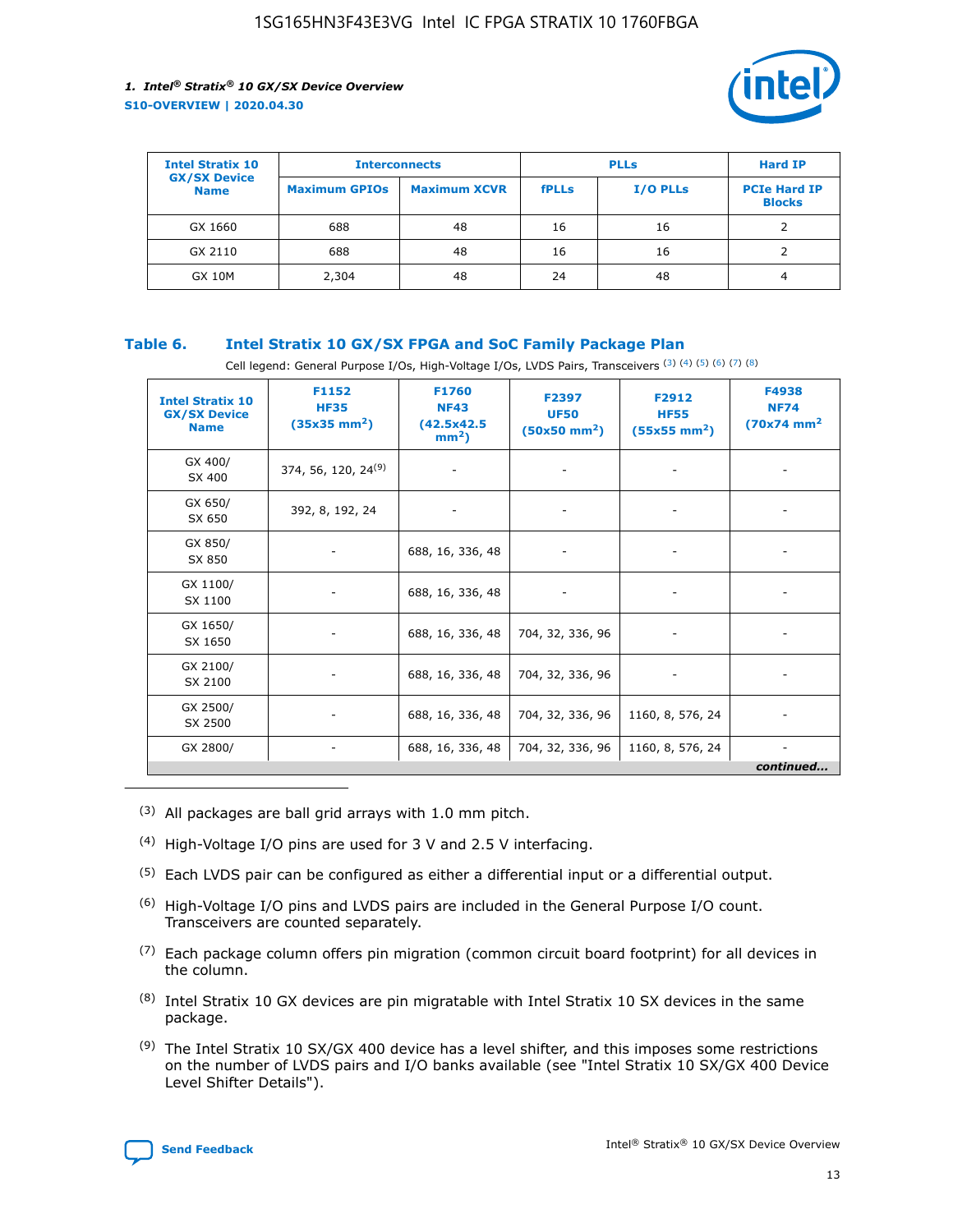

| <b>Intel Stratix 10</b><br><b>GX/SX Device</b><br><b>Name</b> | F1152<br><b>HF35</b><br>$(35x35 \text{ mm}^2)$ | <b>F1760</b><br><b>NF43</b><br>(42.5x42.5<br>$mm2$ ) | F2397<br><b>UF50</b><br>$(50x50 \text{ mm}^2)$ | F2912<br><b>HF55</b><br>$(55x55$ mm <sup>2</sup> ) | F4938<br><b>NF74</b><br>$(70x74)$ mm <sup>2</sup> |
|---------------------------------------------------------------|------------------------------------------------|------------------------------------------------------|------------------------------------------------|----------------------------------------------------|---------------------------------------------------|
| SX 2800                                                       |                                                |                                                      |                                                |                                                    |                                                   |
| GX 1660                                                       | ٠                                              | 688, 16, 336, 48                                     | ۰                                              |                                                    |                                                   |
| GX 2110                                                       |                                                | 688, 16, 336, 48                                     | $\overline{\phantom{a}}$                       |                                                    |                                                   |
| <b>GX 10M</b>                                                 | ۰                                              | -                                                    | -                                              |                                                    | 2304, 32, 1152,<br>48                             |





## **1.6. Intel Hyperflex Core Architecture**

Intel Stratix 10 FPGAs and SoCs are based on a core fabric featuring the new Intel Hyperflex core architecture. The Intel Hyperflex core architecture delivers 2X the clock frequency performance and up to 70% lower power compared to previous generation high-end FPGAs. Along with this performance breakthrough, the Intel Hyperflex core architecture delivers a number of advantages including:

- **Higher Throughput**—Capitalizes on 2X core clock frequency performance to obtain throughput breakthroughs
- **Improved Power Efficiency**—Uses reduced IP size, enabled by Intel Hyperflex, to consolidate designs which previously spanned multiple devices into a single device, thereby reducing power by up to 70% versus previous generation devices
- **Greater Design Functionality**—Uses faster clock frequency to reduce bus widths and reduce IP size, freeing up additional FPGA resources to add greater functionality
- **Increased Designer Productivity**—Boosts performance with less routing congestion and fewer design iterations using Hyper-Aware design tools, obtaining greater timing margin for more rapid timing closure

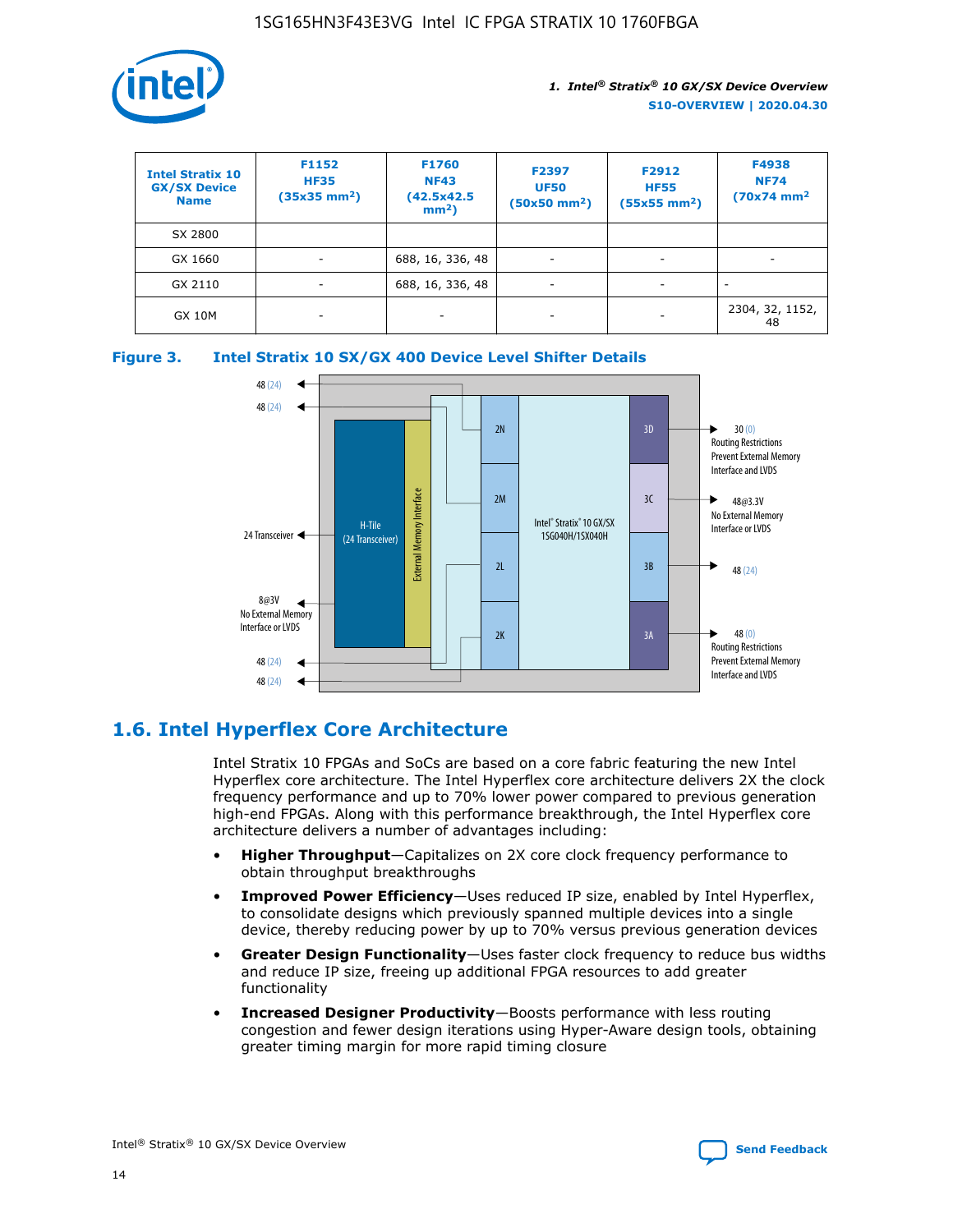

In addition to the traditional user registers found in the Adaptive Logic Modules (ALM), the Intel Hyperflex core architecture introduces additional bypassable registers everywhere throughout the fabric of the FPGA. These additional registers, called Hyper-Registers are available on every interconnect routing segment and at the inputs of all functional blocks.

#### **Figure 4. Bypassable Hyper-Register**



The Hyper-Registers enable the following key design techniques to achieve the 2X core performance increases:

- Fine grain Hyper-Retiming to eliminate critical paths
- Zero latency Hyper-Pipelining to eliminate routing delays
- Flexible Hyper-Optimization for best-in-class performance

By implementing these techniques in your design, the Hyper-Aware design tools automatically make use of the Hyper-Registers to achieve maximum core clock frequency.



## **Figure 5. Intel Hyperflex Core Architecture**

New Hyper-Registers throughout the core fabric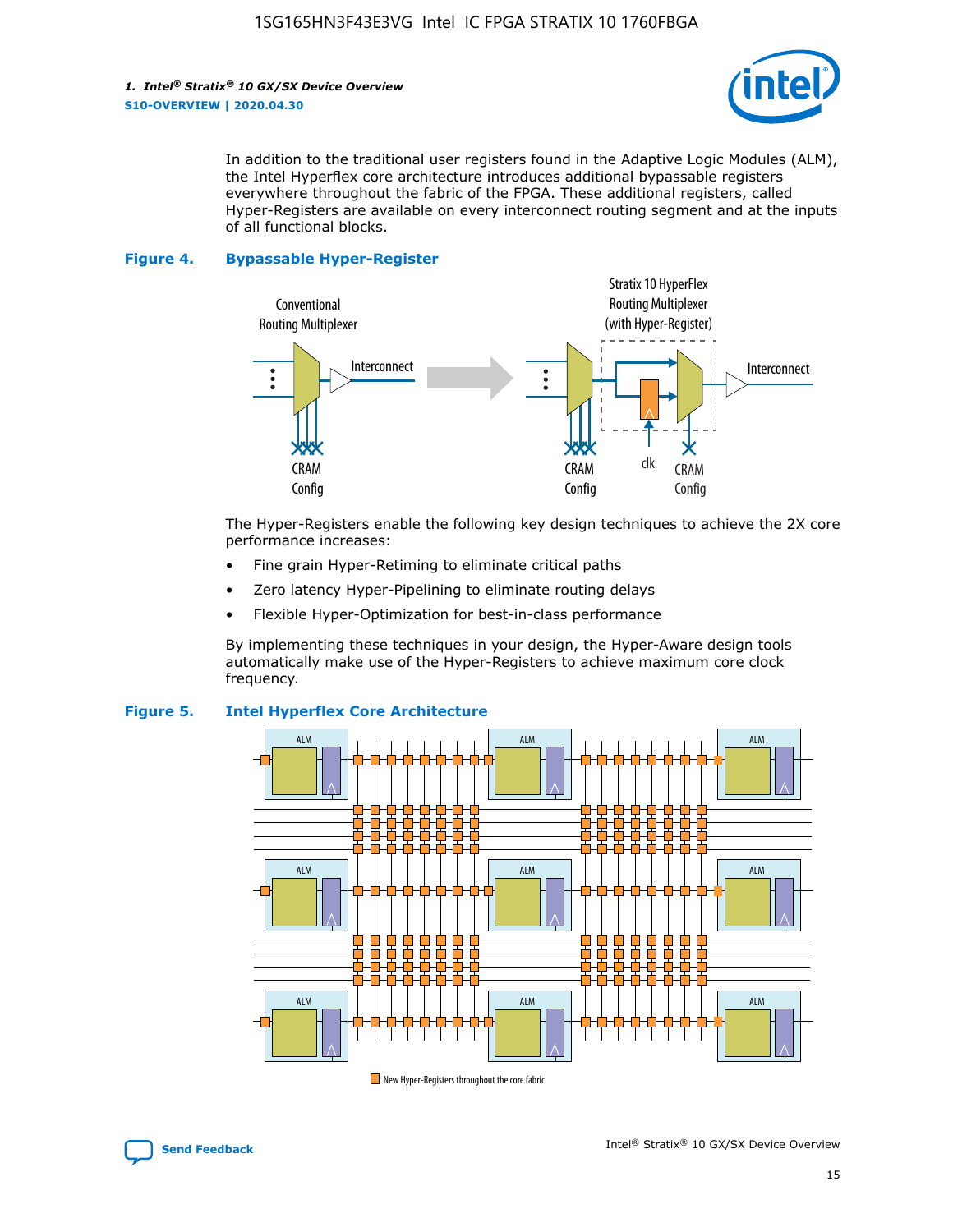

## **1.7. Heterogeneous 3D SiP Transceiver Tiles**

Intel Stratix 10 FPGAs and SoCs feature power efficient, high bandwidth, low latency transceivers. The transceivers are implemented on heterogeneous 3D System-in-Package (SiP) transceiver tiles, each containing 24 full-duplex transceiver channels. In addition to providing a high-performance transceiver solution to meet current connectivity needs, this allows for future flexibility and scalability as data rates, modulation schemes, and protocol IPs evolve.

## **Figure 6. Monolithic Core Fabric and Heterogeneous 3D SiP Transceiver Tiles**



## **Figure 7. Dual Core Fabric and Heterogeneous 3D SiP Transceiver Tiles (for the Intel Stratix 10 GX 10M Variant Only)**



Each transceiver tile contains:

- 24 full-duplex transceiver channels (PMA and PCS) $(10)$
- Reference clock distribution network
- Transmit PLLs
- High-speed clocking and bonding networks
- One instance of PCI Express hard IP



 $(10)$  12 full-duplex transceiver channels for the Intel Stratix 10 GX 10M variant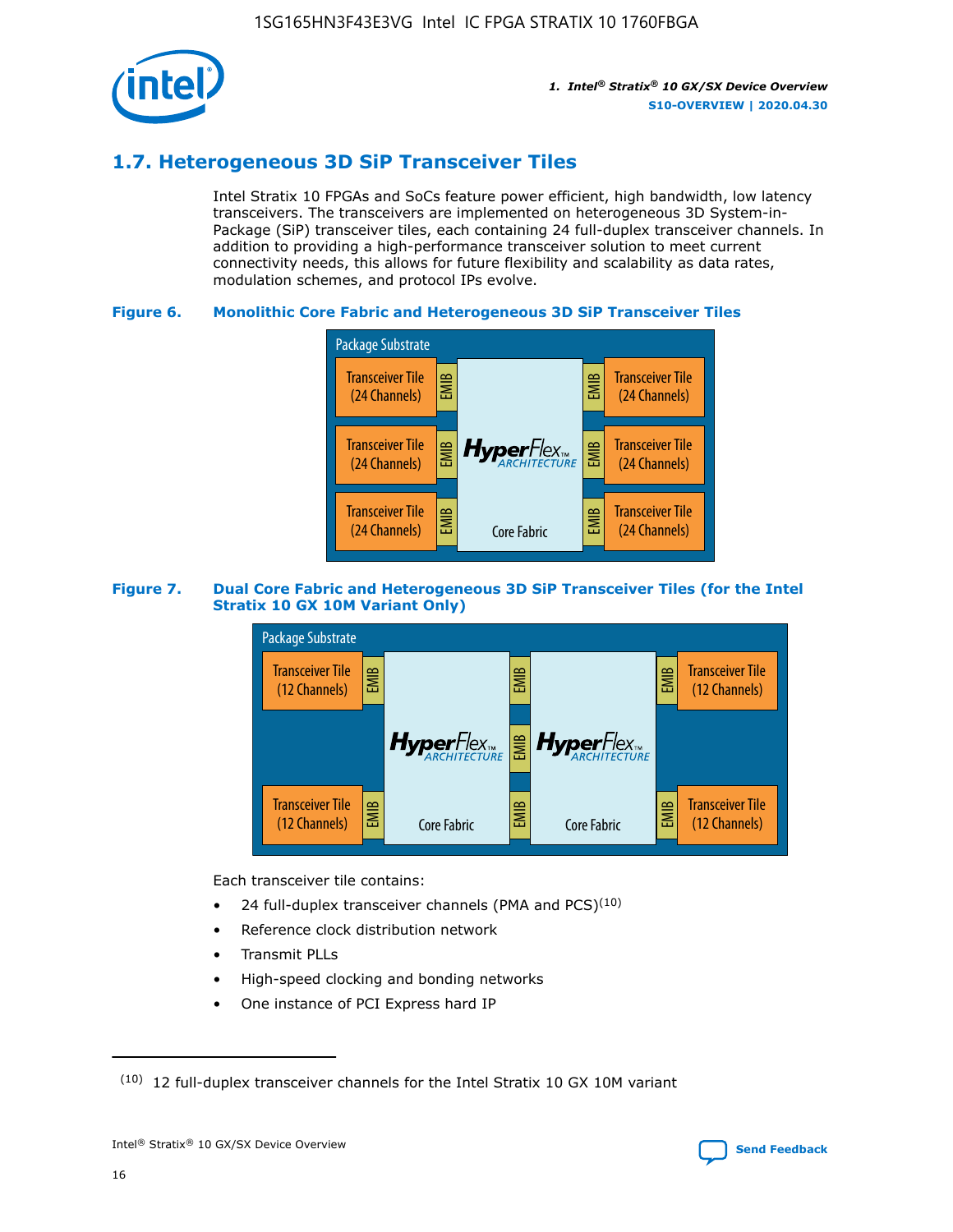



## **Figure 8. Heterogeneous 3D SiP Transceiver Tile Architecture**

## **1.8. Intel Stratix 10 Transceivers**

Intel Stratix 10 devices offer up to 96 total full-duplex transceiver channels. These channels provide continuous data rates from 1 Gbps to 28.3 Gbps for chip-to-chip, chip-to-module, and backplane applications. In each device,two thirds of the transceivers can be configured up to the maximum data rate of 28.3 Gbps to drive 100G interfaces and C form-factor pluggable CFP2/CFP4 optical modules. For longerreach backplane driving applications, advanced adaptive equalization circuits are used to equalize over 30 dB of system loss.

All transceiver channels feature a dedicated Physical Medium Attachment (PMA) and a hardened Physical Coding Sublayer (PCS).

- The PMA provides primary interfacing capabilities to physical channels.
- The PCS typically handles encoding/decoding, word alignment, and other preprocessing functions before transferring data to the FPGA core fabric.

Within each transceiver tile, the transceivers are arranged in four banks of six PMA-PCS groups. A wide variety of bonded and non-bonded data rate configurations are possible within each bank, and within each tile, using a highly configurable clock distribution network.

## **1.8.1. PMA Features**

PMA channels are comprised of transmitter (TX), receiver (RX), and high speed clocking resources.

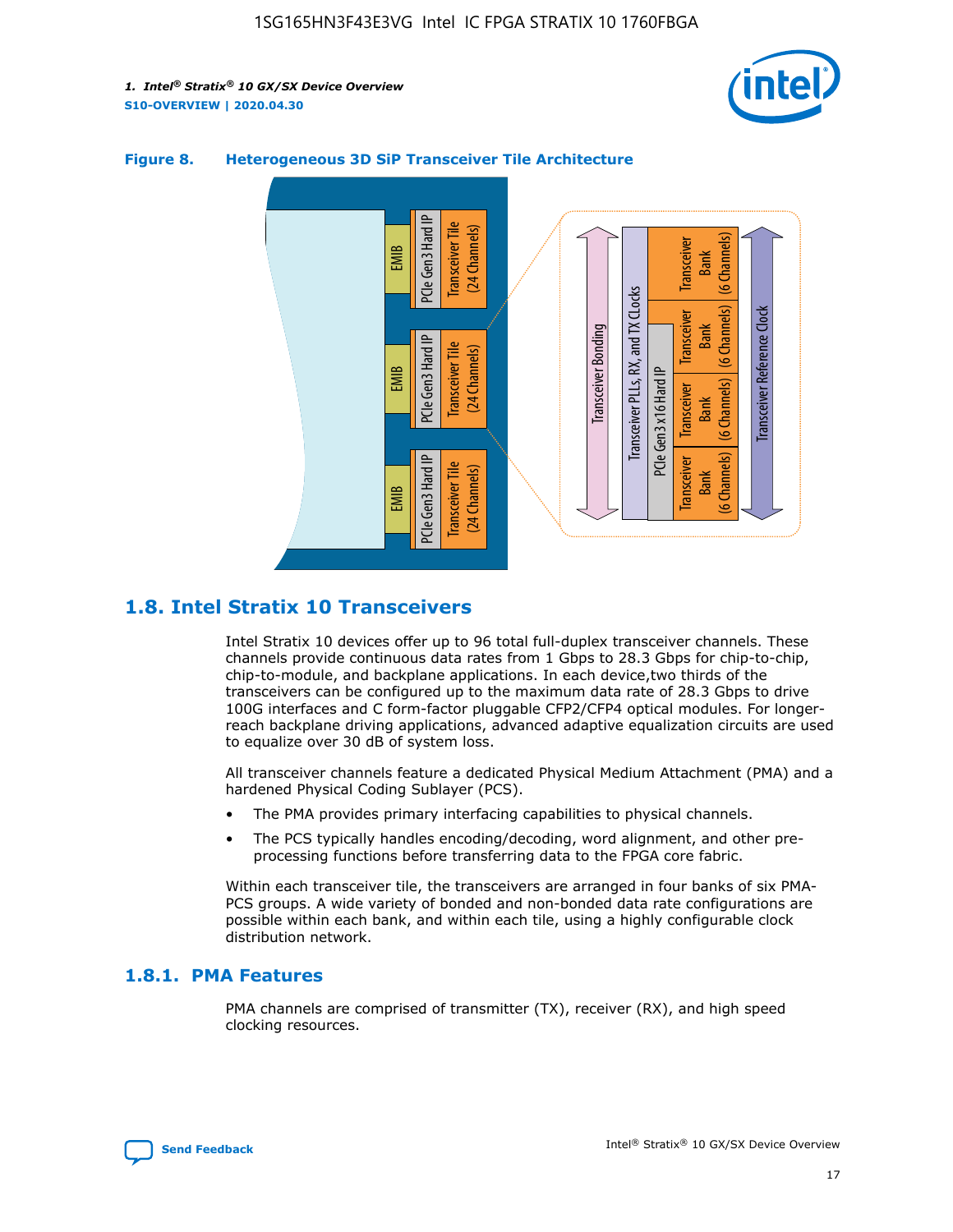

Intel Stratix 10 device features provide exceptional signal integrity at data rates up to 28.3 Gbps. Clocking options include ultra-low jitter LC tank-based (ATX) PLLs with optional fractional synthesis capability, channel PLLs operating as clock multiplier units (CMUs), and fractional synthesis PLLs (fPLLs).

- **ATX PLL**—can be configured in integer mode, or optionally, in a new fractional synthesis mode. Each ATX PLL spans the full frequency range of the supported data rate range providing a stable, flexible clock source with the lowest jitter.
- **CMU PLL**—when not being used as a transceiver, select PMA channels can be configured as channel PLLs operating as CMUs to provide an additional master clock source within the transceiver bank.
- **fPLL**—In addition, dedicated fPLLs are available with precision frequency synthesis capabilities. fPLLs can be used to synthesize multiple clock frequencies from a single reference clock source and replace multiple reference oscillators for multiprotocol and multi-rate applications.

On the receiver side, each PMA has an independent channel PLL that allows analog tracking for clock-data recovery. Each PMA also has advanced equalization circuits that compensate for transmission losses across a wide frequency spectrum.

- **Variable Gain Amplifier (VGA)**—to optimize the receiver's dynamic range
- **Continuous Time Linear Equalizer (CTLE)**—to compensate for channel losses with lowest power dissipation
- **Decision Feedback Equalizer (DFE)**—to provide additional equalization capability on backplanes even in the presence of crosstalk and reflections
- **On-Die Instrumentation (ODI)**—to provide on-chip eye monitoring capabilities (Eye Viewer). This capability helps to optimize link equalization parameters during board bring-up and supports in-system link diagnostics and equalization margin testing

#### **Figure 9. Intel Stratix 10 Receiver Block Features**



All link equalization parameters feature automatic adaptation using the new Advanced Digital Adaptive Parametric Tuning (ADAPT) circuit. This circuit is used to dynamically set DFE tap weights, adjust CTLE parameters, and optimize VGA gain and threshold voltage. Finally, optimal and consistent signal integrity is ensured by using the new



Intel<sup>®</sup> Stratix<sup>®</sup> 10 GX/SX Device Overview **[Send Feedback](mailto:FPGAtechdocfeedback@intel.com?subject=Feedback%20on%20Intel%20Stratix%2010%20GX/SX%20Device%20Overview%20(S10-OVERVIEW%202020.04.30)&body=We%20appreciate%20your%20feedback.%20In%20your%20comments,%20also%20specify%20the%20page%20number%20or%20paragraph.%20Thank%20you.)** Send Feedback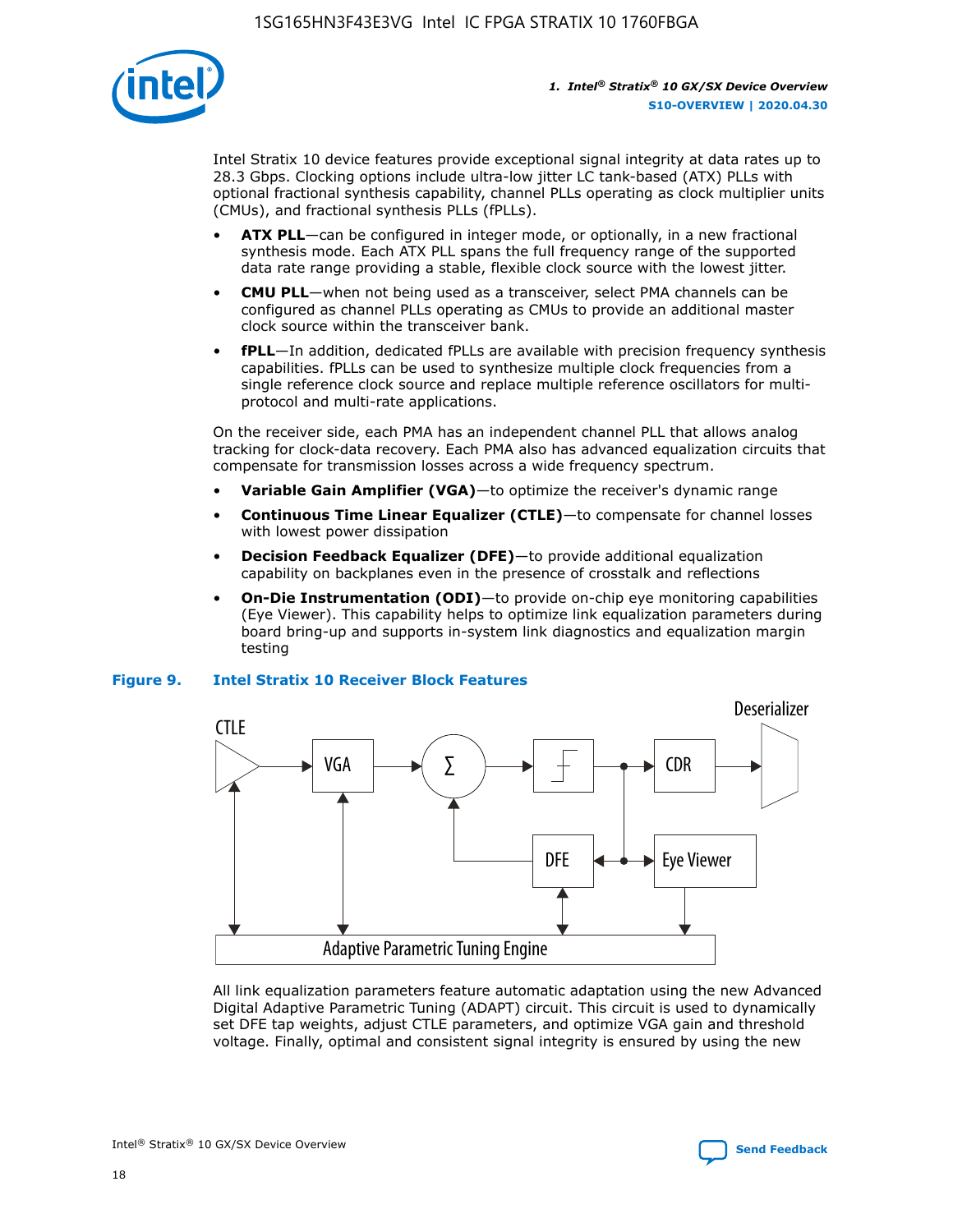

hardened Precision Signal Integrity Calibration Engine (PreSICE) to automatically calibrate all transceiver circuit blocks on power-up. This gives the most link margin and ensures robust, reliable, and error-free operation.

#### **Table 7. Transceiver PMA Features**

| <b>Feature</b>                                                       | <b>Capability</b>                                                                                                                                                                                         |
|----------------------------------------------------------------------|-----------------------------------------------------------------------------------------------------------------------------------------------------------------------------------------------------------|
| Chip-to-Chip Data Rates                                              | 1 Gbps (11) to 28.3 Gbps (Intel Stratix 10 GX/SX devices)                                                                                                                                                 |
| <b>Backplane Support</b>                                             | Drive backplanes at data rates up to 28.3 Gbps, including 10GBASE-KR compliance                                                                                                                           |
| Optical Module Support                                               | SFP+/SFP, XFP, CXP, QSFP/QSFP28, QSFPDD, CFP/CFP2/CFP4                                                                                                                                                    |
| Cable Driving Support                                                | SFP+ Direct Attach, PCI Express over cable, eSATA                                                                                                                                                         |
| <b>Transmit Pre-Emphasis</b>                                         | 5-tap transmit pre-emphasis and de-emphasis to compensate for system channel loss                                                                                                                         |
| Continuous Time Linear<br>Equalizer (CTLE)                           | Dual mode, high-gain, and high-data rate, linear receive equalization to compensate for<br>system channel loss                                                                                            |
| Decision Feedback Equalizer<br>(DFE)                                 | 15 fixed tap DFE to equalize backplane channel loss in the presence of crosstalk and noisy<br>environments                                                                                                |
| Advanced Digital Adaptive<br>Parametric Tuning (ADAPT)               | Fully digital adaptation engine to automatically adjust all link equalization parameters-<br>including CTLE, DFE, and VGA blocks-that provide optimal link margin without intervention<br>from user logic |
| Precision Signal Integrity<br>Calibration Engine (PreSICE)           | Hardened calibration controller to quickly calibrate all transceiver control parameters on<br>power-up, which provides the optimal signal integrity and jitter performance                                |
| <b>ATX Transmit PLLs</b>                                             | Low jitter ATX (inductor-capacitor) transmit PLLs with continuous tuning range to cover a<br>wide range of standard and proprietary protocols, with optional fractional frequency<br>synthesis capability |
| <b>Fractional PLLs</b>                                               | On-chip fractional frequency synthesizers to replace on-board crystal oscillators and reduce<br>system cost                                                                                               |
| Digitally Assisted Analog<br>CDR.                                    | Superior jitter tolerance with fast lock time                                                                                                                                                             |
| On-Die Instrumentation-<br>Eye Viewer and Jitter Margin<br>Tool      | Simplify board bring-up, debug, and diagnostics with non-intrusive, high-resolution eye<br>monitoring (Eye Viewer). Also inject jitter from transmitter to test link margin in system.                    |
| Dynamic Reconfiguration                                              | Allows for independent control of each transceiver channel Avalon memory-mapped<br>interface for the most transceiver flexibility.                                                                        |
| Multiple PCS-PMA and PCS-<br>Core to FPGA fabric interface<br>widths | 8, 10, 16, 20, 32, 40, or 64 bit interface widths for flexibility of deserialization width,<br>encoding, and reduced latency                                                                              |

## **1.8.2. PCS Features**

Intel Stratix 10 PMA channels interface with core logic through configurable and bypassable PCS interface layers.

The PCS contains multiple gearbox implementations to decouple the PMA and PCS interface widths. This feature provides the flexibility to implement a wide range of applications with 8, 10, 16, 20, 32, 40, or 64 bit interface width between each transceiver and the core logic.

 $(11)$  Stratix 10 transceivers can support data rates below 1 Gbps with over sampling.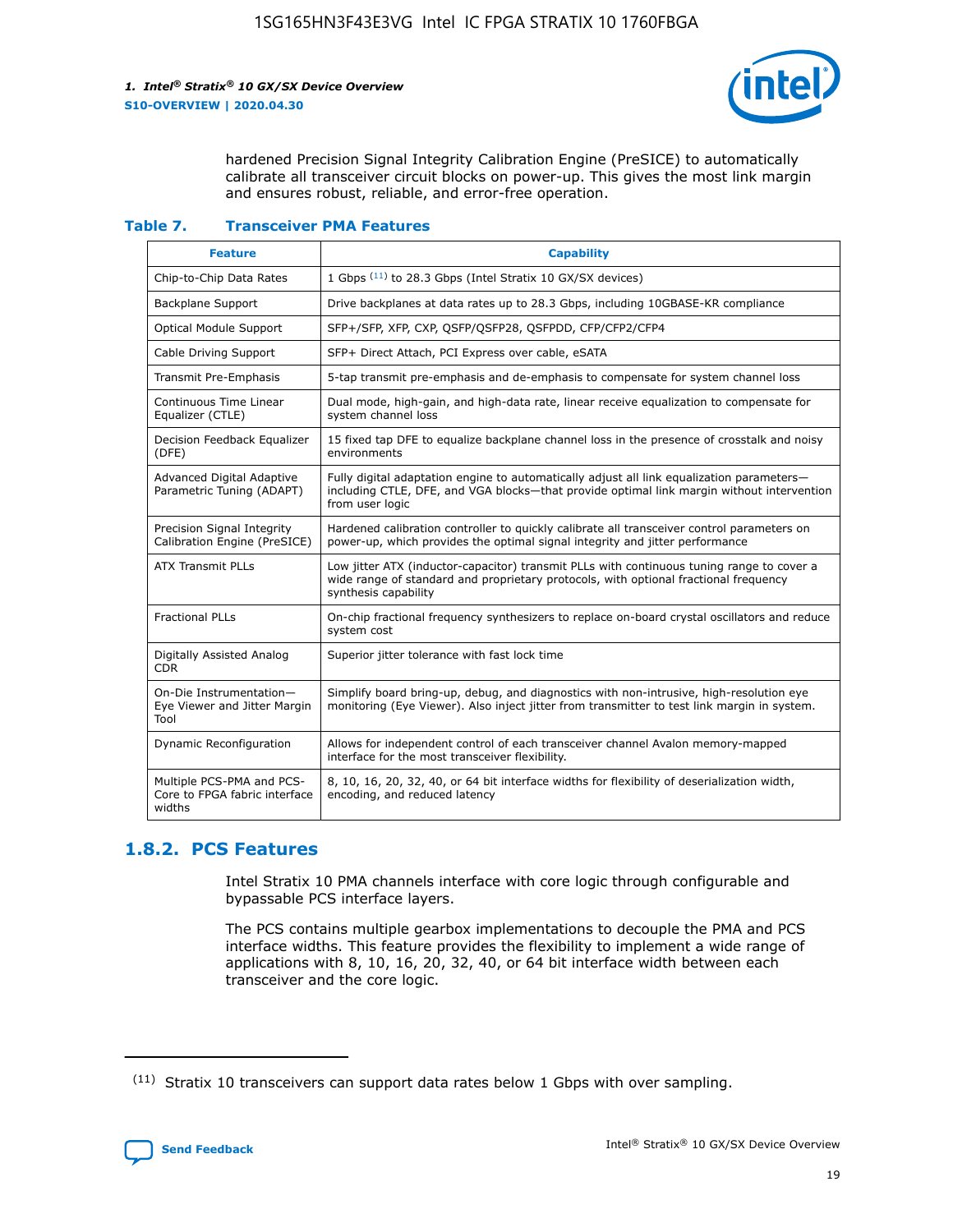

The PCS also contains hard IP to support a variety of standard and proprietary protocols across a wide range of data rates and encoding schemes. The Standard PCS mode provides support for 8B/10B encoded applications up to 12.5 Gbps. The Enhanced PCS mode supports 64B/66B and 64B/67B encoded applications up to 17.4 Gbps. The enhanced PCS mode also includes an integrated 10GBASE-KR/40GBASE-KR4 Forward Error Correction (FEC) circuit. For highly customized implementations, a PCS Direct mode provides an interface up to 64 bits wide to allow for custom encoding and support for data rates up to 28.3 Gbps.

For more information about the PCS-Core interface or the double rate transfer mode, refer to the *Intel Stratix 10 L- and H-Tile Transceiver PHY User Guide*, and the *Intel Stratix 10 E-Tile Transceiver PHY User Guide*.

| <b>PCS Protocol</b><br><b>Support</b>                  | <b>Data Rate (Gbps)</b> | <b>Transmitter Data Path</b>                                                                                                                                              | <b>Receiver Data Path</b>                                                                                                                                                                                      |
|--------------------------------------------------------|-------------------------|---------------------------------------------------------------------------------------------------------------------------------------------------------------------------|----------------------------------------------------------------------------------------------------------------------------------------------------------------------------------------------------------------|
| Standard PCS                                           | 1 to 12.5               | Phase compensation FIFO, byte<br>serializer, 8B/10B encoder, bit-slipper,<br>channel bonding                                                                              | Rate match FIFO, word-aligner, 8B/10B<br>decoder, byte deserializer, byte<br>ordering                                                                                                                          |
| <b>PCI Express</b><br>Gen1/Gen2 x1,<br>x2, x4, x8, x16 | $2.5$ and $5.0$         | Same as Standard PCS plus PIPE 2.0<br>interface to core                                                                                                                   | Same as Standard PCS plus PIPE 2.0<br>interface to core                                                                                                                                                        |
| PCI Express Gen3<br>x1, x2, x4, x8,<br>x16             | 8.0                     | Phase compensation FIFO, byte<br>serializer, encoder, scrambler, bit-<br>slipper, gear box, channel bonding, and<br>PIPE 3.0 interface to core, auto speed<br>negotiation | Rate match FIFO (0-600 ppm mode),<br>word-aligner, decoder, descrambler,<br>phase compensation FIFO, block sync,<br>byte deserializer, byte ordering, PIPE<br>3.0 interface to core, auto speed<br>negotiation |
| CPRI                                                   | 0.6144 to 9.8           | Same as Standard PCS plus<br>deterministic latency serialization                                                                                                          | Same as Standard PCS plus<br>deterministic latency deserialization                                                                                                                                             |
| <b>Enhanced PCS</b>                                    | 2.5 to 17.4             | FIFO, channel bonding, bit-slipper, and<br>gear box                                                                                                                       | FIFO, block sync, bit-slipper, and gear<br>box                                                                                                                                                                 |
| 10GBASE-R                                              | 10.3125                 | FIFO, 64B/66B encoder, scrambler,<br>FEC, and gear box                                                                                                                    | FIFO, 64B/66B decoder, descrambler,<br>block sync, FEC, and gear box                                                                                                                                           |
| Interlaken                                             | 4.9 to 17.4             | FIFO, channel bonding, frame<br>generator, CRC-32 generator,<br>scrambler, disparity generator, bit-<br>slipper, and gear box                                             | FIFO, CRC-32 checker, frame sync,<br>descrambler, disparity checker, block<br>sync, and gear box                                                                                                               |
| SFI-S/SFI-5.2                                          | 11.3                    | FIFO, channel bonding, bit-slipper, and<br>gear box                                                                                                                       | FIFO, bit-slipper, and gear box                                                                                                                                                                                |
| <b>IEEE 1588</b>                                       | 1.25 to 10.3125         | FIFO (fixed latency), 64B/66B encoder,<br>scrambler, and gear box                                                                                                         | FIFO (fixed latency), 64B/66B decoder,<br>descrambler, block sync, and gear box                                                                                                                                |
| SDI                                                    | up to 12.5              | FIFO and gear box                                                                                                                                                         | FIFO, bit-slipper, and gear box                                                                                                                                                                                |
| GigE                                                   | 1.25                    | Same as Standard PCS plus GigE state<br>machine                                                                                                                           | Same as Standard PCS plus GigE state<br>machine                                                                                                                                                                |
| <b>PCS Direct</b>                                      | up to 28.3              | Custom                                                                                                                                                                    | Custom                                                                                                                                                                                                         |

## **Table 8. Transceiver PCS Features**

#### **Related Information**

[Intel Stratix 10 L- and H-Tile Transceiver PHY User Guide](https://www.altera.com/documentation/wry1479165198810.html)

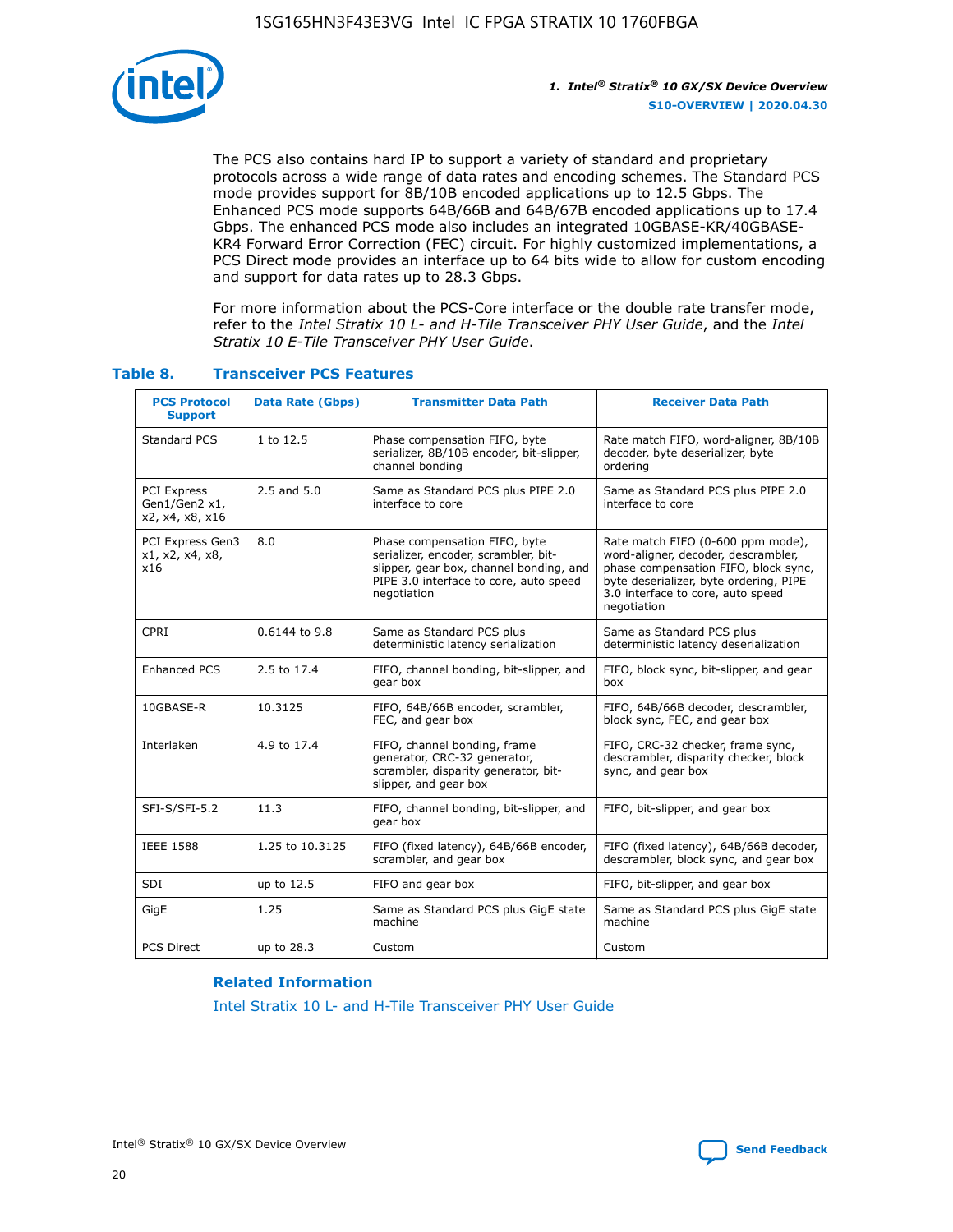

## **1.9. PCI Express Gen1/Gen2/Gen3 Hard IP**

Intel Stratix 10 devices contain embedded PCI Express hard IP designed for performance, ease-of-use, increased functionality, and designer productivity.

The PCI Express hard IP consists of the PHY, Data Link, and Transaction layers. It also supports PCI Express Gen1/Gen2/Gen3 end point and root port, in x1/x2/x4/x8/x16 lane configurations. The PCI Express hard IP is capable of operating independently from the core logic (autonomous mode). This feature allows the PCI Express link to power up and complete link training in less than 100 ms, while the rest of the device is still in the process of being configured. The hard IP also provides added functionality, which makes it easier to support emerging features such as Single Root I/O Virtualization (SR-IOV) and optional protocol extensions.

The PCI Express hard IP has improved end-to-end data path protection using Error Checking and Correction (ECC). In addition, the hard IP supports configuration of the device via protocol (CvP) across the PCI Express bus at Gen1/Gen2/Gen3 rates.

## **1.10. Interlaken PCS Hard IP**

Intel Stratix 10 devices have integrated Interlaken PCS hard IP supporting rates up to 17.4 Gbps per lane.

The Interlaken PCS hard IP is based on the proven functionality of the PCS developed for Intel's previous generation FPGAs, which has demonstrated interoperability with Interlaken ASSP vendors and third-party IP suppliers. The Interlaken PCS hard IP is present in every transceiver channel in Intel Stratix 10 devices.

## **1.11. 10G Ethernet Hard IP**

Intel Stratix 10 devices include IEEE 802.3 10-Gbps Ethernet (10GbE) compliant 10GBASE-R PCS and PMA hard IP. The scalable 10GbE hard IP supports multiple independent 10GbE ports while using a single PLL for all the 10GBASE-R PCS instantiations, which saves on core logic resources and clock networks.

The integrated serial transceivers simplify multi-port 10GbE systems compared to 10 GbE Attachment Unit Interface (XAUI) interfaces that require an external XAUI-to-10G PHY. Furthermore, the integrated transceivers incorporate signal conditioning circuits, which enable direct connection to standard 10G XFP and SFP+ pluggable optical modules. The transceivers also support backplane Ethernet applications and include a hard 10GBASE-KR/40GBASE-KR4 Forward Error Correction (FEC) circuit that can be used for both 10G and 40G applications. The integrated 10G Ethernet hard IP and 10G transceivers save external PHY cost, board space and system power. The 10G Ethernet PCS hard IP and 10GBASE-KR FEC are present in every transceiver channel.

## **1.12. External Memory and General Purpose I/O**

Intel Stratix 10 devices offer substantial external memory bandwidth, with up to ten 72 bit wide DDR4 memory interfaces running at up to 2666 Mbps. For external memory interface and LVDS restrictions, see [AN 906: Intel Stratix 10 GX 400, SX 400,](https://www.intel.com/content/www/us/en/programmable/documentation/sjf1574667190623.html#bft1574667627484) [and TX 400 Routing and Designing Floorplan Guidelines.](https://www.intel.com/content/www/us/en/programmable/documentation/sjf1574667190623.html#bft1574667627484)

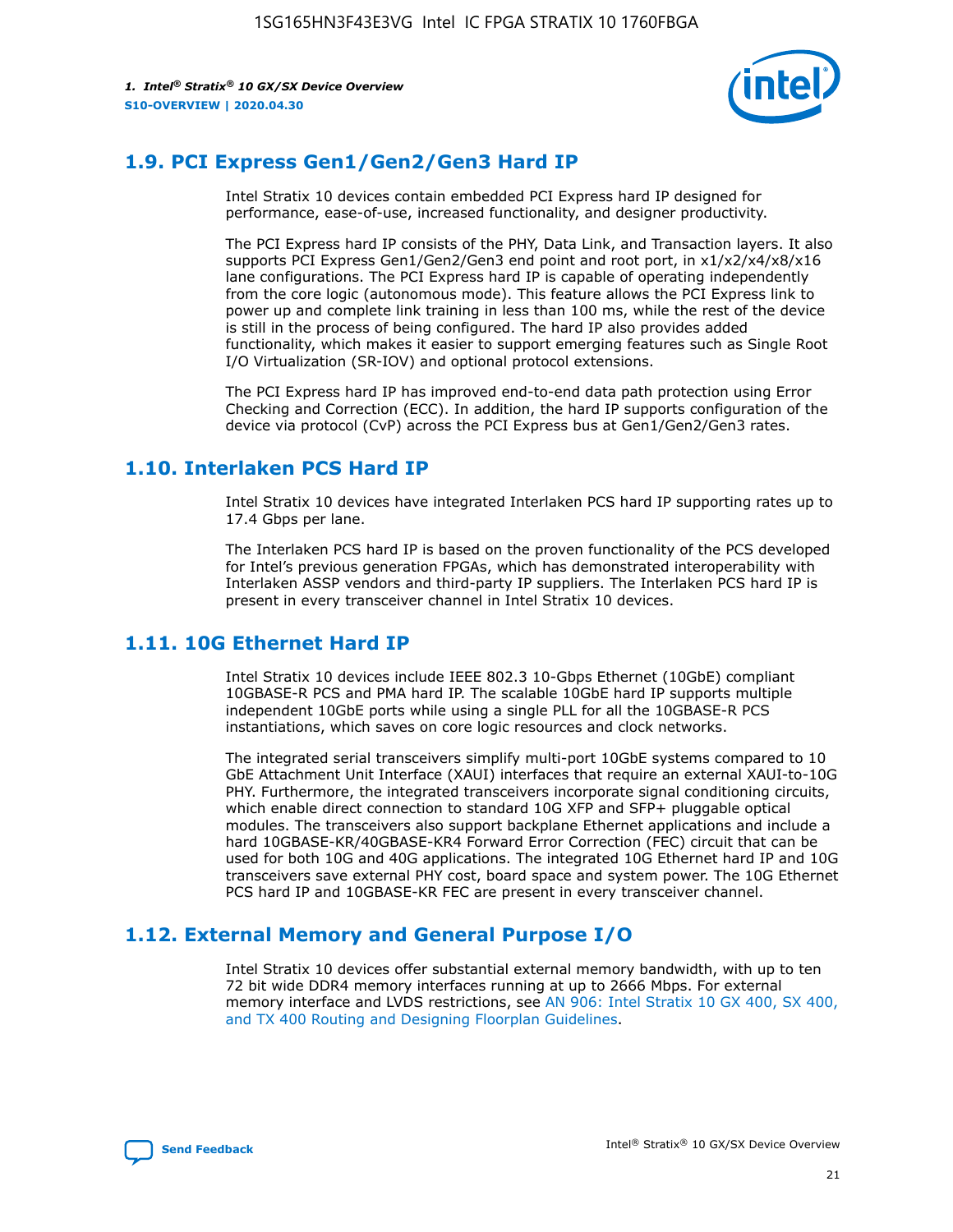

This bandwidth is provided along with the ease of design, lower power, and resource efficiencies of hardened high-performance memory controllers. The external memory interfaces can be configured up to a maximum width of 144 bits when using either hard or soft memory controllers.

### **Figure 10. Hard Memory Controller**



Each I/O bank contains 48 general purpose I/Os and a high-efficiency hard memory controller capable of supporting many different memory types, each with different performance capabilities. The hard memory controller is also capable of being bypassed and replaced by a soft controller implemented in user logic. The I/Os each have a hardened double data rate (DDR) read/write path (PHY) capable of performing key memory interface functionality such as:

- Read/write leveling
- FIFO buffering to lower latency and improve margin
- Timing calibration
- On-chip termination

The timing calibration is aided by the inclusion of hard microcontrollers based on Intel's Nios® II technology, specifically tailored to control the calibration of multiple memory interfaces. This calibration allows the Intel Stratix 10 device to compensate for any changes in process, voltage, or temperature either within the Intel Stratix 10 device itself, or within the external memory device. The advanced calibration algorithms ensure maximum bandwidth and robust timing margin across all operating conditions.

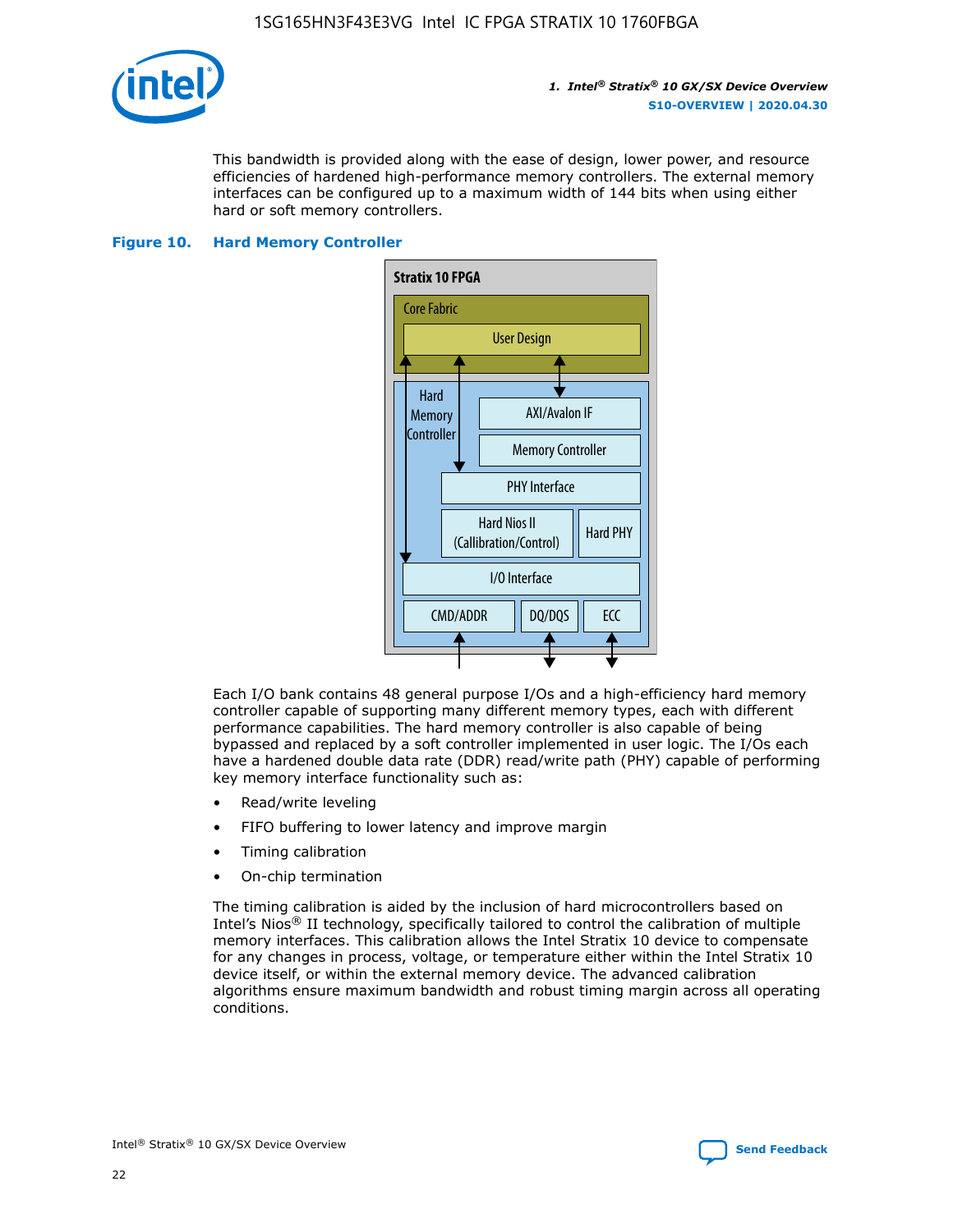

#### **Table 9. External Memory Interface Performance**

The listed speeds are for the 1-rank case.

| <b>Interface</b>     | <b>Controller Type</b> | <b>Performance</b><br>(maximum rate possible) |
|----------------------|------------------------|-----------------------------------------------|
| DDR4                 | Hard                   | 2666 Mbps                                     |
| DDR <sub>3</sub>     | Hard                   | 2133 Mbps                                     |
| QDRII+               | Soft                   | 1,100 Mtps                                    |
| <b>ODRII+ Xtreme</b> | Soft                   | 1,266 Mtps                                    |
| <b>ODRIV</b>         | Soft                   | 2,133 Mtps                                    |
| RLDRAM III           | Soft                   | 2400 Mbps                                     |
| <b>RLDRAM II</b>     | Soft                   | 533 Mbps                                      |

In addition to parallel memory interfaces, Intel Stratix 10 devices support serial memory technologies such as the Hybrid Memory Cube (HMC). The HMC is supported by the Intel Stratix 10 high-speed serial transceivers, which connect up to four HMC links, with each link running at data rates of 15 Gbps (HMC short reach specification).

Intel Stratix 10 devices also feature general purpose I/Os capable of supporting a wide range of single-ended and differential I/O interfaces. LVDS rates up to 1.6 Gbps are supported, with each pair of pins having both a differential driver and a differential input buffer. This enables configurable direction for each LVDS pair.

## **1.13. Adaptive Logic Module (ALM)**

Intel Stratix 10 devices use a similar adaptive logic module (ALM) as the previous generation Intel Arria 10 and Stratix V FPGAs, allowing for efficient implementation of logic functions and easy conversion of IP between the devices.

The ALM block diagram shown in the following figure has eight inputs with a fracturable look-up table (LUT), two dedicated embedded adders, and four dedicated registers.

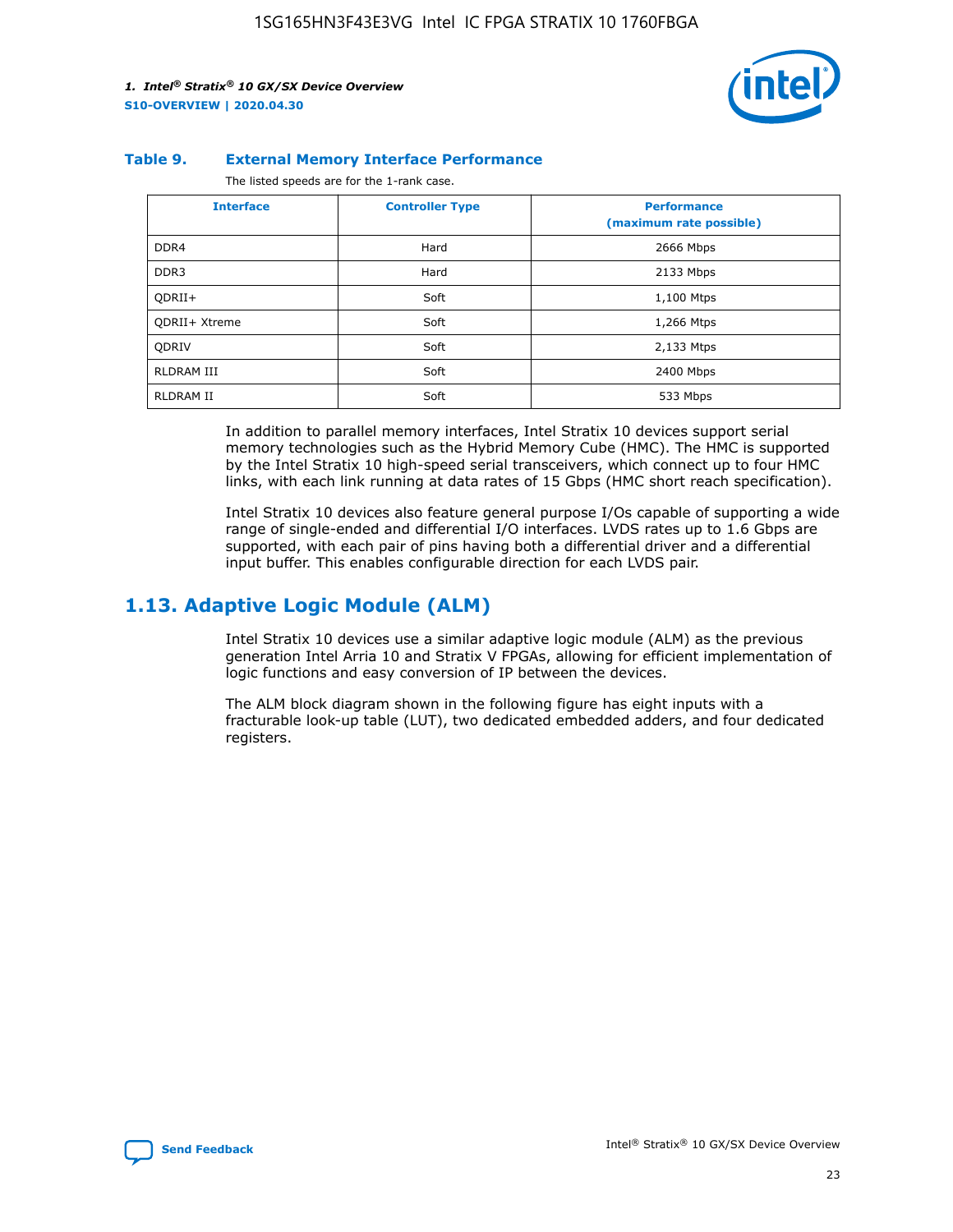

## **Figure 11. Intel Stratix 10 FPGA and SoC ALM Block Diagram**



Key features and capabilities of the ALM include:

- High register count with 4 registers per 8-input fracturable LUT, operating in conjunction with the new Intel Hyperflex architecture, enables Intel Stratix 10 devices to maximize core performance at very high core logic utilization
- Implements select 7-input logic functions, all 6-input logic functions, and two independent functions consisting of smaller LUT sizes (such as two independent 4 input LUTs) to optimize core logic utilization

The Intel Quartus Prime software takes advantage of the ALM logic structure to deliver the highest performance, optimal logic utilization, and lowest compile times. The Intel Quartus Prime software simplifies design reuse as it automatically maps legacy designs into the Intel Stratix 10 ALM architecture.

## **1.14. Core Clocking**

Core clocking in Intel Stratix 10 devices makes use of programmable clock tree synthesis.

This technique uses dedicated clock tree routing and switching circuits, and allows the Intel Quartus Prime software to create the exact clock trees required for your design. Clock tree synthesis minimizes clock tree insertion delay, reduces dynamic power dissipation in the clock tree and allows greater clocking flexibility in the core while still maintaining backwards compatibility with legacy global and regional clocking schemes.

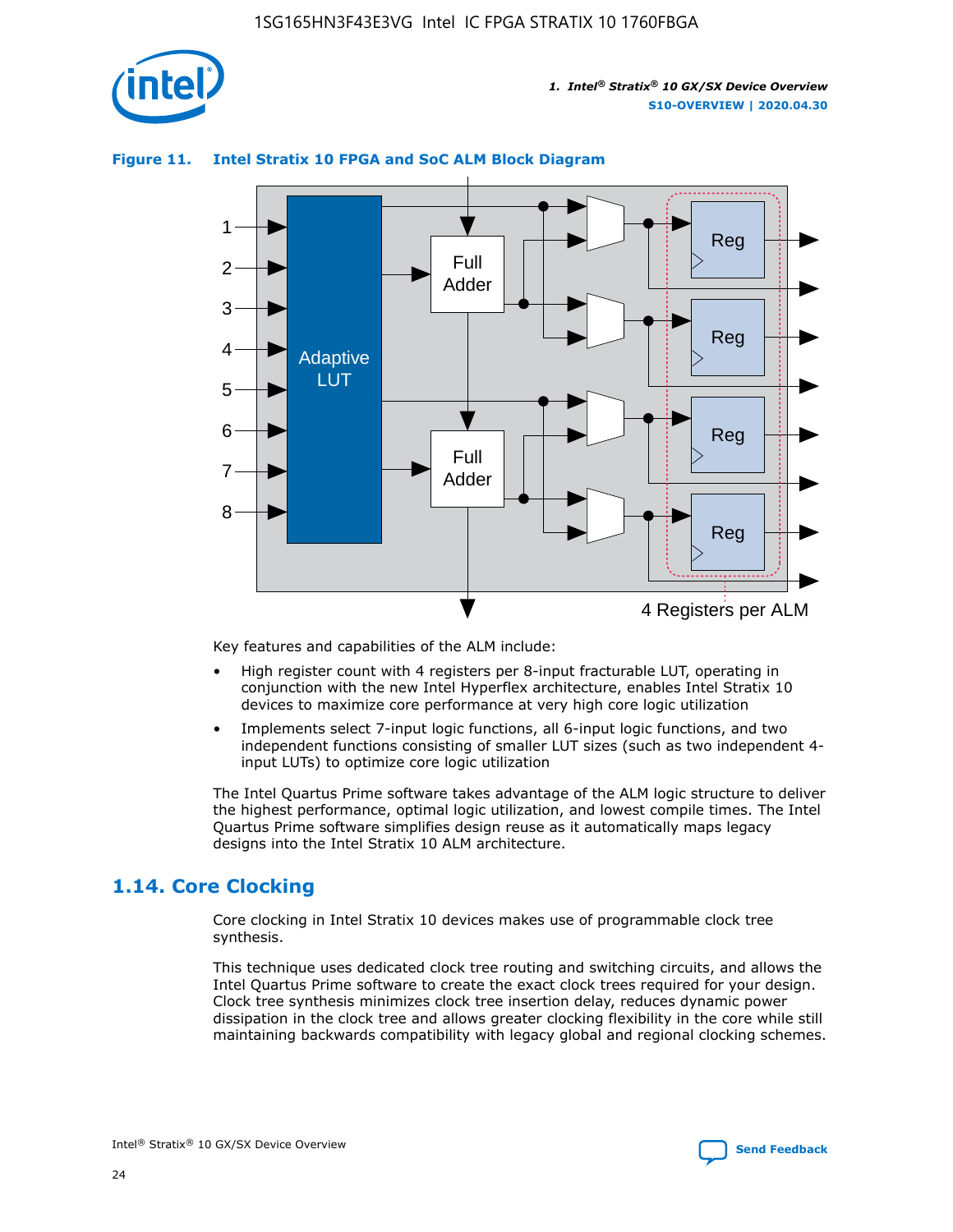

The core clock network in Intel Stratix 10 devices supports the new Intel Hyperflex core architecture at clock rates up to 1 GHz. It also supports the hard memory controllers up to 2666 Mbps with a quarter rate transfer to the core. The core clock network is supported by dedicated clock input pins, fractional clock synthesis PLLs, and integer I/O PLLs.

## **1.15. Fractional Synthesis PLLs and I/O PLLs**

Intel Stratix 10 devices have up to 32 fractional synthesis PLLs (fPLL) available for use with transceivers or in the core fabric.

The fPLLs are located in the 3D SiP transceiver L-tiles and H-tiles, eight per tile, adjacent to the transceiver channels. The fPLLs can be used to reduce both the number of oscillators required on the board and the number of clock pins required, by synthesizing multiple clock frequencies from a single reference clock source. In addition to synthesizing reference clock frequencies for the transceiver transmit PLLs, the fPLLs can also be used directly for transmit clocking. Each fPLL can be independently configured for conventional integer mode, or enhanced fractional synthesis mode with third-order delta-sigma modulation.

In addition to the fPLLs, Intel Stratix 10 devices contain up to 24 integer I/O PLLs (IOPLLs) available for general purpose use in the core fabric and for simplifying the design of external memory interfaces and high-speed LVDS interfaces. The IOPLLs are located in each bank of 48 general purpose I/O, 1 per I/O bank, adjacent to the hard memory controllers and LVDS SerDes in each I/O bank. This makes it easier to close timing because the IOPLLs are tightly coupled with the I/Os that need to use them. The IOPLLs can be used for general purpose applications in the core such as clock network delay compensation and zero-delay clock buffering.

## **1.16. Internal Embedded Memory**

Intel Stratix 10 devices contain two types of embedded memory blocks: M20K (20 Kb) and MLAB (640 bit).

The M20K and MLAB blocks are familiar block sizes carried over from previous Intel device families. The MLAB blocks are ideal for wide and shallow memories, while the M20K blocks are intended to support larger memory configurations and include hard ECC. Both M20K and MLAB embedded memory blocks can be configured as a singleport or dual-port RAM, FIFO, ROM, or shift register. These memory blocks are highly flexible and support a number of memory configurations as shown in Table 10 on page 25.

#### **Table 10. Internal Embedded Memory Block Configurations**

| MLAB (640 bits)                                                | <b>M20K (20 Kb)</b>                                                                    |
|----------------------------------------------------------------|----------------------------------------------------------------------------------------|
| $64 \times 10$ (supported through emulation)<br>$32 \times 20$ | $2K \times 10$ (or $x8$ )<br>$1K \times 20$ (or $x16$ )<br>$512 \times 40$ (or $x32$ ) |

## **1.17. Variable Precision DSP Block**

The Intel Stratix 10 DSP blocks are based upon the Variable Precision DSP Architecture used in Intel's previous generation devices. They feature hard fixed point and IEEE 754 compliant floating point capability.

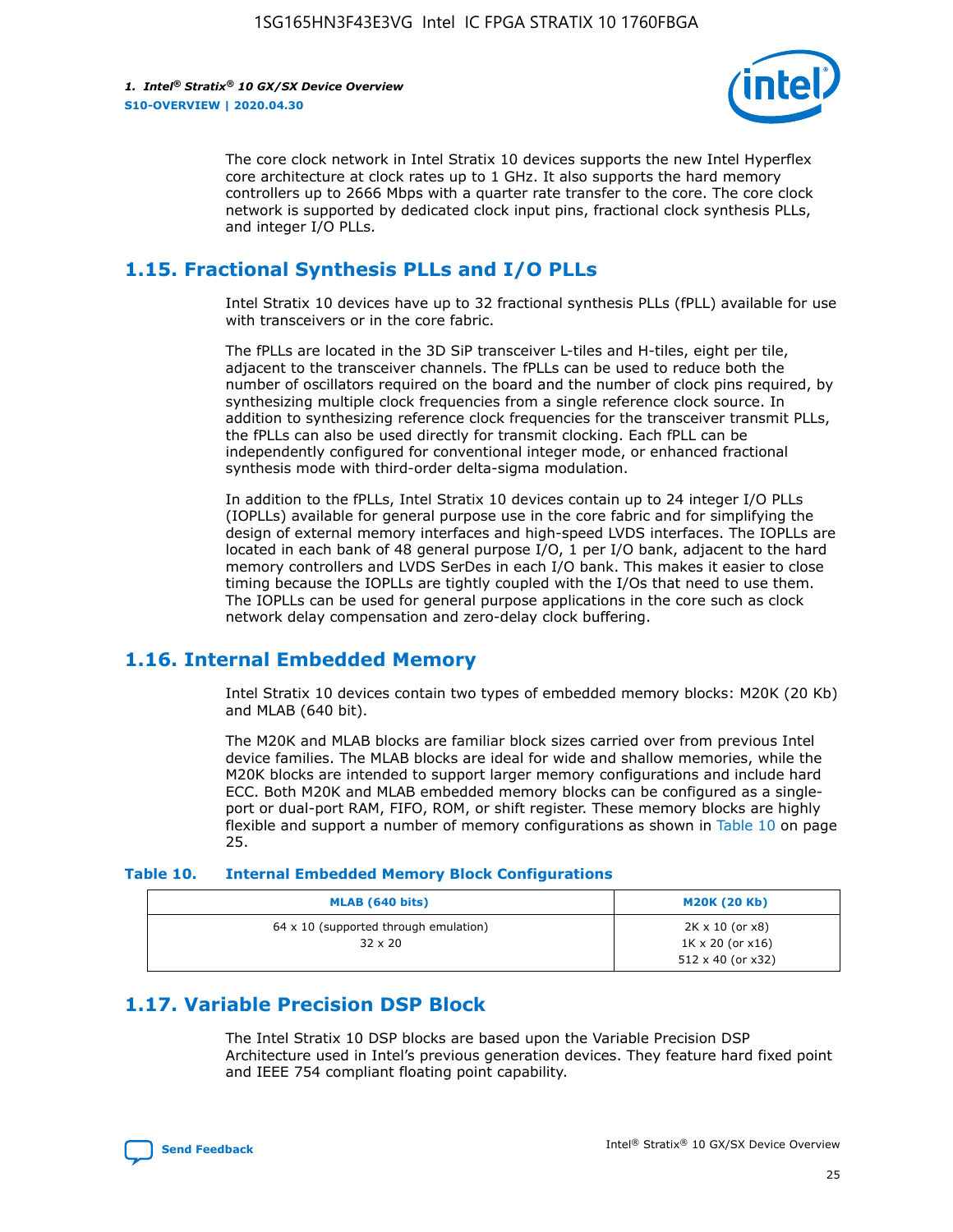

The DSP blocks can be configured to support signal processing with precision ranging from 18x19 up to 54x54. A pipeline register has been added to increase the maximum operating frequency of the DSP block and reduce power consumption.





#### **Figure 13. DSP Block: High Precision Fixed Point Mode**

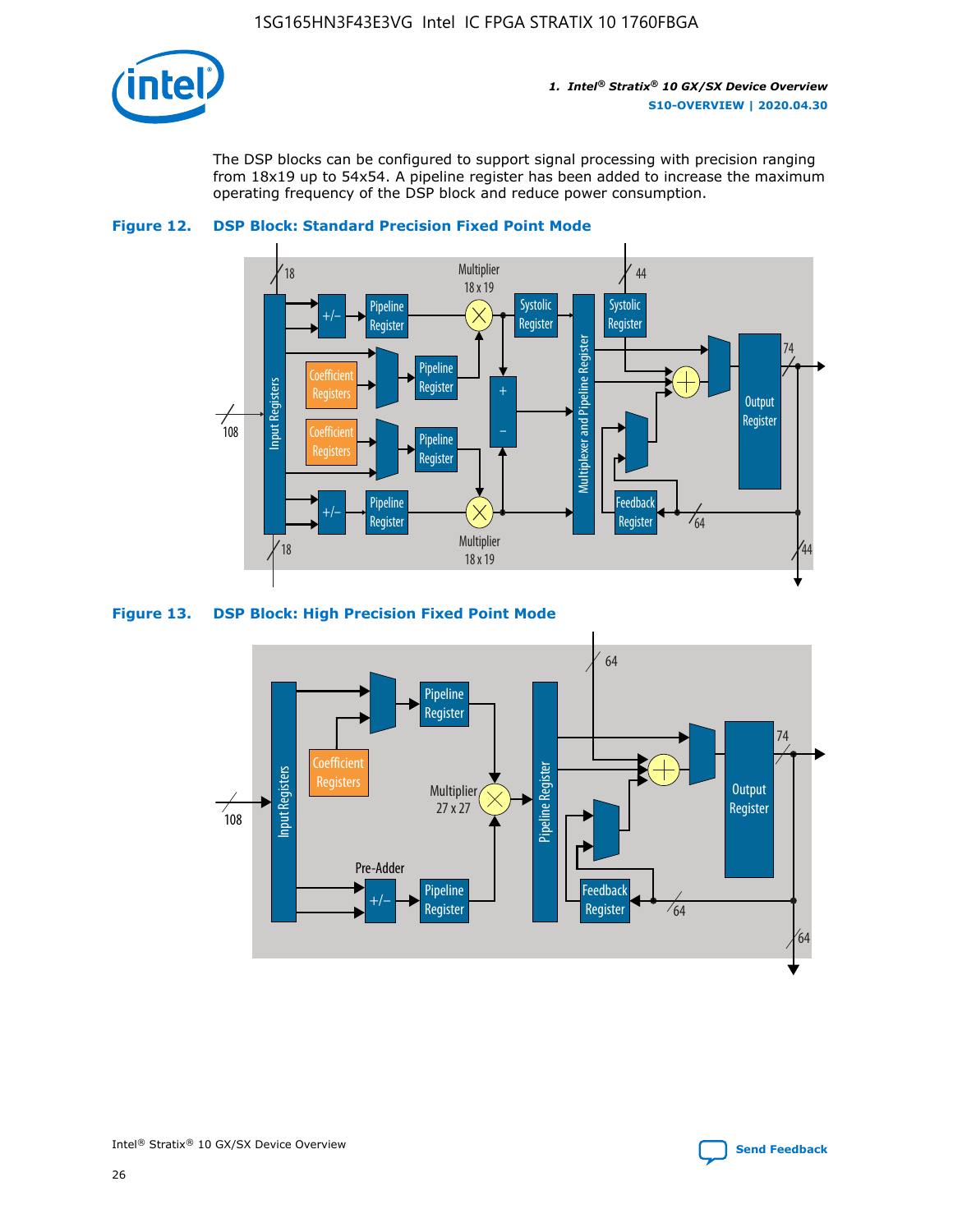



## **Figure 14. DSP Block: Single Precision Floating Point Mode**

Each DSP block can be independently configured at compile time as either dual 18x19 or a single 27x27 multiply accumulate. With a dedicated 64 bit cascade bus, multiple variable precision DSP blocks can be cascaded to implement even higher precision DSP functions efficiently.

In floating point mode, each DSP block provides one single precision floating point multiplier and adder. Floating point additions, multiplications, mult-adds and multaccumulates are supported.

The following table shows how different precisions are accommodated within a DSP block, or by utilizing multiple blocks.

| <b>Multiplier Size</b>             | <b>DSP Block Resources</b>                                                               | <b>Expected Usage</b>           |
|------------------------------------|------------------------------------------------------------------------------------------|---------------------------------|
| $18x19$ bits                       | 1/2 of Variable Precision DSP Block                                                      | Medium precision fixed point    |
| 27x27 bits                         | 1 Variable Precision DSP Block                                                           | High precision fixed point      |
| $19x36$ bits                       | 1 Variable Precision DSP Block with external<br>adder                                    | Fixed point FFTs                |
| 36x36 bits                         | 2 Variable Precision DSP Blocks with external<br>adder                                   | Very high precision fixed point |
| 54x54 bits                         | 4 Variable Precision DSP Blocks with external<br>adder                                   | Double Precision floating point |
| Single Precision<br>floating point | 1 Single Precision floating point adder, 1 Single<br>Precision floating point multiplier | Floating point                  |

#### **Table 11. Variable Precision DSP Block Configurations**

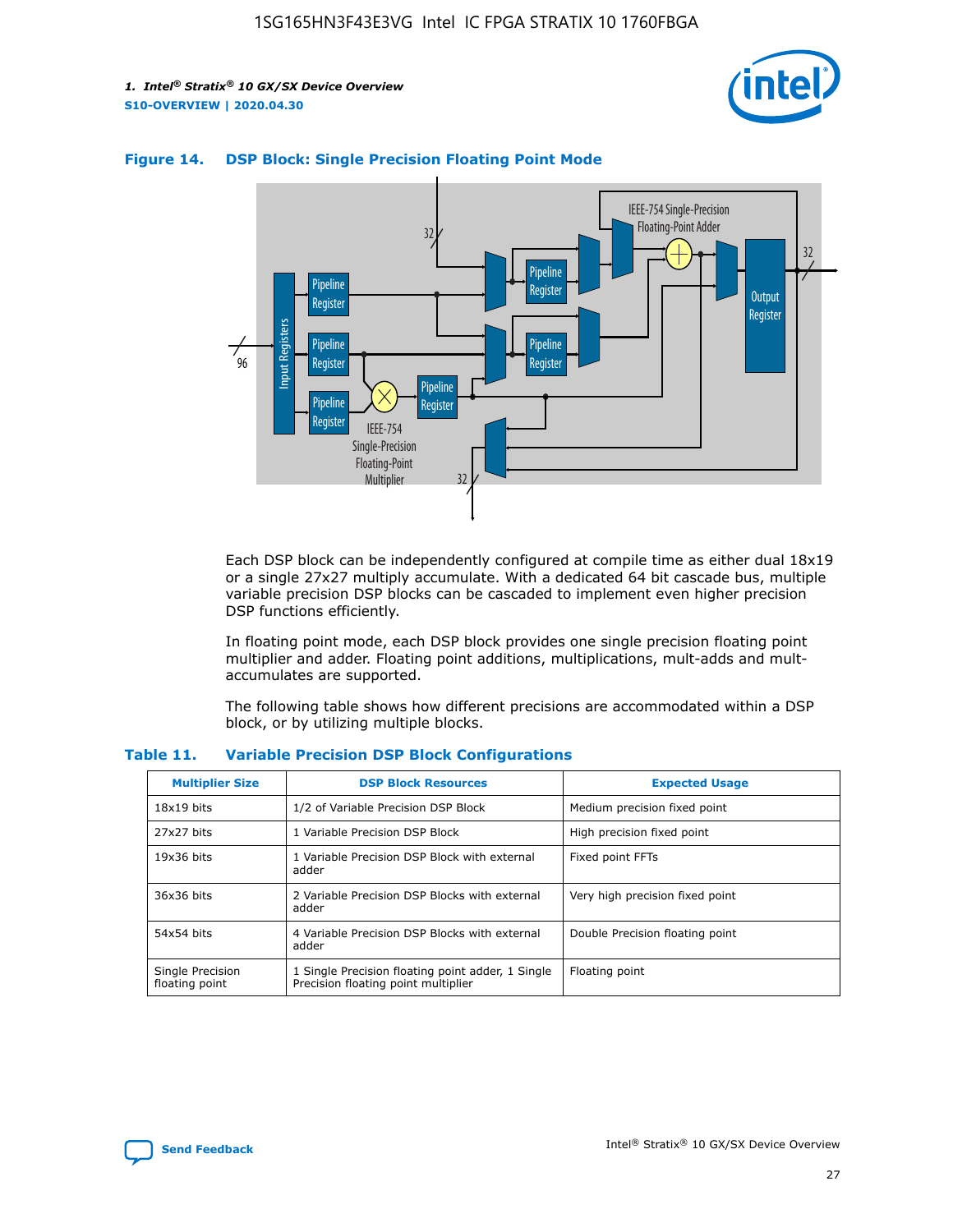

Complex multiplication is very common in DSP algorithms. One of the most popular applications of complex multipliers is the FFT algorithm. This algorithm has the characteristic of increasing precision requirements on only one side of the multiplier. The Variable Precision DSP block supports the FFT algorithm with proportional increase in DSP resources as the precision grows.

### **Table 12. Complex Multiplication With Variable Precision DSP Block**

| <b>Complex Multiplier</b><br><b>Size</b> | <b>DSP Block Resources</b>      | <b>FFT Usage</b>       |
|------------------------------------------|---------------------------------|------------------------|
| $18x19$ bits                             | 2 Variable Precision DSP Blocks | Resource optimized FFT |
| 27x27 bits                               | 4 Variable Precision DSP Blocks | Highest precision FFT  |

For FFT applications with high dynamic range requirements, the Intel FFT IP Core offers an option of single precision floating point implementation with resource usage and performance similar to high precision fixed point implementations.

Other features of the DSP block include:

- Hard 18 bit and 25 bit pre-adders
- Hard floating point multipliers and adders
- 64 bit dual accumulator (for separate I, Q product accumulations)
- Cascaded output adder chains for 18 and 27 bit FIR filters
- Embedded coefficient registers for 18 and 27 bit coefficients
- Fully independent multiplier outputs
- Inferability using HDL templates supplied by the Intel Quartus Prime software for most modes

The Variable Precision DSP block is ideal to support the growing trend towards higher bit precision in high performance DSP applications. At the same time, it can efficiently support the many existing 18 bit DSP applications, such as high definition video processing and remote radio heads. With the Variable Precision DSP block architecture and hard floating point multipliers and adders, Intel Stratix 10 devices can efficiently support many different precision levels up to and including floating point implementations. This flexibility can result in increased system performance, reduced power consumption, and reduce architecture constraints on system algorithm designers.

## **1.18. Hard Processor System (HPS)**

The Intel Stratix 10 SoC Hard Processor System (HPS) is Intel's third generation HPS. Leveraging the performance of Intel 14 nm tri-gate technology, Intel Stratix 10 SoC devices more than double the performance of previous generation SoCs with an integrated quad-core 64-bit Arm Cortex-A53. The HPS also enables system-wide hardware virtualization capabilities by adding a system memory management unit. These architecture improvements ensure that Intel Stratix 10 SoCs meet the requirements of current and future embedded markets, including wireless and wireline communications, datacenter acceleration, and numerous military applications.

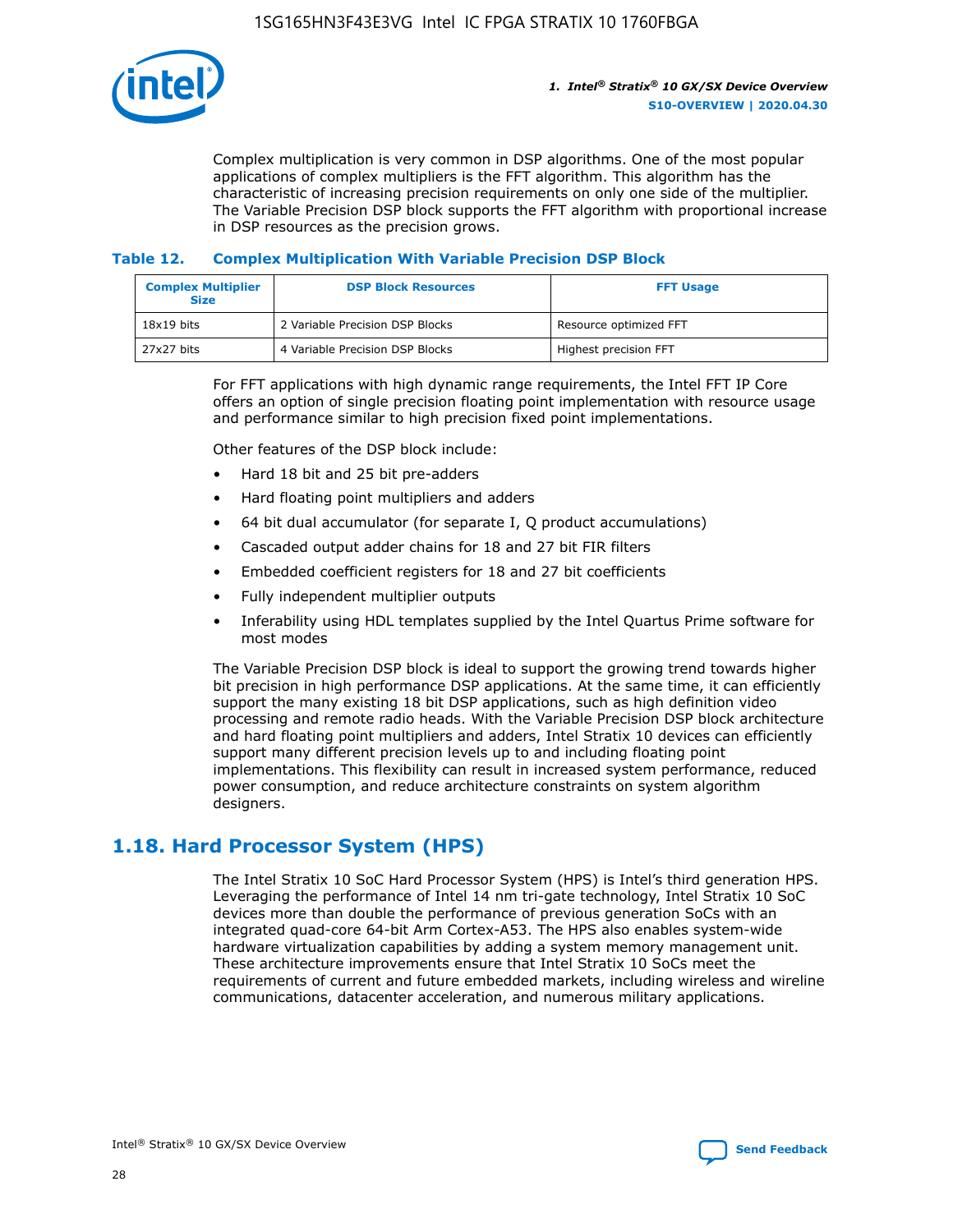

### **Figure 15. HPS Block Diagram**

| Quad Arm Cortex-A53-Based Hard Processor System |                                                                            |                           |                                                              |                                     |                             |                                        |                                        |
|-------------------------------------------------|----------------------------------------------------------------------------|---------------------------|--------------------------------------------------------------|-------------------------------------|-----------------------------|----------------------------------------|----------------------------------------|
| Arm Cortex - A53                                |                                                                            |                           | Arm Cortex - A53                                             |                                     |                             | SD/SDIO/                               |                                        |
| <b>NEON</b>                                     |                                                                            | <b>FPU</b>                | <b>NEON</b>                                                  |                                     | <b>FPU</b>                  | USB OTG                                | $MMC$ <sup>1,2</sup>                   |
| 32 KB I-Cache<br>with Parity                    |                                                                            | 32 KB D-Cache<br>with ECC | 32 KB I-Cache<br>with Parity                                 |                                     | 32 KB D - Cache<br>with ECC | $(x2)^{1,2}$                           |                                        |
|                                                 | Arm Cortex - A53                                                           |                           |                                                              |                                     | <b>Arm Cortex - A53</b>     | UART (x2)                              | <b>DMA</b><br>(8 Channel) <sup>2</sup> |
| <b>NEON</b>                                     |                                                                            | <b>FPU</b>                | <b>NFON</b>                                                  |                                     | <b>FPU</b>                  |                                        |                                        |
| 32 KB I-Cache<br>with Parity                    |                                                                            | 32 KB D-Cache<br>with ECC | 32 KB I-Cache<br>with ECC<br>with Parity                     |                                     | 32 KB D-Cache               | I <sup>2</sup> C(x5)                   | <b>HPS 10</b>                          |
|                                                 | 1 MB L2 Cache with ECC<br><b>System MMU</b><br><b>Cache Coherency Unit</b> |                           | <b>EMAC</b> $(x3)^{1,2}$                                     | <b>NAND</b><br>Flash <sup>1,2</sup> |                             |                                        |                                        |
| JTAG Debug<br>or Trace                          |                                                                            | 256 KB                    | <b>Timers</b><br>RAM <sup>2</sup><br>(x8)                    |                                     |                             | SPI(x4)                                |                                        |
| Lightweight HPS-to-<br><b>FPGA BRIDGE</b>       |                                                                            |                           | FPGA-to-HPS<br>HPS-to-FPGA<br><b>BRIDGE</b><br><b>BRIDGE</b> |                                     | HPS-to-SDM<br>SDM-to-HPS    | <b>SDRAM</b><br>Scheduler <sup>3</sup> |                                        |
|                                                 |                                                                            |                           |                                                              |                                     |                             |                                        |                                        |
| <b>FPGA Fabric</b>                              |                                                                            |                           |                                                              |                                     |                             | <b>SDM</b>                             | <b>Hard Memory</b><br>Controller       |

Notes:

1. Integrated direct memory access (DMA)

2. Integrated error correction code (ECC)

3. Multiport front-end interface to hard memory controller

## **1.18.1. Key Features of the Intel Stratix 10 HPS**

## **Table 13. Key Features of the Intel Stratix 10 GX/SX HPS**

| <b>Feature</b>                                    | <b>Description</b>                                                                                                                                                                                                                                                                                                                                     |
|---------------------------------------------------|--------------------------------------------------------------------------------------------------------------------------------------------------------------------------------------------------------------------------------------------------------------------------------------------------------------------------------------------------------|
| Quad-core Arm Cortex-A53<br>MPCore processor unit | 2.3 MIPS/MHz instruction efficiency<br>$\bullet$<br>CPU frequency up to 1.5 GHz<br>٠<br>At 1.5 GHz total performance of 13,800 MIPS<br>Army8-A architecture<br>Runs 64 bit and 32 bit Arm instructions<br>16 bit and 32 bit Thumb instructions for 30% reduction in memory footprint<br>Jazelle* RCT execution architecture with 8 bit Java byte codes |
|                                                   |                                                                                                                                                                                                                                                                                                                                                        |

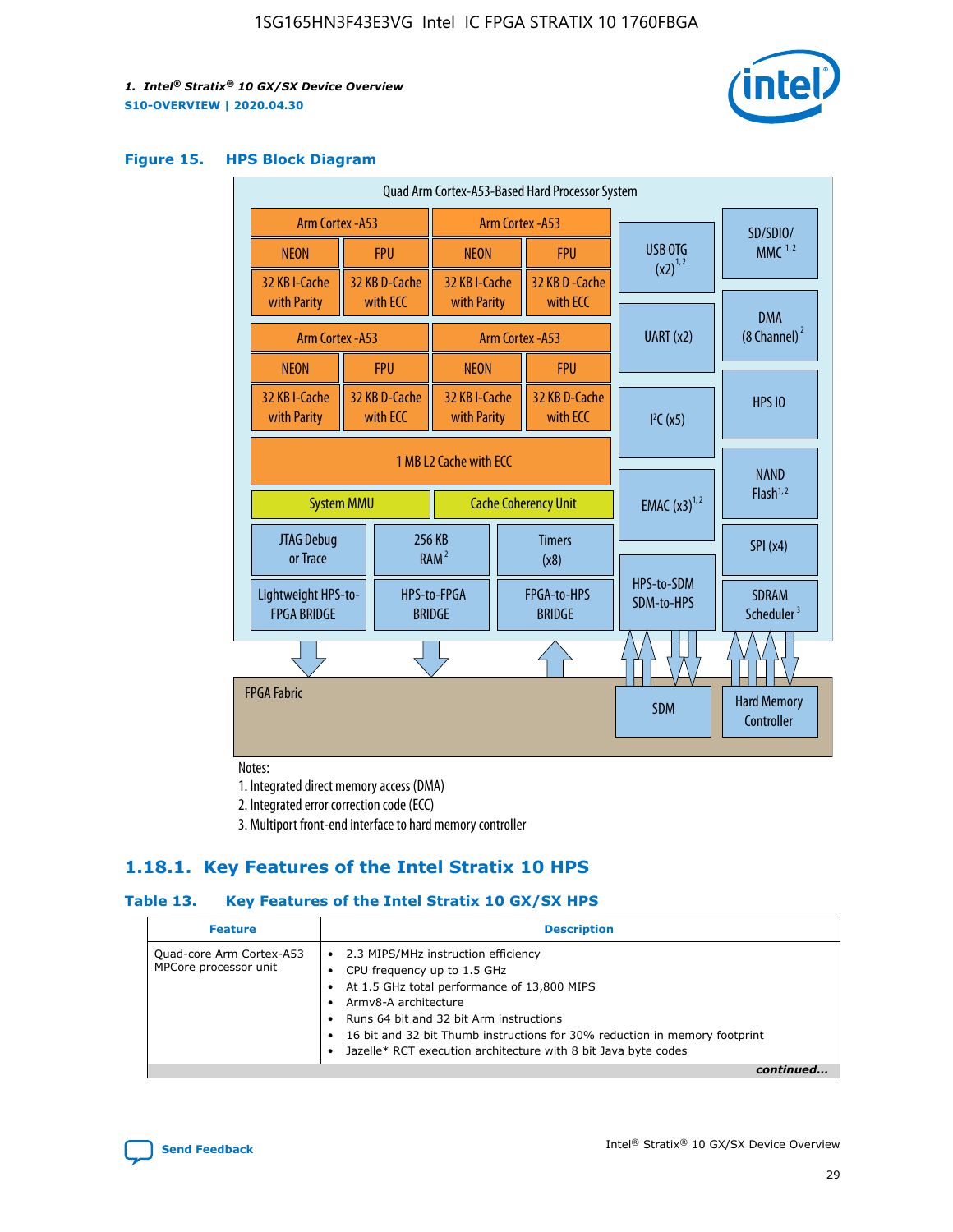

| <b>Feature</b>                                        | <b>Description</b>                                                                                                                                                                                                                                                                                                                                                                                                                                                                                                                                                                                                                                                                                                                                                                                                                                                                                                                                                                                                                                                                                                                                                                                                       |
|-------------------------------------------------------|--------------------------------------------------------------------------------------------------------------------------------------------------------------------------------------------------------------------------------------------------------------------------------------------------------------------------------------------------------------------------------------------------------------------------------------------------------------------------------------------------------------------------------------------------------------------------------------------------------------------------------------------------------------------------------------------------------------------------------------------------------------------------------------------------------------------------------------------------------------------------------------------------------------------------------------------------------------------------------------------------------------------------------------------------------------------------------------------------------------------------------------------------------------------------------------------------------------------------|
|                                                       | Superscalar, variable length, out-of-order pipeline with dynamic branch prediction<br>Improved Arm Neon* media processing engine<br>$\bullet$<br>Single- and double-precision floating-point unit<br>Arm CoreSight* debug and trace technology                                                                                                                                                                                                                                                                                                                                                                                                                                                                                                                                                                                                                                                                                                                                                                                                                                                                                                                                                                           |
| <b>System Memory</b><br>Management Unit               | Enables a unified memory model and extends hardware virtualization into peripherals<br>implemented in the FPGA fabric                                                                                                                                                                                                                                                                                                                                                                                                                                                                                                                                                                                                                                                                                                                                                                                                                                                                                                                                                                                                                                                                                                    |
| Cache Coherency unit                                  | Changes in shared data stored in cache are propagated throughout the system<br>$\bullet$<br>providing bi-directional coherency for co-processing elements.                                                                                                                                                                                                                                                                                                                                                                                                                                                                                                                                                                                                                                                                                                                                                                                                                                                                                                                                                                                                                                                               |
| Cache                                                 | • L1 Cache<br>- 32 KB of instruction cache w/ parity check<br>- 32 KB of L1 data cache w /ECC<br>- Parity checking<br>L2 Cache<br>$-$ 1MB shared<br>- 8-way set associative<br>- SEU Protection with parity on TAG ram and ECC on data RAM<br>- Cache lockdown support                                                                                                                                                                                                                                                                                                                                                                                                                                                                                                                                                                                                                                                                                                                                                                                                                                                                                                                                                   |
| On-Chip Memory                                        | 256 KB of scratch on-chip RAM                                                                                                                                                                                                                                                                                                                                                                                                                                                                                                                                                                                                                                                                                                                                                                                                                                                                                                                                                                                                                                                                                                                                                                                            |
| External SDRAM and Flash<br>Memory Interfaces for HPS | Hard memory controller with support for DDR4, DDR3<br>$\bullet$<br>$-$ 40 bit (32 bit + 8 bit ECC) with select packages supporting 72 bit (64 bit + 8 bit<br>ECC)<br>- Support for up to 2666 Mbps DDR4 and 2166 Mbps DDR3 frequencies<br>- Error correction code (ECC) support including calculation, error correction, write-<br>back correction, and error counters<br>- Software Configurable Priority Scheduling on individual SDRAM bursts<br>- Fully programmable timing parameter support for all JEDEC-specified timing<br>parameters<br>- Multiport front-end (MPFE) scheduler interface to the hard memory controller, which<br>supports the $AXI^{\circledR}$ Quality of Service (QoS) for interface to the FPGA fabric<br>NAND flash controller<br>$-$ ONFI 1.0<br>- Integrated descriptor based with DMA<br>- Programmable hardware ECC support<br>- Support for 8 and 16 bit Flash devices<br>Secure Digital SD/SDIO/MMC controller<br>$-$ eMMC 4.5<br>- Integrated descriptor based DMA<br>- CE-ATA digital commands supported<br>- 50 MHz operating frequency<br>Direct memory access (DMA) controller<br>$\bullet$<br>$-$ 8-channel<br>- Supports up to 32 peripheral handshake interface<br>continued |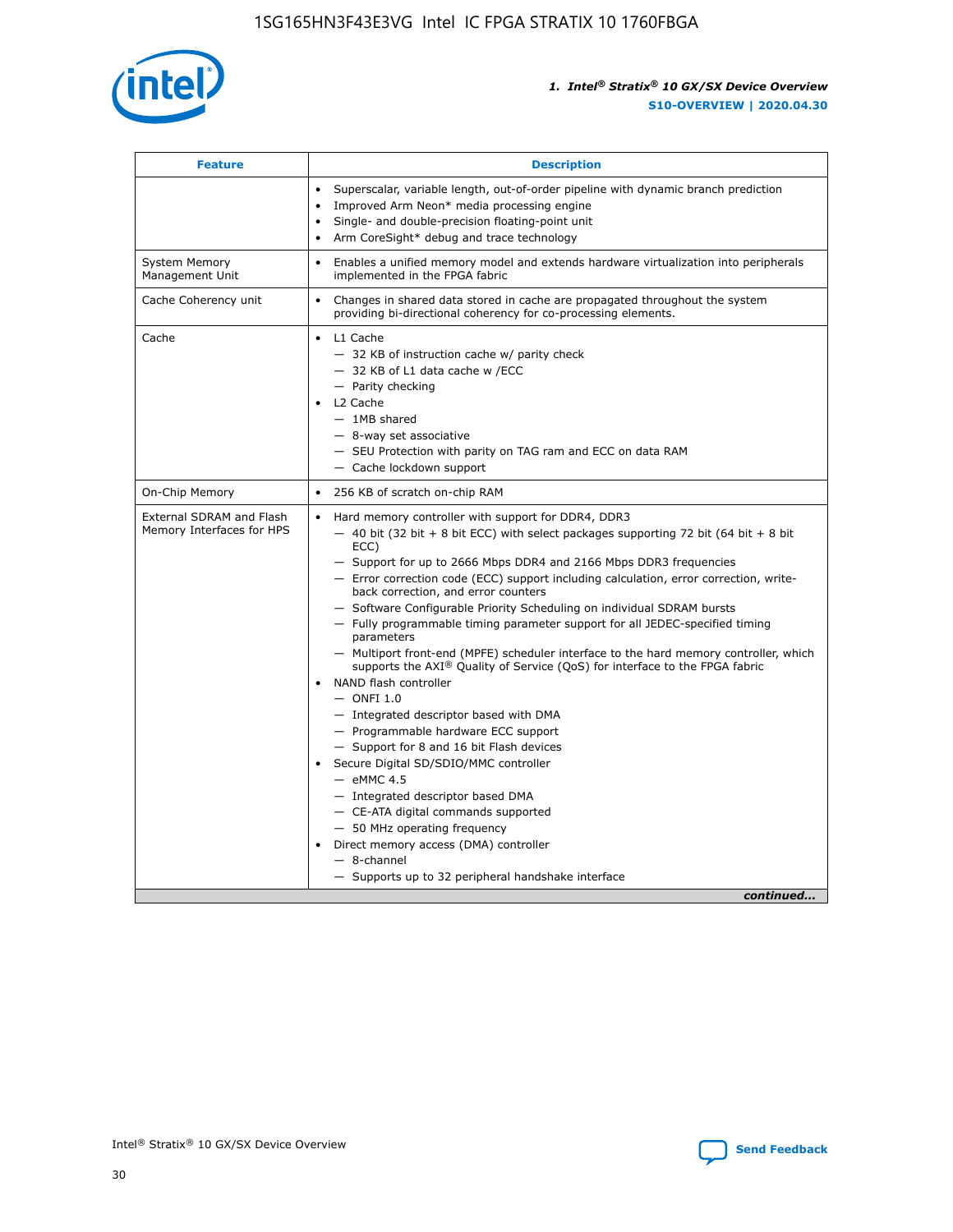

| <b>Feature</b>                         | <b>Description</b>                                                                                                                                                                                                                                                                                                                                                                                                                                                                                                                                                                                                                                                                                                                                                                                                                                                                                                                                                                                                                                                                                                                                                                                                                                                                                                                                                                                                                                                                                                   |
|----------------------------------------|----------------------------------------------------------------------------------------------------------------------------------------------------------------------------------------------------------------------------------------------------------------------------------------------------------------------------------------------------------------------------------------------------------------------------------------------------------------------------------------------------------------------------------------------------------------------------------------------------------------------------------------------------------------------------------------------------------------------------------------------------------------------------------------------------------------------------------------------------------------------------------------------------------------------------------------------------------------------------------------------------------------------------------------------------------------------------------------------------------------------------------------------------------------------------------------------------------------------------------------------------------------------------------------------------------------------------------------------------------------------------------------------------------------------------------------------------------------------------------------------------------------------|
| Communication Interface<br>Controllers | Three 10/100/1000 Ethernet media access controls (MAC) with integrated DMA<br>- Supports RGMII and RMII external PHY Interfaces<br>- Option to support other PHY interfaces through FPGA logic<br>$\bullet$ GMII<br>MII<br>$\bullet$<br>RMII (requires MII to RMII adapter)<br>$\bullet$<br>• RGMII (requires GMII to RGMII adapter)<br>SGMII (requires GMII to SGMII adapter)<br>- Supports IEEE 1588-2002 and IEEE 1588-2008 standards for precision networked<br>clock synchronization<br>- Supports IEEE 802.1Q VLAN tag detection for reception frames<br>- Supports Ethernet AVB standard<br>Two USB On-the-Go (OTG) controllers with DMA<br>- Dual-Role Device (device and host functions)<br>• High-speed (480 Mbps)<br>• Full-speed (12 Mbps)<br>• Low-speed (1.5 Mbps)<br>• Supports USB 1.1 (full-speed and low-speed)<br>- Integrated descriptor-based scatter-gather DMA<br>- Support for external ULPI PHY<br>- Up to 16 bidirectional endpoints, including control endpoint<br>$-$ Up to 16 host channels<br>- Supports generic root hub<br>- Configurable to OTG 1.3 and OTG 2.0 modes<br>Five I <sup>2</sup> C controllers (three can be used by EMAC for MIO to external PHY)<br>- Support both 100 Kbps and 400 Kbps modes<br>- Support both 7 bit and 10 bit addressing modes<br>- Support Master and Slave operating mode<br>Two UART 16550 compatible<br>- Programmable baud rate up to 115.2 Kbaud<br>Four serial peripheral interfaces (SPI) (2 Masters, 2 Slaves)<br>- Full and Half duplex |
| Timers and I/O                         | Timers<br>$\bullet$<br>- 4 general-purpose timers<br>$-4$ watchdog timers<br>48 HPS direct I/O allow HPS peripherals to connect directly to I/O<br>Up to three IO48 banks may be assigned to HPS for HPS DDR access                                                                                                                                                                                                                                                                                                                                                                                                                                                                                                                                                                                                                                                                                                                                                                                                                                                                                                                                                                                                                                                                                                                                                                                                                                                                                                  |
| Interconnect to Logic Core             | • FPGA-to-HPS Bridge<br>- Allows IP bus masters in the FPGA fabric to access to HPS bus slaves<br>- Configurable 32, 64, or 128 bit AMBA AXI interface<br>HPS-to-FPGA Bridge<br>- Allows HPS bus masters to access bus slaves in FPGA fabric<br>- Configurable 32, 64, or 128 bit AMBA AXI interface allows high-bandwidth HPS<br>master transactions to FPGA fabric<br>HPS-to-SDM and SDM-to-HPS Bridges<br>- Allows the HPS to reach the SDM block and the SDM to bootstrap the HPS<br>Light Weight HPS-to-FPGA Bridge<br>- Light weight 32 bit AXI interface suitable for low-latency register accesses from HPS<br>to soft peripherals in FPGA fabric<br>FPGA-to-HPS SDRAM Bridge<br>- Up to three AMBA AXI interfaces supporting 32, 64, or 128 bit data paths                                                                                                                                                                                                                                                                                                                                                                                                                                                                                                                                                                                                                                                                                                                                                  |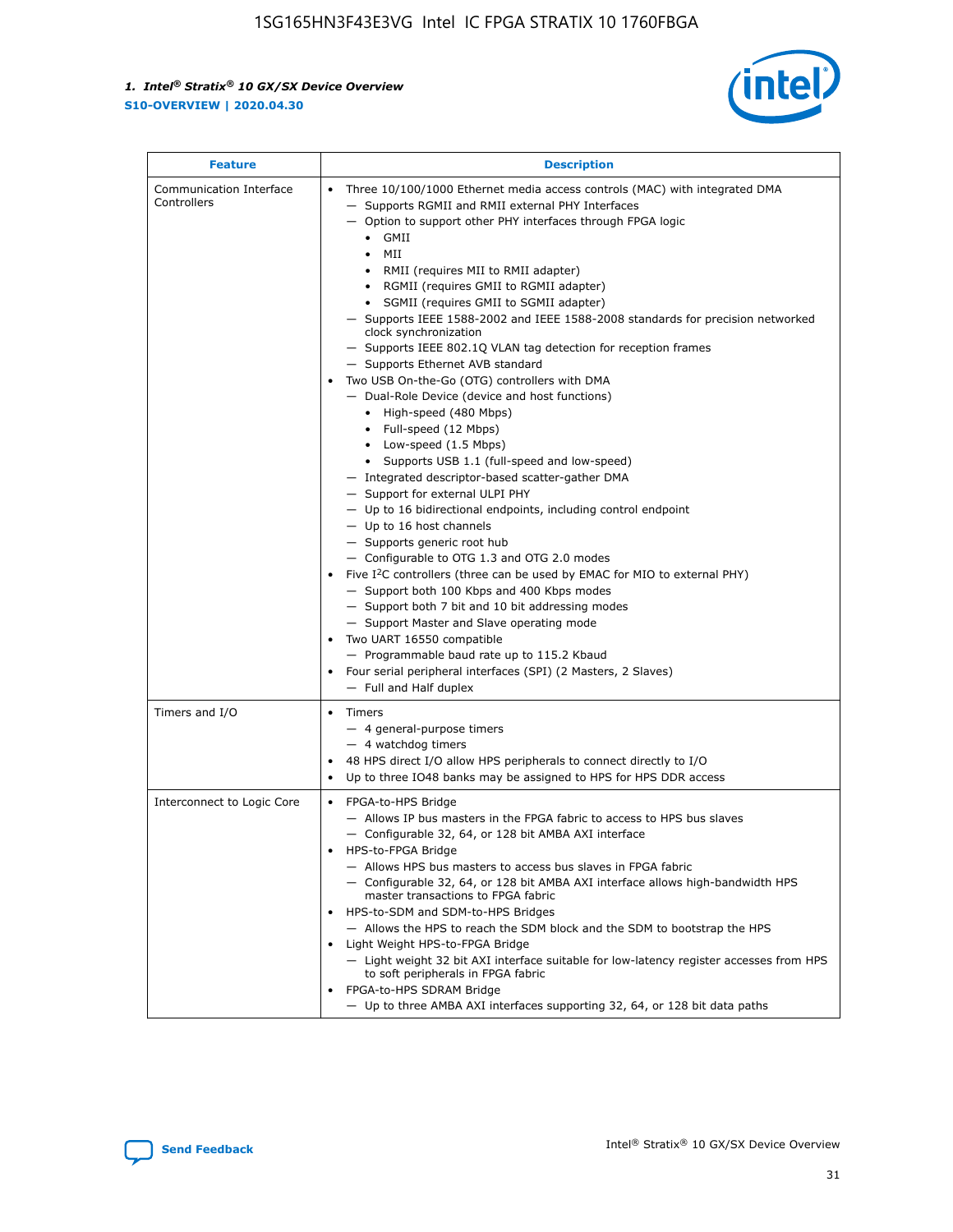

## **1.19. Power Management**

Intel Stratix 10 devices use the advanced Intel 14 nm tri-gate process technology, the all new Intel Hyperflex core architecture to enable Hyper-Folding, power gating, and several optional power reduction techniques to reduce total power consumption by as much as 70% compared to previous generation high-performance Stratix V devices.

Intel Stratix 10 standard power devices (-V) are SmartVID devices. The core voltage supplies (VCC and VCCP) for each SmartVID device must be driven by a PMBus voltage regulator dedicated to that Intel Stratix 10 device. Use of a PMBus voltage regulator for each SmartVID (-V) device is mandatory; it is not an option. A code is programmed into each SmartVID device during manufacturing that allows the PMBus voltage regulator to operate at the optimum core voltage to meet the device performance specifications.

With the new Intel Hyperflex core architecture, designs can run 2X faster than previous generation FPGAs. With 2X performance and same required throughput, architects can cut the data path width in half to save power. This optimization is called Hyper-Folding. Additionally, power gating reduces static power of unused resources in the FPGA by powering them down. The Intel Quartus Prime software automatically powers down specific unused resource blocks such as DSP and M20K blocks, at configuration time.

The optional power reduction techniques in Intel Stratix 10 devices include:

• **Available Low Static Power Devices**—Intel Stratix 10 devices are available with a fixed core voltage that provides lower static power than the SmartVID standard power devices, while maintaining device performance

Furthermore, Intel Stratix 10 devices feature Intel's low power transceivers and include a number of hard IP blocks that not only reduce logic resources but also deliver substantial power savings compared to soft implementations. In general, hard IP blocks consume up to 50% less power than the equivalent soft logic implementations.

## **1.20. Device Configuration and Secure Device Manager (SDM)**

All Intel Stratix 10 devices contain a Secure Device Manager (SDM), which is a dedicated triple-redundant processor that serves as the point of entry into the device for all JTAG and configuration commands. The SDM also bootstraps the HPS in SoC devices ensuring that the HPS can boot using the same security features that the FPGA devices have.

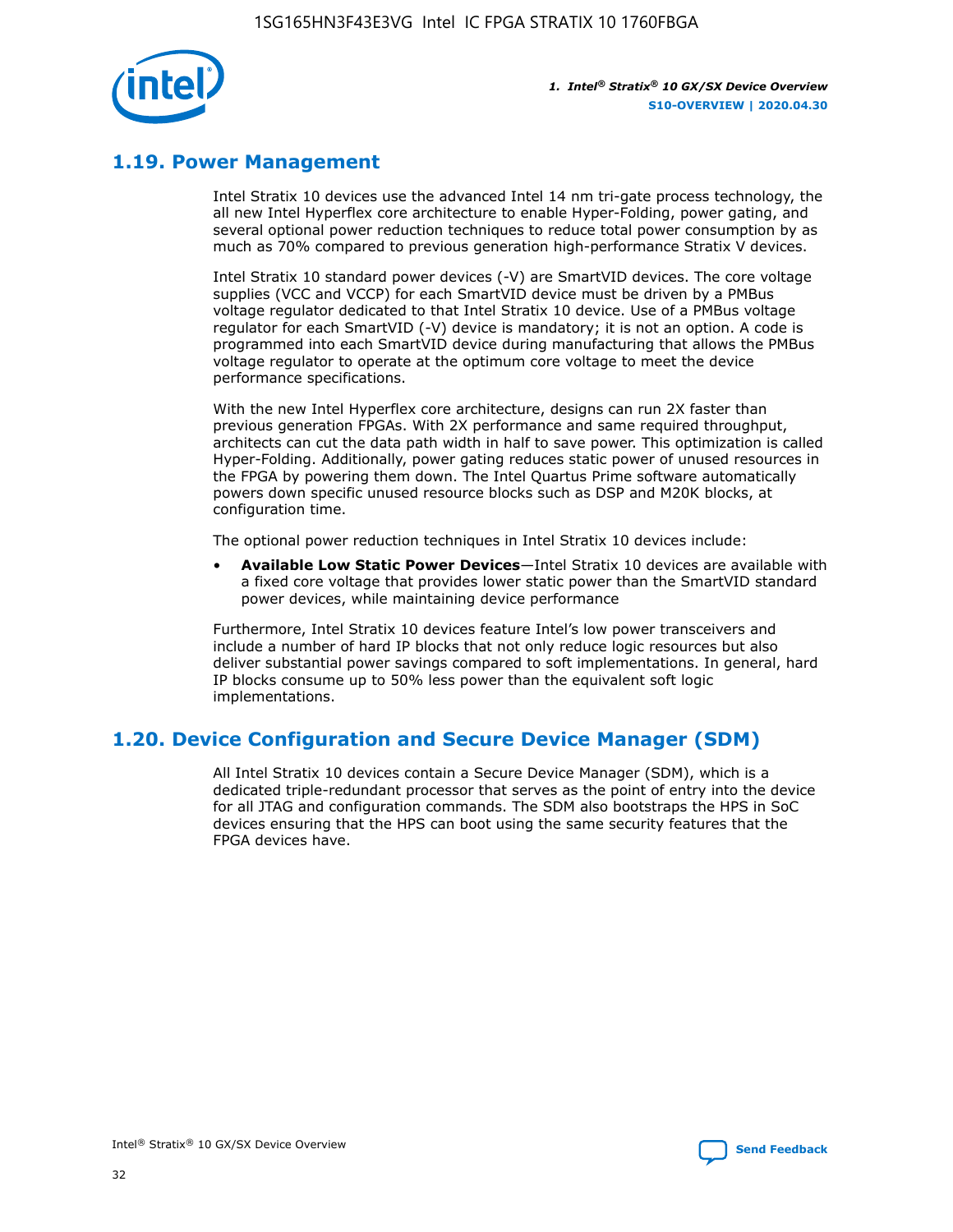





During configuration, Intel Stratix 10 devices are divided into logical sectors, each of which is managed by a local sector manager (LSM). The SDM passes configuration data to each of the LSMs across the on-chip configuration network. This allows the sectors to be configured independently, one at a time, or in parallel. This approach achieves simplified sector configuration and reconfiguration, as well as reduced overall configuration time due to the inherent parallelism. The same sector-based approach is used to respond to single-event upsets and security attacks.

While the sectors provide a logical separation for device configuration and reconfiguration, they overlay the normal rows and columns of FPGA logic and routing. This means there is no impact to the Intel Quartus Prime software place and route, and no impact to the timing of logic signals that cross the sector boundaries.

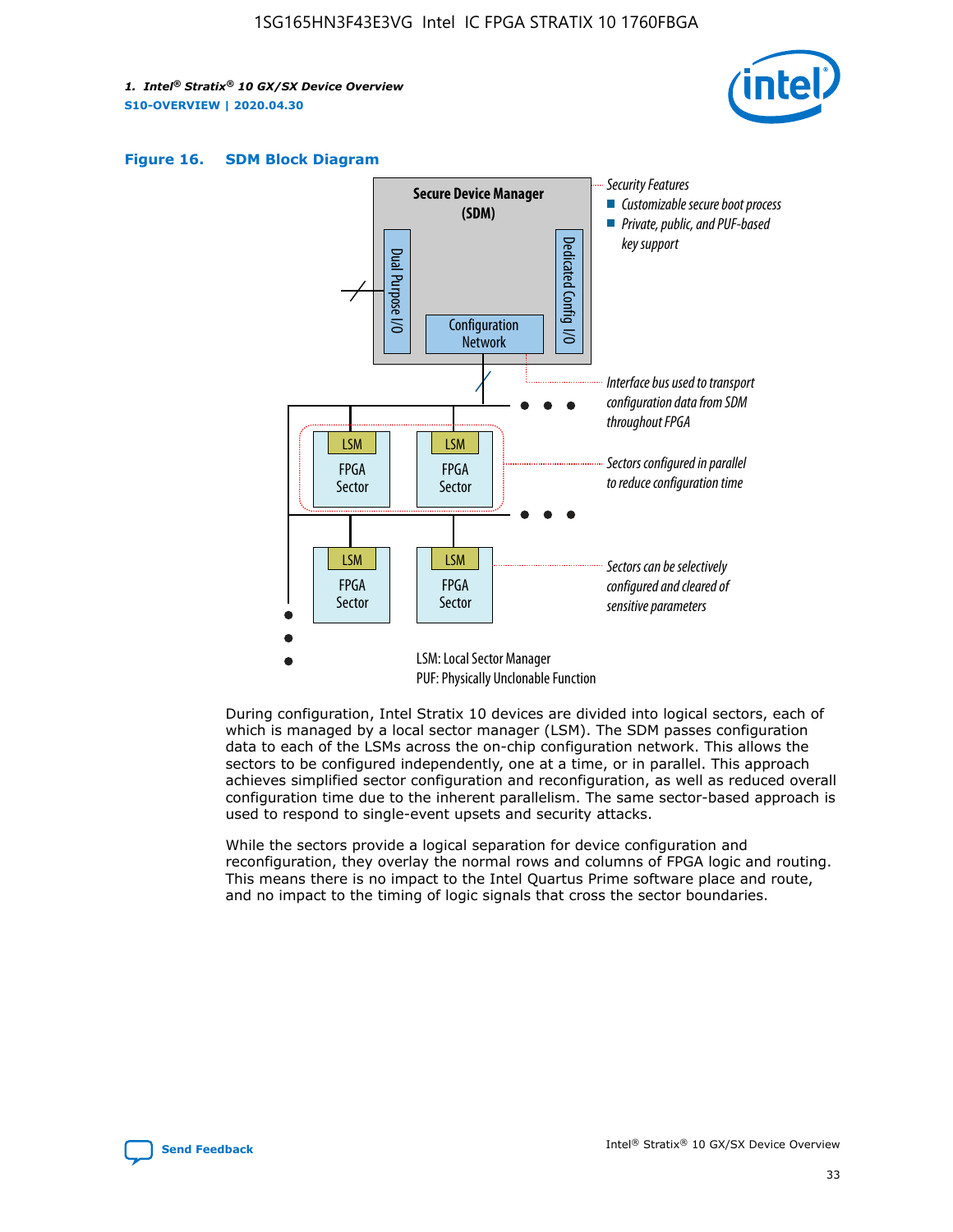

The SDM enables robust, secure, fully-authenticated device configuration. It also allows for customization of the configuration scheme, which can enhance device security. For configuration and reconfiguration, this approach offers a variety of advantages:

- Dedicated secure configuration manager
- Reduced device configuration time, because sectors are configured in parallel
- Updateable configuration process
- Reconfiguration of one or more sectors independent of all other sectors
- Zeroization of individual sectors or the complete device

The SDM also provides additional capabilities such as register state readback and writeback to support ASIC prototyping and other applications.

## **1.21. Device Security**

Building on top of the robust security features present in the previous generation devices, Intel Stratix 10 FPGAs and SoCs include a number of new and innovative security enhancements. These features are also managed by the SDM, tightly coupling device configuration and reconfiguration with encryption, authentication, key storage and anti-tamper services.

Security services provided by the SDM include:

- Bitstream encryption
- Multi-factor authentication
- Hard encryption and authentication acceleration; AES-256, SHA-256/384, ECDSA-256/384
- Volatile and non-volatile encryption key storage and management
- Boot code authentication for the HPS
- Physically Unclonable Function (PUF) service
- Updateable configuration process
- Secure device maintenance and upgrade functions
- Side channel attack protection
- Scripted response to sensor inputs and security attacks, including selective sector zeroization
- Readback, JTAG and test mode disable
- Enhanced response to single-event upsets (SEU)
- Black key provisioning
- Physical anti-tamper

See the *Intel Stratix 10 Device Security User Guide* for a complete list of all security features.

The SDM and associated security services provide a robust, multi-layered security solution for your Intel Stratix 10 design.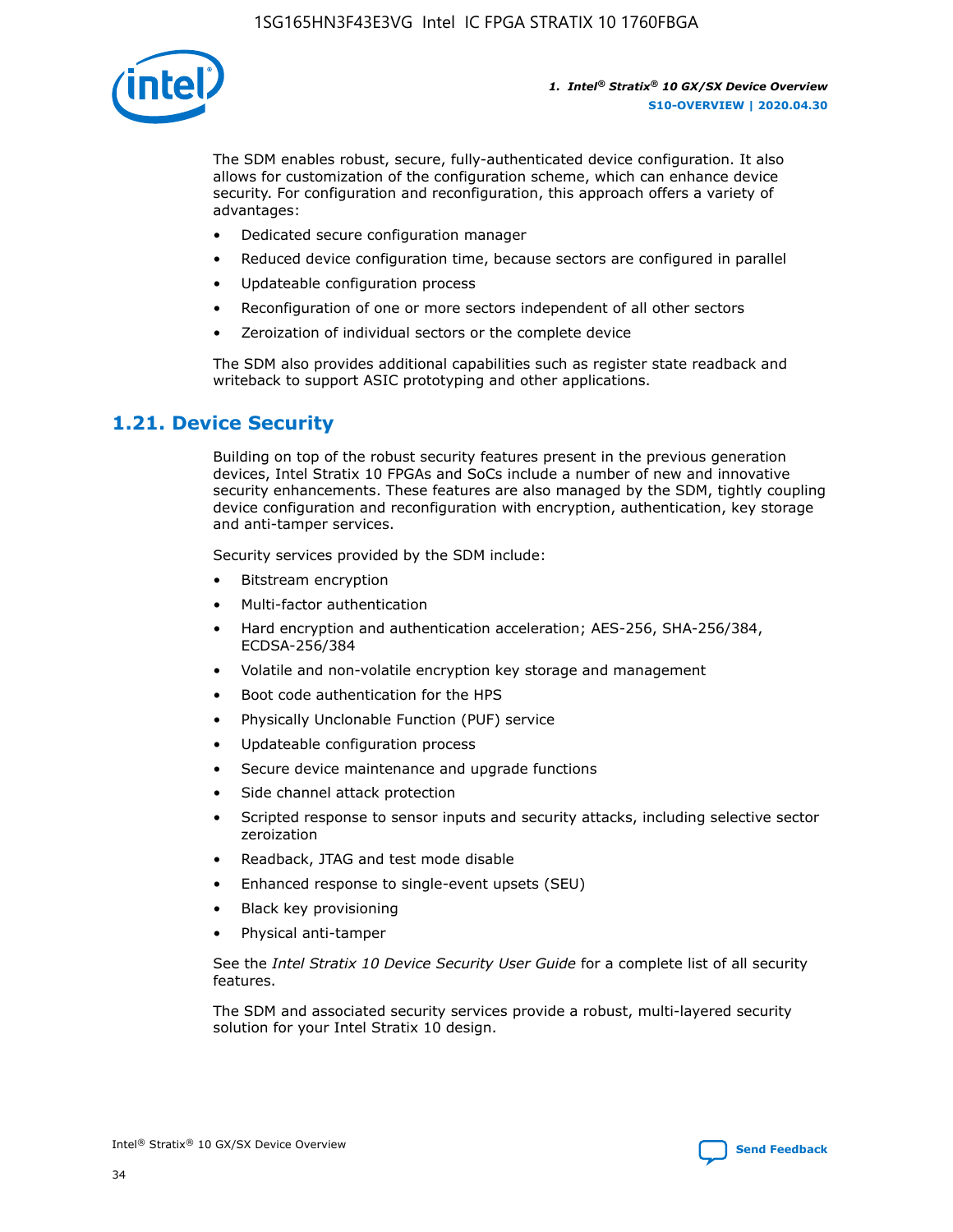

#### **Table 14. Device Security**

| <b>Intel Stratix 10 Family Variant</b> | <b>Bitstream Authentication</b> | <b>Advanced Security Features</b> <sup>(12)</sup> |
|----------------------------------------|---------------------------------|---------------------------------------------------|
| GX/SX                                  | All devices                     | -AS suffix part number required                   |

#### **Related Information**

- [My Intel Support](https://www.intel.com/content/www/us/en/programmable/my-intel/mal-home.html)
- [Intel Stratix 10 Device Security User Guide](https://www.intel.com/content/www/us/en/programmable/documentation/ndq1483601370898.html#wcd1483611014402)

## **1.22. Configuration via Protocol Using PCI Express**

Configuration via protocol using PCI Express allows the FPGA to be configured across the PCI Express bus, simplifying the board layout and increasing system integration. Making use of the embedded PCI Express hard IP operating in autonomous mode before the FPGA is configured, this technique allows the PCI Express bus to be powered up and active within the 100 ms time allowed by the PCI Express specification. Intel Stratix 10 devices also support partial reconfiguration across the PCI Express bus which reduces system down time by keeping the PCI Express link active while the device is being reconfigured.

## **1.23. Partial and Dynamic Reconfiguration**

Partial reconfiguration allows you to reconfigure part of the FPGA while other sections continue running. This capability is required in systems where uptime is critical, because it allows you to make updates or adjust functionality without disrupting services.

In addition to lowering power and cost, partial reconfiguration also increases the effective logic density by removing the necessity to place in the FPGA those functions that do not operate simultaneously. Instead, these functions can be stored in external memory and loaded as needed. This reduces the size of the required FPGA by allowing multiple applications on a single FPGA, saving board space and reducing power. The partial reconfiguration process is built on top of the proven incremental compile design flow in the Intel Quartus Prime design software

Dynamic reconfiguration in Intel Stratix 10 devices allows transceiver data rates, protocols and analog settings to be changed dynamically on a channel-by-channel basis while maintaining data transfer on adjacent transceiver channels. Dynamic reconfiguration is ideal for applications that require on-the-fly multiprotocol or multirate support. Both the PMA and PCS blocks within the transceiver can be reconfigured using this technique. Dynamic reconfiguration of the transceivers can be used in conjunction with partial reconfiguration of the FPGA to enable partial reconfiguration of both core and transceivers simultaneously.

## **1.24. Fast Forward Compile**

The innovative Fast Forward Compile feature in the Intel Quartus Prime software identifies performance bottlenecks in your design and provides detailed, step-by-step performance improvement recommendations that you can then implement. The Compiler reports estimates of the maximum operating frequency that can be achieved

<sup>(12)</sup> Contact My Intel Support for additional information.

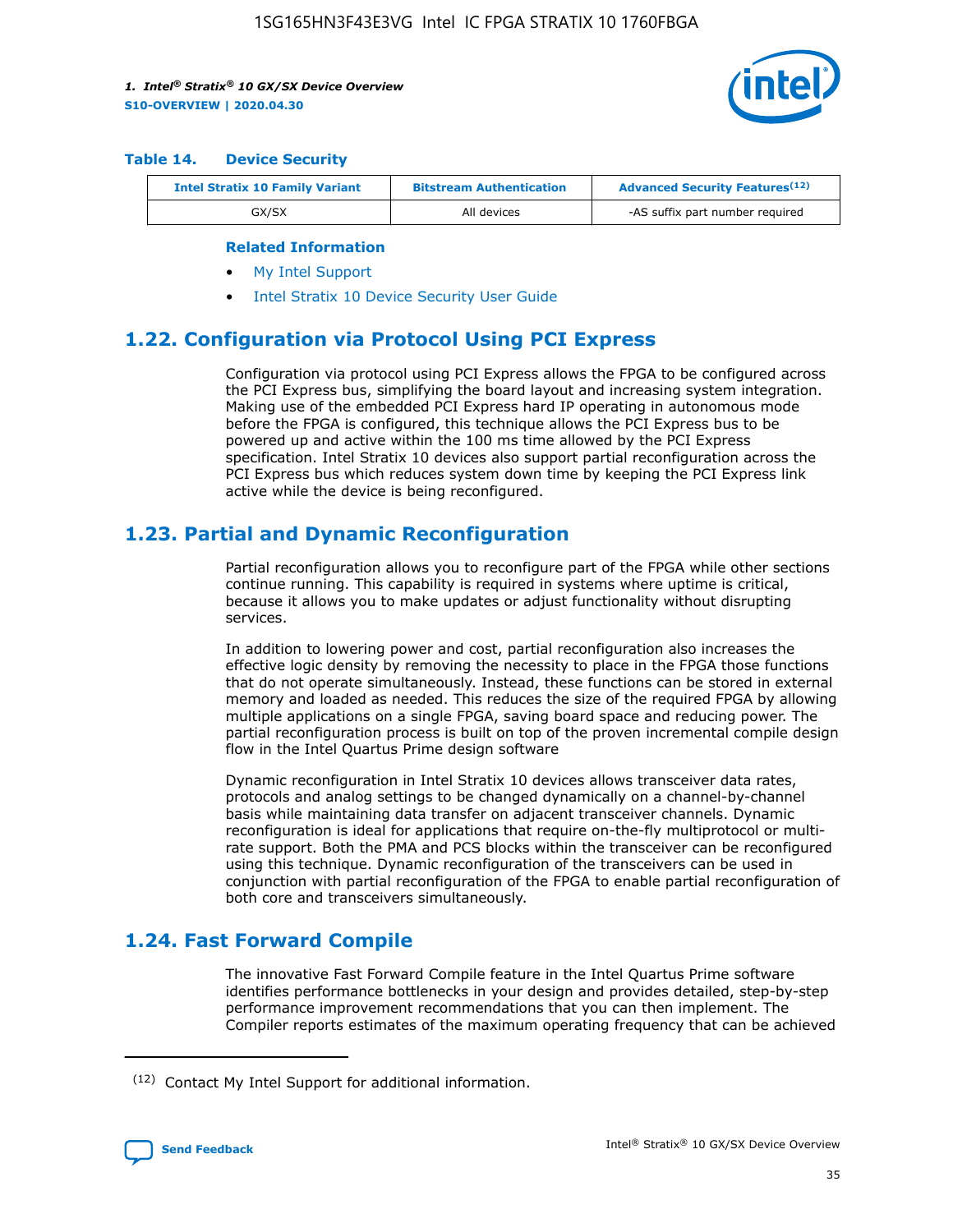

by applying the recommendations. As part of the new Hyper-Aware design flow, Fast Forward Compile maximizes the performance of your Intel Stratix 10 design and achieves rapid timing closure.

Previously, this type of optimization required multiple time-consuming design iterations, including full design re-compilation to determine the effectiveness of the changes. Fast Forward Compile enables you to make better decisions about where to focus your optimization efforts, and how to increase your design performance and throughput. This technique removes much of the guesswork of performance exploration, resulting in fewer design iterations and as much as 2X core performance gains for Intel Stratix 10 designs.

## **1.25. Single Event Upset (SEU) Error Detection and Correction**

Intel Stratix 10 FPGAs and SoCs offer robust SEU error detection and correction circuitry. The detection and correction circuitry includes protection for Configuration RAM (CRAM) programming bits and user memories. The CRAM is protected by a continuously running parity checker circuit with integrated ECC that automatically corrects one or two bit errors and detects higher order multibit errors.

The physical layout of the CRAM array is optimized to make the majority of multi-bit upsets appear as independent single-bit or double-bit errors which are automatically corrected by the integrated CRAM ECC circuitry. In addition to the CRAM protection, user memories also include integrated ECC circuitry and are layout optimized for error detection and correction.

The SEU error detection and correction hardware is supported by both soft IP and the Intel Quartus Prime software to provide a complete SEU mitigation solution. The components of the complete solution include:

- Hard error detection and correction for CRAM and user M20K memory blocks
- Optimized physical layout of memory cells to minimize probability of SEU
- Sensitivity processing soft IP that reports if CRAM upset affects a used or unused bit
- Fault injection soft IP with the Intel Quartus Prime software support that changes state of CRAM bits for testing purposes
- Hierarchy tagging in the Intel Quartus Prime software
- Triple Mode Redundancy (TMR) used for the Secure Device Manager and critical on-chip state machines

In addition to the SEU mitigation features listed above, the Intel 14 nm tri-gate process technology used for Intel Stratix 10 devices is based on FinFET transistors which have reduced SEU susceptibility versus conventional planar transistors.

## **1.26. Document Revision History for the Intel Stratix 10 GX/SX Device Overview**

| <b>Document</b><br><b>Version</b> | <b>Changes</b>             |
|-----------------------------------|----------------------------|
| 2020.04.30                        | Made the following change: |
|                                   | continued                  |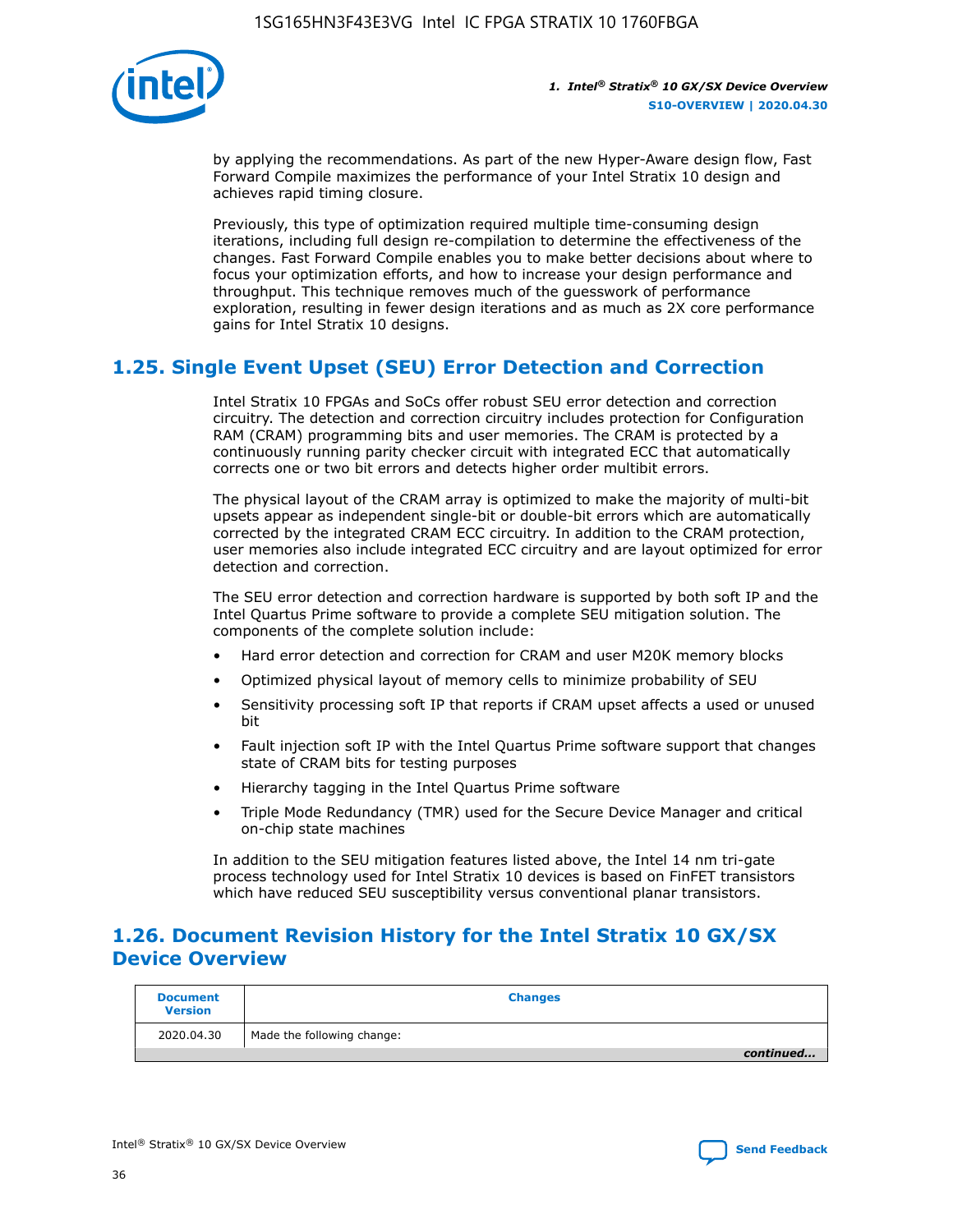

| <b>Document</b><br><b>Version</b> | <b>Changes</b>                                                                                                                                                                                                                                                                                                                                                                                                                                                                                                                                                                                                                                                                                                                                                                                                                                                                                                                                                                                      |
|-----------------------------------|-----------------------------------------------------------------------------------------------------------------------------------------------------------------------------------------------------------------------------------------------------------------------------------------------------------------------------------------------------------------------------------------------------------------------------------------------------------------------------------------------------------------------------------------------------------------------------------------------------------------------------------------------------------------------------------------------------------------------------------------------------------------------------------------------------------------------------------------------------------------------------------------------------------------------------------------------------------------------------------------------------|
|                                   | Added the GX 10M variant.                                                                                                                                                                                                                                                                                                                                                                                                                                                                                                                                                                                                                                                                                                                                                                                                                                                                                                                                                                           |
| 2020.03.24                        | Made the following changes:<br>Added advanced security (-AS) devices.<br>Added level shifter details for the Intel Stratix 10 SX/GX 400 device.                                                                                                                                                                                                                                                                                                                                                                                                                                                                                                                                                                                                                                                                                                                                                                                                                                                     |
| 2019.08.19                        | Made the following changes:<br>Added composition details for the leaded and lead-free contact device options.<br>$\bullet$<br>Updated the I/O PLL counts.                                                                                                                                                                                                                                                                                                                                                                                                                                                                                                                                                                                                                                                                                                                                                                                                                                           |
| 2019.02.15                        | Made the following changes:<br>Changed the number of included logic elements globally.<br>$\bullet$<br>Removed logic density 450, logic density 550, and package code 48 from the "Sample Ordering<br>$\bullet$<br>Code and Available Options for Intel Stratix 10 Devices" figure.<br>Updated description of the higher density in the "Innovations in Intel Stratix 10 FPGAs and SoCs"<br>section.<br>Updated description of the general purpose I/Os in the "Intel Stratix 10 FPGA and SoC Common<br>$\bullet$<br>Device Features" table.<br>Removed support for LPDDR3 globally.<br>Updated the "Intel Stratix 10 FPGA and SoC Architecture Block Diagram" figure.<br>$\bullet$<br>Updated the "Intel Stratix 10 GX/SX FPGA and SoC Family Plan-FPGA Core (part 1)" table.<br>٠<br>Updated the "Intel Stratix 10 GX/SX FPGA and SoC Family Plan-Interconnects, PLLs and Hard IP<br>(part 2)" table.<br>Updated and merged the "Intel Stratix 10 GX/SX FPGA and SoC Family Package Plan" tables. |
| 2018.08.08                        | Made the following changes:<br>Changed the specs for QDRII+ and QDRII+ Xtreme and added specs for QDRIV in the "External<br>$\bullet$<br>Memory Interface Performance" table.<br>Updated description of the power options in the "Sample Ordering Code and Available Options for<br>Intel Stratix 10 Devices" figure.<br>Changed the description of the technology and power management features in the "Intel Stratix 10<br>FPGA and SoC Common Device Features" table.<br>Changed the description of SmartVID in the "Power Management" section.<br>Changed the direction arrow from the coefficient registers block in the "DSP Block: High Precision<br>٠<br>Fixed Point Mode" figure.                                                                                                                                                                                                                                                                                                          |
| 2017.10.30                        | Made the following changes:<br>Removed the embedded eSRAM feature globally.<br>$\bullet$<br>Removed the Low Power (VID) and Military operating temperature options, and package code 53<br>٠<br>from the "Sample Ordering Code and Available Options for Stratix 10 Devices" figure.<br>Changed the Maximum transceiver data rate (chip-to-chip) specification for L-Tile devices in the<br>"Key Features of Intel Stratix 10 Devices Compared to Stratix V Devices" table.                                                                                                                                                                                                                                                                                                                                                                                                                                                                                                                         |
| 2016.10.31                        | Made the following changes:<br>• Changed the number of available transceivers to 96, globally.<br>Changed the single-precision floating point performance to 10 TFLOP, globally.<br>Changed the maximum datarate to 28.3 Gbps, globally.<br>٠<br>Changed some of the features listed in the "Stratix 10 GX/SX Device Overview" section.<br>$\bullet$<br>Changed descriptions for the GX and SX devices in the "Stratix 10 Family Variants" section.<br>$\bullet$<br>Changed the "Sample Ordering Code and Available Options for Stratix 10 Devices" figure.<br>Changed the features listed in the "Key Features of Stratix 10 Devices Compared to Stratix V<br>Devices" table.<br>Changed the descriptions of the following areas of the "Stratix 10 FPGA and SoC Common Device<br>Features" table:<br>- Transceiver hard IP<br>- Internal memory blocks<br>- Core clock networks<br>- Packaging<br>Reorganized and updated all tables in the "Stratix 10 FPGA and SoC Family Plan" section.        |
|                                   | continued                                                                                                                                                                                                                                                                                                                                                                                                                                                                                                                                                                                                                                                                                                                                                                                                                                                                                                                                                                                           |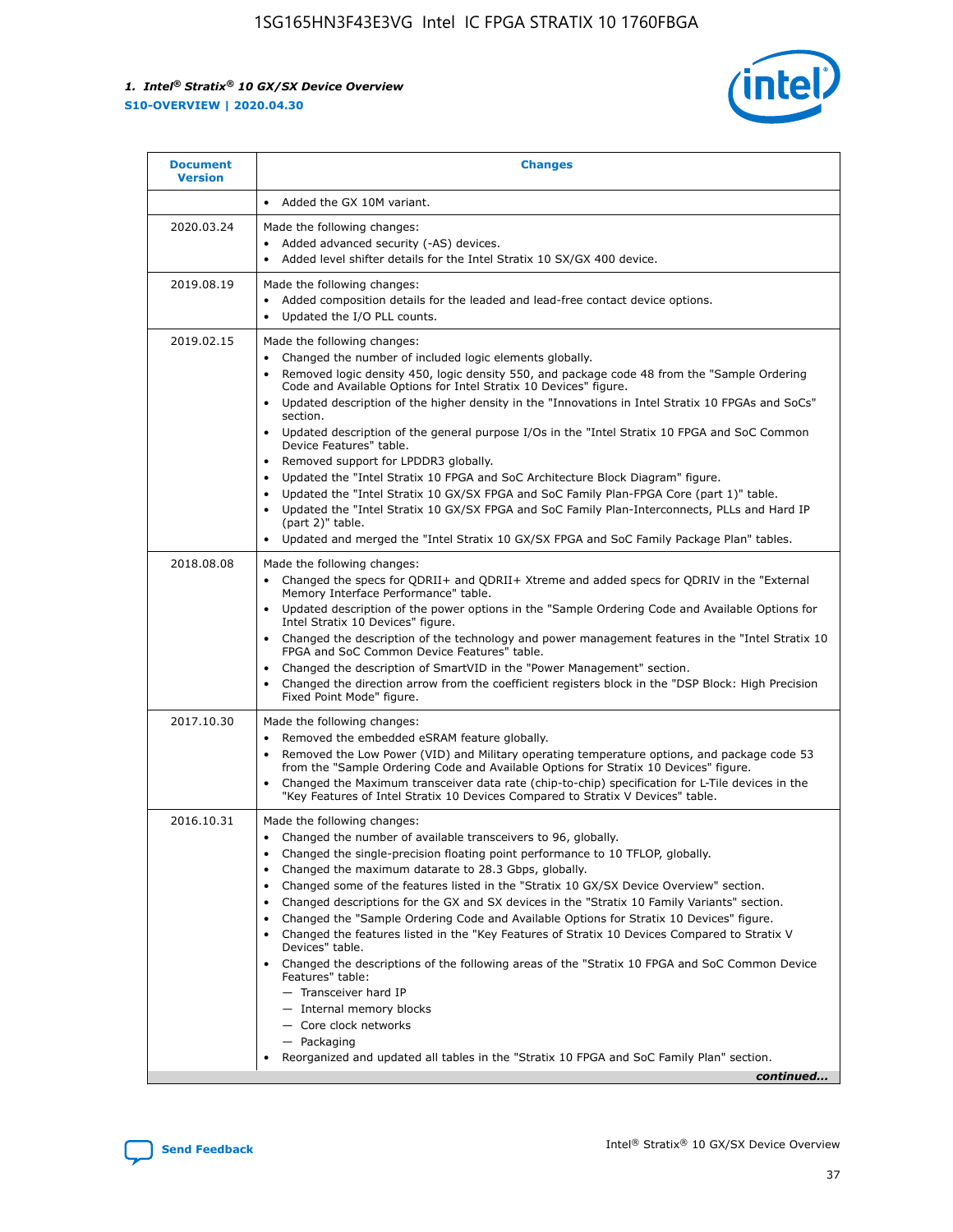

| <b>Document</b><br><b>Version</b> | <b>Changes</b>                                                                                                                                                                                                                                                                                                                                                                                                                                                                                                                                                                                                                                                                                                                                                                                                                                                                                                                                                                                     |
|-----------------------------------|----------------------------------------------------------------------------------------------------------------------------------------------------------------------------------------------------------------------------------------------------------------------------------------------------------------------------------------------------------------------------------------------------------------------------------------------------------------------------------------------------------------------------------------------------------------------------------------------------------------------------------------------------------------------------------------------------------------------------------------------------------------------------------------------------------------------------------------------------------------------------------------------------------------------------------------------------------------------------------------------------|
|                                   | Removed the "Migration Between Arria 10 FPGAs and Stratix 10 FPGAs" section.<br>Removed footnotes from the "Transceiver PCS Features" table.<br>Changed the HMC description in the "External Memory and General Purpose I/O" section.<br>Changed the number of fPLLs in the "Fractional Synthesis PLLs and I/O PLLs" section.<br>Clarified HMC data width support in the "Key Features of the Stratix 10 HPS" table.<br>Changed the description in the "Internal Embedded Memory" section.<br>Changed the datarate for the Standard PCS and SDI PCS features in the "Transceiver PCS Features"<br>table.<br>Added a note to the "PCI Express Gen1/Gen2/Gen3 Hard IP" section.<br>Updated the "Key Features of the Stratix 10 HPS" table.<br>Changed the description for the Cache coherency unit in the "Key Features of the Stratix 10 HPS"<br>table.<br>Changed the description for the external SDRAM and Flash memory interfaces for HPS in the "Key<br>Features of the Stratix 10 HPS" table. |
| 2015.12.04                        | Initial release.                                                                                                                                                                                                                                                                                                                                                                                                                                                                                                                                                                                                                                                                                                                                                                                                                                                                                                                                                                                   |